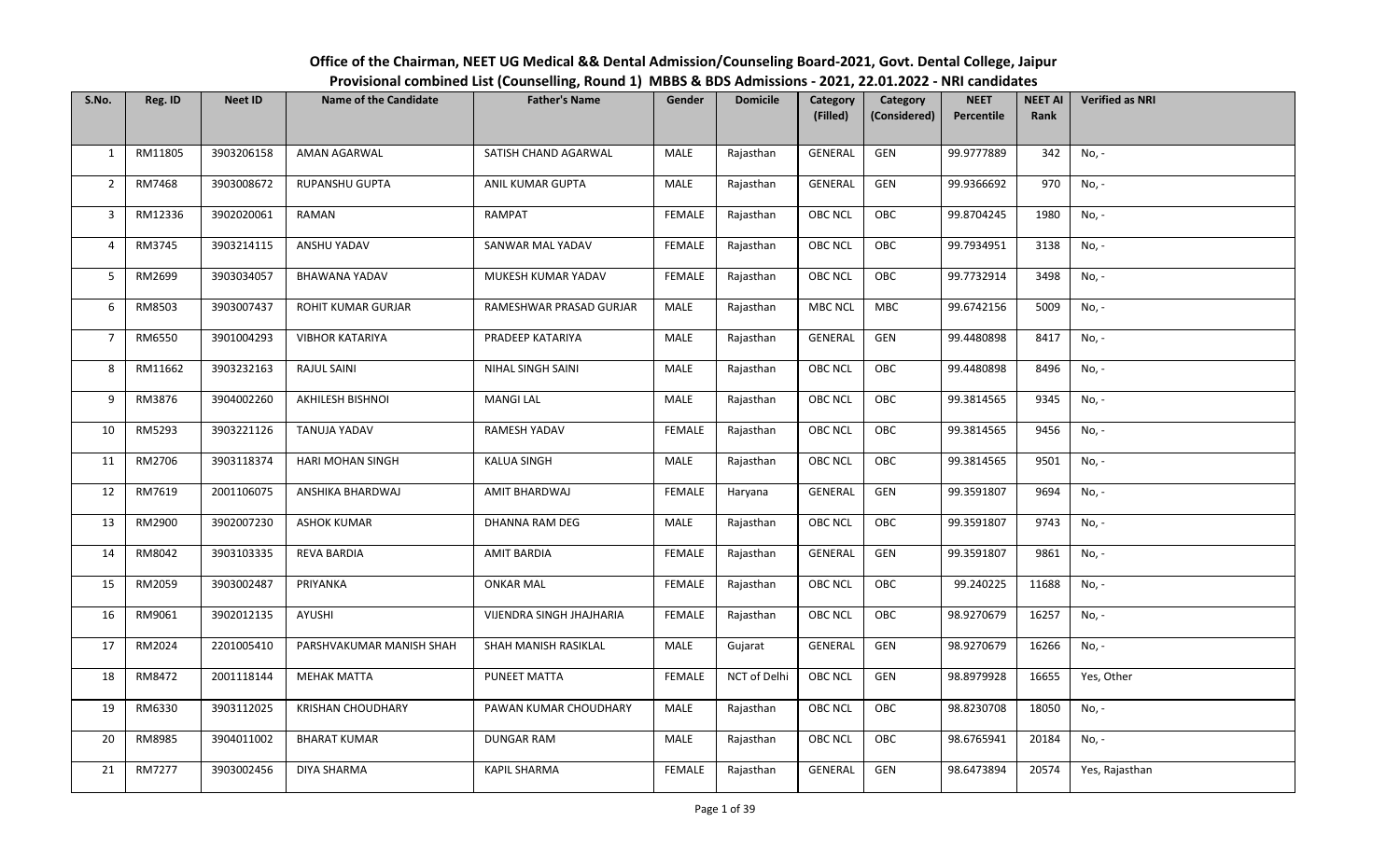| S.No. | Reg. ID | <b>Neet ID</b> | <b>Name of the Candidate</b> | <b>Father's Name</b>       | Gender        | <b>Domicile</b> | Category<br>(Filled) | Category<br>(Considered) | <b>NEET</b><br>Percentile | <b>NEET AI</b><br>Rank | <b>Verified as NRI</b> |
|-------|---------|----------------|------------------------------|----------------------------|---------------|-----------------|----------------------|--------------------------|---------------------------|------------------------|------------------------|
|       |         |                |                              |                            |               |                 |                      |                          |                           |                        |                        |
| 22    | RM2256  | 2001323028     | SOURAV YADAV                 | <b>SANJAY KUMAR</b>        | MALE          | Rajasthan       | <b>OBC NCL</b>       | OBC                      | 98.6172782                | 21078                  | No, -                  |
| 23    | RM3039  | 3903219279     | NIKITA VERMA                 | HAWA SINGH VERMA           | <b>FEMALE</b> | Rajasthan       | <b>OBC NCL</b>       | OBC                      | 98.560941                 | 21798                  | No, -                  |
| 24    | RM7995  | 3903022128     | ROHIT YADAV                  | AMICHAND YADAV             | MALE          | Rajasthan       | <b>OBC NCL</b>       | OBC                      | 98.5299879                | 22408                  | No, -                  |
| 25    | RM1567  | 2302030066     | <b>DEVID YADAV</b>           | TEJRAM YADAV               | <b>MALE</b>   | Rajasthan       | <b>OBC NCL</b>       | OBC                      | 98.5299879                | 22496                  | No, -                  |
| 26    | RM9703  | 3904103458     | KAVITA KUMARI                | KHERAJ RAM CHOUDHARY       | <b>FEMALE</b> | Rajasthan       | OBC NCL              | OBC                      | 98.4997471                | 22820                  | No, -                  |
| 27    | RM5436  | 3903030110     | <b>GIRIRAJ KUMAWAT</b>       | ROTASH KUMAWAT             | MALE          | Rajasthan       | OBC NCL              | OBC                      | 98.4632898                | 23450                  | No, -                  |
| 28    | RM1865  | 3903008563     | ANUSHA SIDANA                | SANJEEV K SIDANA           | FEMALE        | Rajasthan       | GENERAL              | GEN                      | 98.4632898                | 23714                  | Yes, Rajasthan         |
| 29    | RM3891  | 3904105043     | <b>ABHINAV RATHORE</b>       | <b>VIRENDRA RATHORE</b>    | MALE          | Rajasthan       | <b>OBC NCL</b>       | OBC                      | 98.3010128                | 25976                  | No, -                  |
| 30    | RM3133  | 3904113102     | RADHIKA SONI                 | CHHAGAN LAL                | <b>FEMALE</b> | Rajasthan       | <b>OBC NCL</b>       | OBC                      | 98.3010128                | 26212                  | No, -                  |
| 31    | RM11725 | 3903204037     | DIVYANSHU MAHALA             | <b>GIRDHARI LAL</b>        | MALE          | Rajasthan       | <b>OBC NCL</b>       | OBC                      | 98.2690884                | 26666                  | No, -                  |
| 32    | RM13013 | 3903136103     | MS.USHA KUMARI YADAV         | KAILASH CHAND YADAV        | FEMALE        | Rajasthan       | OBC NCL              | OBC                      | 98.176553                 | 27939                  | No, -                  |
| 33    | RM2959  | 3005004367     | MUDIT ANJANA                 | LAL BAHADUR ANJANA         | <b>MALE</b>   | Rajasthan       | OBC NCL              | OBC                      | 98.1384121                | 28585                  | No, -                  |
| 34    | RM12650 | 3903112177     | ANNU YADAV                   | NANURAM YADAV              | FEMALE        | Rajasthan       | OBC NCL              | OBC                      | 98.1384121                | 28661                  | No, -                  |
| 35    | RM9986  | 3903012296     | PRADEEP KHYALIYA             | SOHANLAL                   | <b>MALE</b>   | Rajasthan       | <b>OBC NCL</b>       | OBC                      | 98.0379117                | 29818                  | No, -                  |
| 36    | RM12434 | 3904009005     | POOJA RAJPUROHIT             | <b>DURG SINGH</b>          | FEMALE        | Rajasthan       | GENERAL              | GEN-EWS                  | 98.0379117                | 30167                  | No, -                  |
| 37    | RM12921 | 3903205776     | PRIYANKA BARALA              | <b>BABULAL BARALA</b>      | FEMALE        | Rajasthan       | GENERAL              | GEN                      | 98.0019077                | 30493                  | No, -                  |
| 38    | RM12960 | 3903136096     | DEEPAK YADAV                 | BANWARI LAL YADAV          | MALE          | Rajasthan       | <b>OBC NCL</b>       | OBC                      | 97.9615651                | 31241                  | No, -                  |
| 39    | RM7056  | 3902001060     | NITYA PAREEK                 | PRAVEEN KUMAR PAREEK       | MALE          | Rajasthan       | <b>GENERAL</b>       | GEN                      | 97.9615651                | 31332                  | No, -                  |
| 40    | RM8311  | 3902013084     | RIYA JANGIR                  | <b>BAJRANG LAL JANGIR</b>  | FEMALE        | Rajasthan       | OBC NCL              | OBC                      | 97.8957089                | 31981                  | No, -                  |
| 41    | RM8354  | 3903004030     | <b>HARSHITA PAREEK</b>       | <b>SHYAM SUNDER PAREEK</b> | FEMALE        | Rajasthan       | GENERAL              | GEN                      | 97.8957089                | 32178                  | No, -                  |
| 42    | RM9133  | 3904014050     | YUGANDHAR ROPIYA             | <b>GOVIND RAM KUMAR</b>    | MALE          | Rajasthan       | <b>OBC NCL</b>       | OBC                      | 97.8957089                | 32357                  | No, -                  |
| 43    | RM12813 | 3903127115     | RAJKUMAR YADAV               | KISHAN LAL YADAV           | MALE          | Rajasthan       | OBC NCL              | OBC                      | 97.8598991                | 32529                  | No, -                  |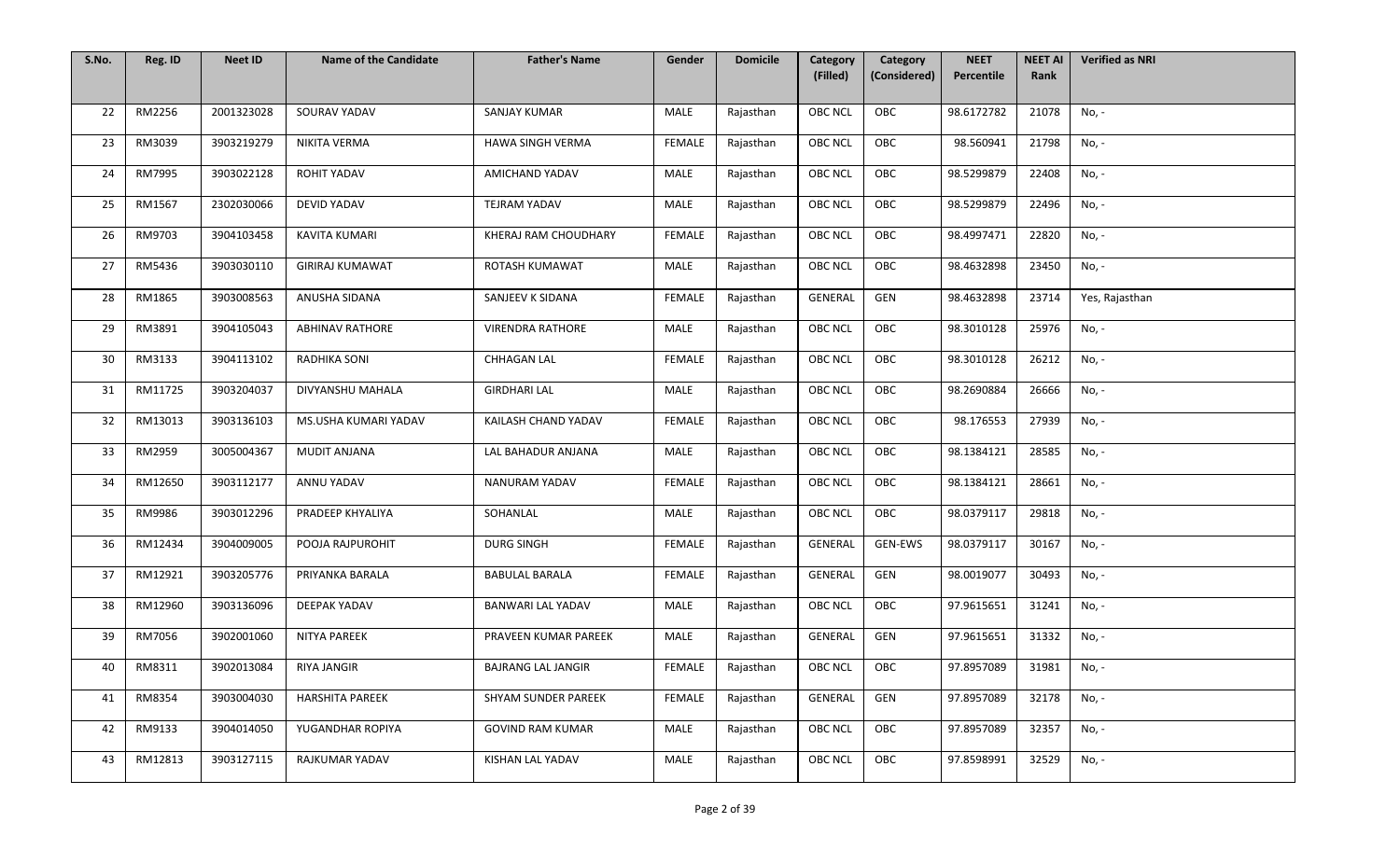| S.No. | Reg. ID | <b>Neet ID</b> | <b>Name of the Candidate</b> | <b>Father's Name</b>   | Gender        | <b>Domicile</b> | Category<br>(Filled) | Category<br>(Considered) | <b>NEET</b><br>Percentile | <b>NEET AI</b><br>Rank | <b>Verified as NRI</b> |
|-------|---------|----------------|------------------------------|------------------------|---------------|-----------------|----------------------|--------------------------|---------------------------|------------------------|------------------------|
|       |         |                |                              |                        |               |                 |                      |                          |                           |                        |                        |
| 44    | RM2814  | 3902008279     | MANISHA                      | <b>JALE SINGH</b>      | <b>FEMALE</b> | Rajasthan       | <b>OBC NCL</b>       | OBC                      | 97.8218877                | 33152                  | No, -                  |
| 45    | RM3212  | 3904022054     | <b>SAWAI SONI</b>            | <b>CHHAGAN LAL</b>     | <b>MALE</b>   | Rajasthan       | <b>OBC NCL</b>       | OBC                      | 97.7459296                | 34498                  | No, -                  |
| 46    | RM1258  | 3903124079     | SARA CHOUDHARY               | <b>RANJEET SINGH</b>   | <b>FEMALE</b> | Rajasthan       | <b>OBC NCL</b>       | OBC                      | 97.7101847                | 35071                  | No, -                  |
| 47    | RM11443 | 3905011360     | <b>KAMLESH SANKHLA</b>       | <b>SHANKAR LAL</b>     | <b>MALE</b>   | Rajasthan       | <b>OBC NCL</b>       | OBC                      | 97.7101847                | 35082                  | No, -                  |
| 48    | RM13241 | 3905012086     | AVDHESH JANGID               | MAHAVEER JANGID        | MALE          | Rajasthan       | OBC NCL              | OBC                      | 97.6699068                | 35482                  | No, -                  |
| 49    | RM14603 | 3901002112     | <b>GUNJAN JAIN</b>           | SANDEEP JAIN           | <b>FEMALE</b> | Rajasthan       | <b>GENERAL</b>       | GEN-EWS                  | 97.6324782                | 36533                  | No, -                  |
| 50    | RM10584 | 3903205735     | <b>ANANYA TANK</b>           | YOGESH KUMAR TANK      | <b>FEMALE</b> | Rajasthan       | GENERAL              | GEN                      | 97.5167603                | 38303                  | Yes, Rajasthan         |
| 51    | RM2292  | 3905111231     | <b>GOKULENDRA SHARMA</b>     | PURUSHOTTAM LAL SHARMA | <b>MALE</b>   | Rajasthan       | GENERAL              | GEN-EWS                  | 97.5167603                | 38329                  | No, -                  |
| 52    | RM14108 | 3904003182     | <b>MAMTA CHOUDHARY</b>       | LAKHA RAM CHOUDHARY    | <b>FEMALE</b> | Rajasthan       | <b>OBC NCL</b>       | OBC                      | 97.5167603                | 38332                  | No, -                  |
| 53    | RM12891 | 2001109204     | <b>BHARGAVI ARORA</b>        | <b>RAVI KANT ARORA</b> | <b>FEMALE</b> | NCT of Delhi    | GENERAL              | GEN                      | 97.4779718                | 38587                  | No, -                  |
| 54    | RM8882  | 3901015303     | <b>ARTI RAWAT</b>            | HEERA LAL RAWAT        | <b>FEMALE</b> | Rajasthan       | <b>OBC NCL</b>       | OBC                      | 97.435298                 | 38997                  | No, -                  |
| 55    | RM14007 | 3906008326     | <b>HEMANSHI KHATRI</b>       | <b>MAHENDRA KHATRI</b> | FEMALE        | Rajasthan       | GENERAL              | GEN                      | 97.435298                 | 39564                  | No, -                  |
| 56    | RM2107  | 3903202106     | <b>VISHAL KISAN</b>          | PRABHUDAYAL KISAN      | <b>MALE</b>   | Rajasthan       | OBC NCL              | OBC                      | 97.3928833                | 40183                  | No, -                  |
| 57    | RM15098 | 4401013232     | SHASHANK DHAKAD              | HAJARI SINGH DHAKAD    | <b>MALE</b>   | Rajasthan       | <b>OBC NCL</b>       | OBC                      | 97.3525406                | 40585                  | No, -                  |
| 58    | RM13943 | 3903227085     | RAHUL SHARMA                 | KAMLESH SHARMA         | MALE          | Rajasthan       | GENERAL              | GEN-EWS                  | 97.3131694                | 40901                  | No, -                  |
| 59    | RM14884 | 3903021425     | <b>GABRIELLA JANGID</b>      | RADHEYSHYAM JANGID     | <b>FEMALE</b> | Rajasthan       | GENERAL              | GEN                      | 97.3131694                | 41057                  | No, -                  |
| 60    | RM13663 | 3904105205     | <b>BASANTI PRAJAPAT</b>      | JAGDISH CHANDRA        | <b>FEMALE</b> | Rajasthan       | <b>OBC NCL</b>       | OBC                      | 97.2703661                | 41694                  | No, -                  |
| 61    | RM10130 | 3903211395     | ROHIT KUMAR SHARMA           | NARSI PRASAD SHARMA    | <b>MALE</b>   | Rajasthan       | GENERAL              | GEN-EWS                  | 97.2273037                | 42330                  | No, -                  |
| 62    | RM1598  | 3901016113     | SIDDHARTH SONI               | <b>PAWAN SONI</b>      | MALE          | Rajasthan       | OBC NCL              | OBC                      | 97.2273037                | 42358                  | No, -                  |
| 63    | RM11690 | 3903037228     | SHIWANK JANGID               | SANWAR MAL JANGID      | MALE          | Rajasthan       | <b>OBC NCL</b>       | OBC                      | 97.2273037                | 42687                  | No, -                  |
| 64    | RM12438 | 3902009064     | SHARDA SIDH                  | <b>BHAGWAN NATH</b>    | <b>FEMALE</b> | Rajasthan       | <b>OBC NCL</b>       | OBC                      | 97.1845004                | 42888                  | No, -                  |
| 65    | RM3822  | 3903108091     | <b>ROSHAN YADAV</b>          | SHIMBHU DAYAL YADAV    | MALE          | Rajasthan       | OBC NCL              | OBC                      | 97.1007717                | 44569                  | No, -                  |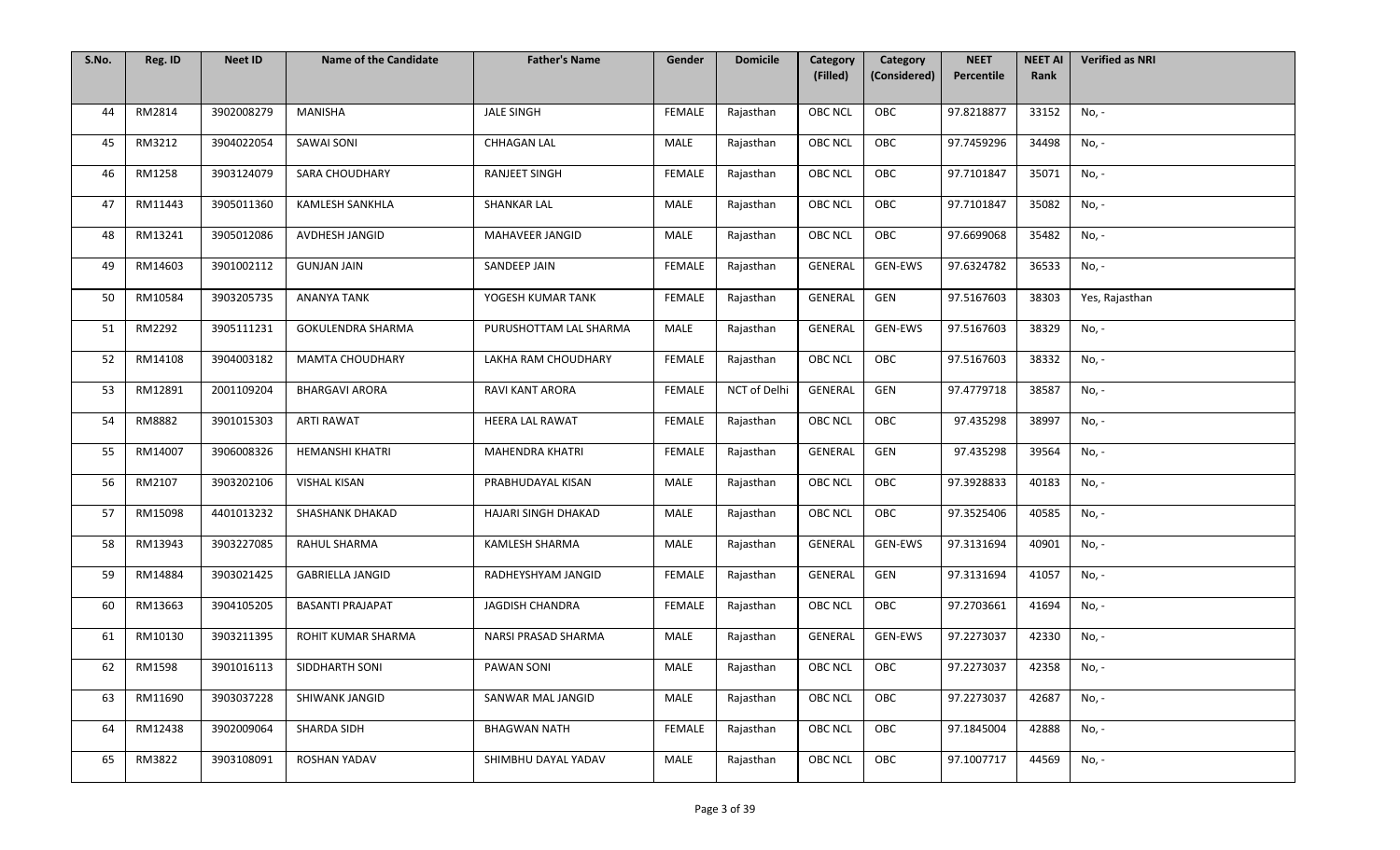| S.No. | Reg. ID | <b>Neet ID</b> | <b>Name of the Candidate</b> | <b>Father's Name</b>     | Gender        | <b>Domicile</b> | Category<br>(Filled) | Category<br>(Considered) | <b>NEET</b><br>Percentile | <b>NEET AI</b><br>Rank | <b>Verified as NRI</b> |
|-------|---------|----------------|------------------------------|--------------------------|---------------|-----------------|----------------------|--------------------------|---------------------------|------------------------|------------------------|
|       |         |                |                              |                          |               |                 |                      |                          |                           |                        |                        |
| 66    | RM5975  | 3904001578     | <b>BHAVESH KUMAR</b>         | RAJA RAM                 | MALE          | Rajasthan       | <b>OBC NCL</b>       | OBC                      | 97.0589397                | 44791                  | No, -                  |
| 67    | RM12745 | 3903029351     | PRANJAL                      | <b>VIRENDRA SINGH</b>    | FEMALE        | Rajasthan       | <b>OBC NCL</b>       | OBC                      | 97.0589397                | 45333                  | No, -                  |
| 68    | RM1273  | 3904002403     | <b>SIMRAN KASWAN</b>         | SHREERAM KASWAN          | FEMALE        | Rajasthan       | <b>OBC NCL</b>       | OBC                      | 97.0174963                | 45649                  | No, -                  |
| 69    | RM13152 | 3902021162     | <b>AYUSH SWAMI</b>           | MADAN LAL SWAMI          | <b>MALE</b>   | Rajasthan       | <b>OBC NCL</b>       | OBC                      | 97.0174963                | 45766                  | No, -                  |
| 70    | RM12661 | 2206001676     | KALPESH KUMAR                | HEERA RAM MALI           | MALE          | Rajasthan       | OBC NCL              | OBC                      | 97.0174963                | 45997                  | No, -                  |
| 71    | RM9205  | 3905104322     | PALLAVI NARANIWAL            | PRAMOD KUMAR NARANIWAL   | <b>FEMALE</b> | Rajasthan       | GENERAL              | GEN                      | 96.9724913                | 46300                  | No, -                  |
| 72    | RM3915  | 3903001323     | <b>CHARCHIT AGARWAL</b>      | SHRI RAM AGARWAL         | MALE          | Rajasthan       | GENERAL              | GEN                      | 96.9724913                | 46303                  | No, -                  |
| 73    | RM9825  | 3905108281     | ABHISHEK                     | <b>KISHANA RAM</b>       | MALE          | Rajasthan       | <b>OBC NCL</b>       | OBC                      | 96.9724913                | 46472                  | No, -                  |
| 74    | RM14133 | 3906003083     | RISHIKA SHARMA               | SATISH SHARMA            | <b>FEMALE</b> | Rajasthan       | GENERAL              | GEN                      | 96.9316306                | 47330                  | No, -                  |
| 75    | RM4958  | 3905016168     | <b>ISHITA GUPTA</b>          | KAPIL DEV GUPTA          | FEMALE        | Rajasthan       | GENERAL              | GEN                      | 96.8897339                | 47445                  | No, -                  |
| 76    | RM13932 | 3903013238     | YAGYA KHANDAL                | KAILASH CHAND SHARMA     | FEMALE        | Rajasthan       | GENERAL              | GEN-EWS                  | 96.8897339                | 47621                  | No, -                  |
| 77    | RM2225  | 3905126172     | DIKSHA SUMAN                 | BHAWANI SHANKER SUMAN    | <b>FEMALE</b> | Rajasthan       | OBC NCL              | OBC                      | 96.8897339                | 47940                  | No, -                  |
| 78    | RM13295 | 3903003653     | <b>ARYAN BANSAL</b>          | <b>AJAY BANSAL</b>       | MALE          | Rajasthan       | GENERAL              | <b>GEN-EWS</b>           | 96.7543951                | 49808                  | No, -                  |
| 79    | RM5869  | 3903135113     | <b>KARAN MINA</b>            | PAPPU LAL MINA           | <b>MALE</b>   | Rajasthan       | <b>ST</b>            | ST                       | 96.6689828                | 50996                  | No, -                  |
| 80    | RM4591  | 3904113154     | <b>KAMLA KUMARI</b>          | MADROOPA RAM             | FEMALE        | Rajasthan       | <b>OBC NCL</b>       | OBC                      | 96.486243                 | 53702                  | No, -                  |
| 81    | RM4101  | 3906010031     | NITYA VAISHNAW               | <b>GHANSHYAM BAIRAGI</b> | FEMALE        | Rajasthan       | GENERAL              | GEN                      | 96.437547                 | 54801                  | No, -                  |
| 82    | RM2134  | 3903018334     | PAWAN KUMAR                  | MAHENDRA KUMAR           | MALE          | Rajasthan       | <b>OBC NCL</b>       | OBC                      | 96.437547                 | 54944                  | No, -                  |
| 83    | RM9778  | 3905107043     | <b>GARVIT SHARMA</b>         | <b>VIKASH SHARMA</b>     | MALE          | Rajasthan       | <b>GENERAL</b>       | GEN                      | 96.437547                 | 55013                  | No, -                  |
| 84    | RM3425  | 3903003258     | <b>UDIT KAPOOR</b>           | ANADI SARAN KAPOOR       | MALE          | Rajasthan       | GENERAL              | GEN                      | 96.3458534                | 55758                  | No, -                  |
| 85    | RM4000  | 3903213287     | <b>ASHU CHOPRA</b>           | DHARMPAL SINGH CHOPRA    | FEMALE        | Rajasthan       | SC                   | SC                       | 96.3458534                | 56196                  | No, -                  |
| 86    | RM12337 | 3903004096     | <b>TANVI YADAV</b>           | UMMED SINGH YADAV        | <b>FEMALE</b> | Rajasthan       | <b>OBC NCL</b>       | OBC                      | 96.3458534                | 56244                  | No, -                  |
| 87    | RM4417  | 3903203472     | <b>BHUMI SINGHAL</b>         | HITENDRA KUMAR SINGHAL   | <b>FEMALE</b> | Rajasthan       | GENERAL              | GEN                      | 96.2950851                | 56991                  | No, -                  |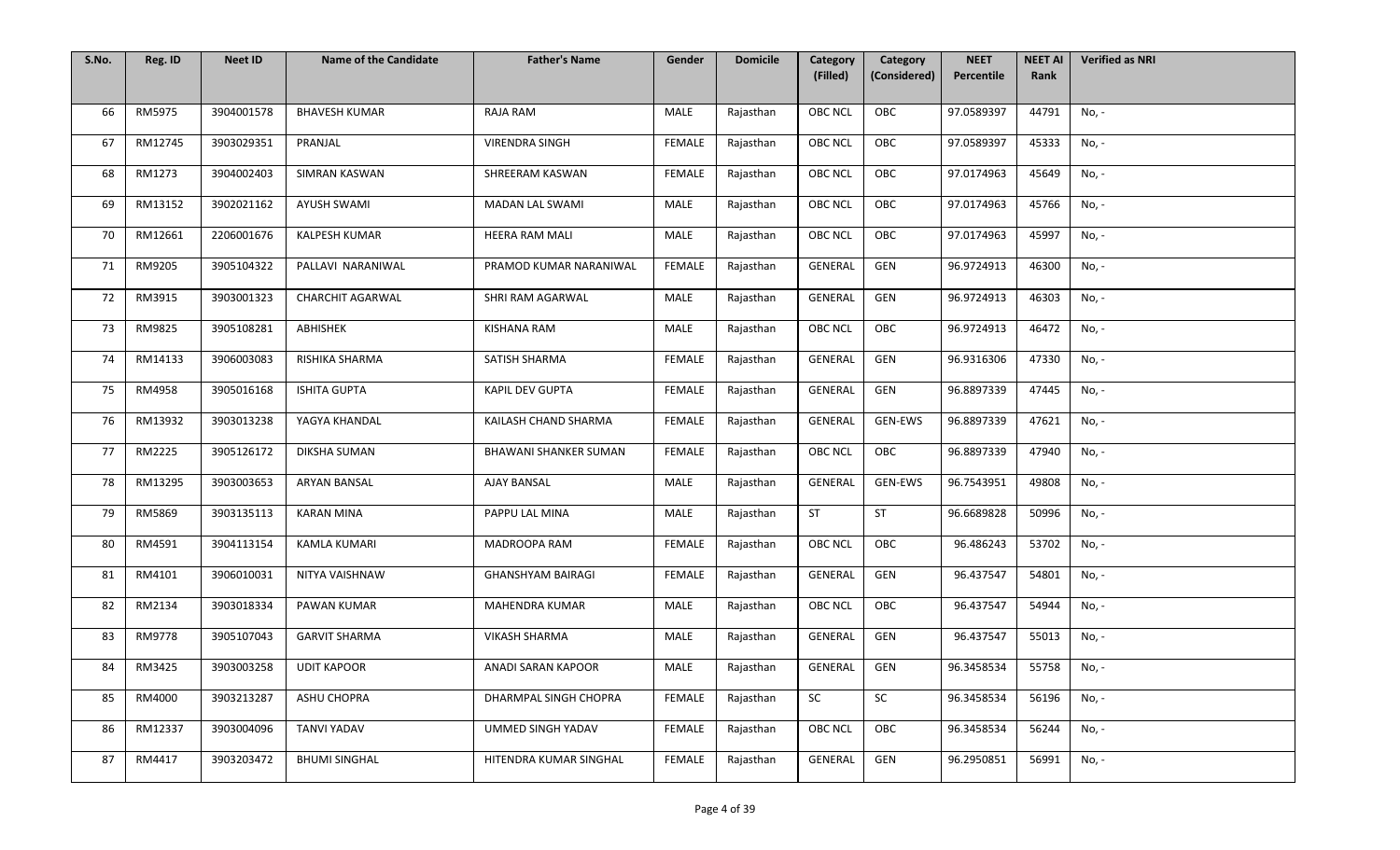| S.No. | Reg. ID | <b>Neet ID</b> | <b>Name of the Candidate</b> | <b>Father's Name</b>      | Gender        | <b>Domicile</b> | Category<br>(Filled) | Category<br>(Considered) | <b>NEET</b><br>Percentile | <b>NEET AI</b><br>Rank | <b>Verified as NRI</b> |
|-------|---------|----------------|------------------------------|---------------------------|---------------|-----------------|----------------------|--------------------------|---------------------------|------------------------|------------------------|
|       |         |                |                              |                           |               |                 |                      |                          |                           |                        |                        |
| 88    | RM8458  | 3903206274     | ATUL BASERA                  | SANJAY KUMAR              | <b>MALE</b>   | Rajasthan       | <b>OBC NCL</b>       | OBC                      | 96.2950851                | 57080                  | No, -                  |
| 89    | RM7483  | 3903006049     | DEVIKA GUPTA                 | <b>ABHAY GUPTA</b>        | <b>FEMALE</b> | Rajasthan       | GENERAL              | GEN-EWS                  | 96.2500801                | 57736                  | No, -                  |
| 90    | RM14566 | 3905001606     | <b>BHAVESH KASERA</b>        | <b>UMESH KASERA</b>       | MALE          | Rajasthan       | OBC NCL              | OBC                      | 96.1105323                | 59983                  | No, -                  |
| 91    | RM11235 | 2001317117     | <b>SUMIT THAKUR</b>          | KRISHNA CHANDRA THAKUR    | <b>MALE</b>   | Bihar           | <b>GENERAL</b>       | <b>GEN-EWS</b>           | 96.0593755                | 60104                  | No, -                  |
| 92    | RM13135 | 3903012037     | ROHITASHV KUMAR SAINI        | PUSPENDRA KUMAR SAINI     | <b>MALE</b>   | Rajasthan       | OBC NCL              | OBC                      | 96.0593755                | 60120                  | No, -                  |
| 93    | RM14278 | 3903229289     | AKHIL PARASHAR               | JAGMOHAN PARASHAR         | <b>MALE</b>   | Rajasthan       | GENERAL              | GEN-EWS                  | 96.0593755                | 60440                  | No, -                  |
| 94    | RM14896 | 4410002185     | SALONI SINGAL                | RAJIV SINGAL              | FEMALE        | Haryana         | GENERAL              | GEN                      | 96.0122336                | 61211                  | No, -                  |
| 95    | RM3468  | 3903209310     | <b>KIRAN KHINCHI</b>         | <b>OMPRAKASH KHINCHI</b>  | FEMALE        | Rajasthan       | SC                   | SC                       | 95.96289                  | 61860                  | No, -                  |
| 96    | RM14060 | 3903005538     | SHUBHAM SAINI                | SHARAD CHANDRA SAINI      | MALE          | Rajasthan       | <b>OBC NCL</b>       | OBC                      | 95.96289                  | 62225                  | No, -                  |
| 97    | RM11113 | 3902014007     | <b>KALPANA SONI</b>          | ROOP CHAND SONI           | FEMALE        | Rajasthan       | <b>OBC NCL</b>       | OBC                      | 95.9148415                | 63075                  | No, -                  |
| 98    | RM13694 | 3904008338     | <b>HARISH DAHIYA</b>         | SHUKH DEV DAHIYA          | <b>MALE</b>   | Rajasthan       | OBC NCL              | OBC                      | 95.8686709                | 63401                  | No, -                  |
| 99    | RM1162  | 3903201222     | RIMJHIM TRIPATHI             | PRATIK TRIPATHI           | <b>FEMALE</b> | Rajasthan       | GENERAL              | GEN                      | 95.8169313                | 63842                  | Yes, Rajasthan         |
| 100   | RM14289 | 3903008527     | KHUSHI KHANDELWAL            | JAGDISH KHANDELWAL        | <b>FEMALE</b> | Rajasthan       | <b>GENERAL</b>       | GEN                      | 95.8169313                | 64009                  | No, -                  |
| 101   | RM13873 | 3903032207     | DEEPAK KUMAR SAINI           | MOHAN LAL SAINI           | <b>MALE</b>   | Rajasthan       | <b>OBC NCL</b>       | OBC                      | 95.7675877                | 64731                  | No, -                  |
| 102   | RM14121 | 3902020139     | UCHITA MAKKAR                | MUKESH KUMAR MAKKAR       | <b>FEMALE</b> | Rajasthan       | GENERAL              | GEN                      | 95.7675877                | 64962                  | No, -                  |
| 103   | RM12913 | 3901008176     | <b>AYUSH GAUR</b>            | SHIV KUMAR SHARMA         | MALE          | Rajasthan       | GENERAL              | GEN                      | 95.7675877                | 65218                  | No, -                  |
| 104   | RM7560  | 3903022391     | <b>JHANVI MEHLAWAT</b>       | VIRENDRA SINGH MEHLAWAT   | FEMALE        | Rajasthan       | <b>OBC NCL</b>       | OBC                      | 95.7177908                | 65650                  | No, -                  |
| 105   | RM7879  | 3802001453     | HANSIKA                      | DEVENDER KUMAR            | <b>FEMALE</b> | Rajasthan       | GENERAL              | GEN-EWS                  | 95.7177908                | 65965                  | No, -                  |
| 106   | RM14592 | 4402011380     | HARSHVARDHAN SINGH CHAUHAN   | VIJAY MOHAN SINGH CHAUHAN | MALE          | Uttar Pradesh   | GENERAL              | GEN                      | 95.7177908                | 66118                  | No, -                  |
| 107   | RM1929  | 3904104253     | PULKIT JOSHI                 | <b>MAHENDRA JOSHI</b>     | <b>MALE</b>   | Rajasthan       | GENERAL              | GEN                      | 95.6700661                | 66791                  | Yes, Rajasthan         |
| 108   | RM9826  | 4401015148     | SHIVANG BANSAL               | JITESH KUMAR BANSAL       | <b>MALE</b>   | Rajasthan       | GENERAL              | GEN                      | 95.6700661                | 66829                  | No, -                  |
| 109   | RM9605  | 2302013115     | ANANYA NAGAR                 | AWDHESH NAGAR             | FEMALE        | Haryana         | GENERAL              | GEN                      | 95.6197512                | 67396                  | Yes, Other             |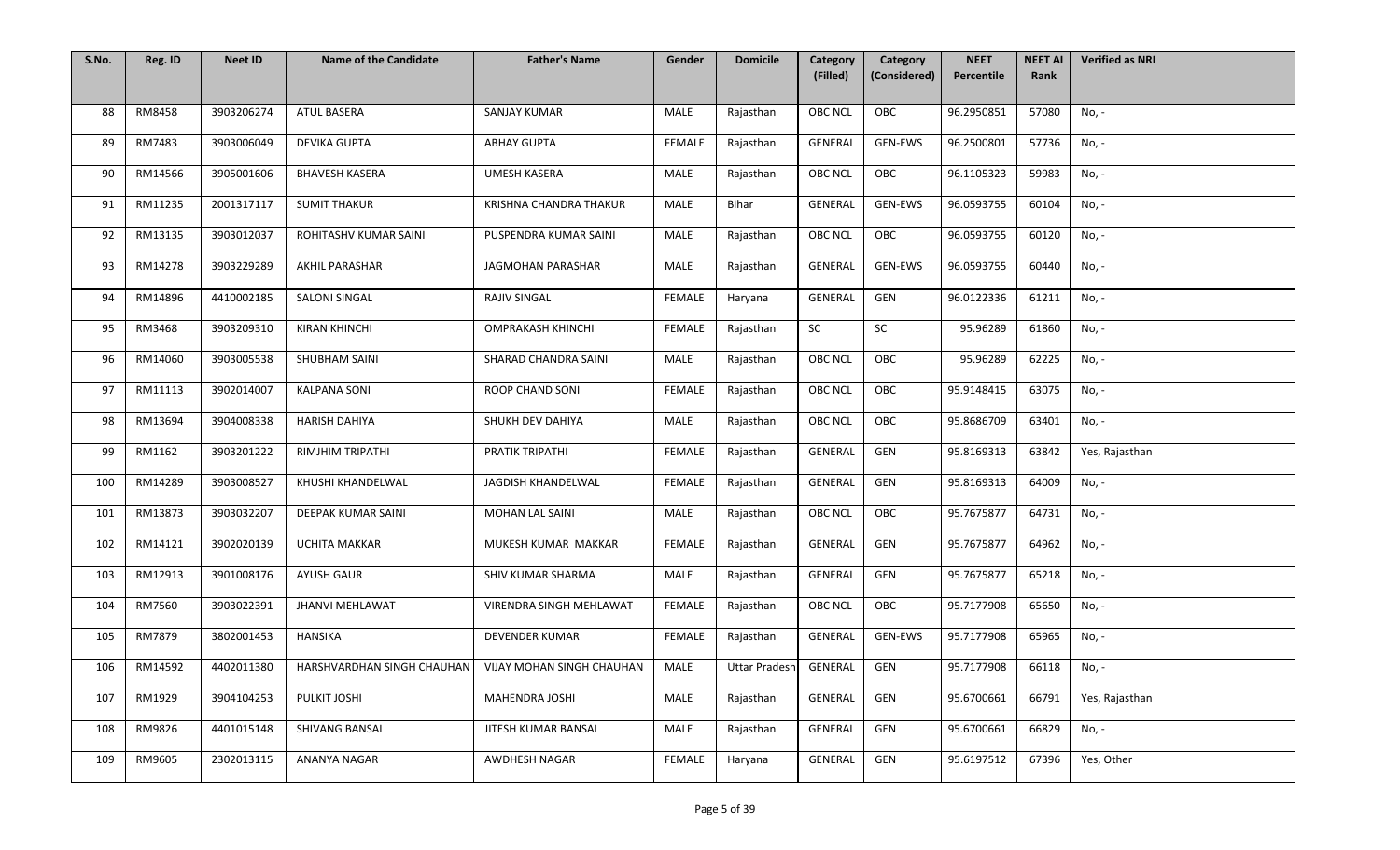| S.No. | Reg. ID | <b>Neet ID</b> | <b>Name of the Candidate</b> | <b>Father's Name</b>     | Gender        | <b>Domicile</b> | Category<br>(Filled) | Category<br>(Considered) | <b>NEET</b><br>Percentile | <b>NEET AI</b><br>Rank | <b>Verified as NRI</b> |
|-------|---------|----------------|------------------------------|--------------------------|---------------|-----------------|----------------------|--------------------------|---------------------------|------------------------|------------------------|
|       |         |                |                              |                          |               |                 |                      |                          |                           |                        |                        |
| 110   | RM2226  | 3905016182     | <b>ABHISHEK GAUTAM</b>       | RAM KISHAN GAUTAM        | MALE          | Rajasthan       | GENERAL              | GEN                      | 95.5676878                | 67736                  | No, -                  |
| 111   | RM14651 | 3905103170     | AGRAJ SHARMA                 | MANISH PRAKASH SHARMA    | MALE          | Rajasthan       | GENERAL              | GEN-EWS                  | 95.5676878                | 68014                  | No, -                  |
| 112   | RM10569 | 3905105244     | SHAFEEN MANSOORY             | SALEEM MANSOORY          | FEMALE        | Rajasthan       | <b>OBC NCL</b>       | OBC                      | 95.5676878                | 68404                  | No, -                  |
| 113   | RM15178 | 3906001259     | PALLAVI PARAG                | <b>GOVIND PARAG</b>      | FEMALE        | Rajasthan       | GENERAL              | <b>GEN-EWS</b>           | 95.4679645                | 69467                  | No, -                  |
| 114   | RM2180  | 3906025233     | RIYA JAIN                    | <b>VINAY KUMAR JAIN</b>  | <b>FEMALE</b> | Rajasthan       | GENERAL              | GEN                      | 95.4679645                | 69711                  | No, -                  |
| 115   | RM1315  | 3902001474     | <b>MANISHA KUMARI</b>        | MAHENDRA SINGH           | FEMALE        | Rajasthan       | OBC NCL              | OBC                      | 95.4182324                | 70597                  | No, -                  |
| 116   | RM15314 | 2001017278     | ANUPREKSHA JAIN              | AMIT JAIN                | <b>FEMALE</b> | NCT of Delhi    | GENERAL              | GEN                      | 95.3622837                | 70968                  | No, -                  |
| 117   | RM9844  | 3903106041     | DEEPIKA DEHRU                | <b>VIJAY KUMAR DEHRU</b> | FEMALE        | Rajasthan       | OBC NCL              | OBC                      | 95.3622837                | 71081                  | No, -                  |
| 118   | RM15220 | 3902015102     | SAMANTA                      | <b>JAGGA RAM</b>         | <b>FEMALE</b> | Rajasthan       | <b>OBC NCL</b>       | OBC                      | 95.3622837                | 71125                  | No, -                  |
| 119   | RM4442  | 2209001641     | ARANYA PANDA                 | RANJEET SINGH PANDA      | <b>FEMALE</b> | Gujarat         | GENERAL              | GEN                      | 95.3051047                | 71851                  | Yes, Other             |
| 120   | RM9941  | 3904005191     | DAKSHITA CHOUDHARY           | YASHWANT CHOUDHARY       | <b>FEMALE</b> | Rajasthan       | <b>OBC NCL</b>       | OBC                      | 95.3051047                | 72428                  | No, -                  |
| 121   | RM15672 | 3903203430     | SAMEER GUPTA                 | TULA RAM GUPTA           | MALE          | Rajasthan       | GENERAL              | GEN                      | 95.3051047                | 72485                  | No, -                  |
| 122   | RM7548  | 2201004320     | RIYA SANJEEV SHARMA          | SANJEEV MANGATRAM SHARMA | FEMALE        | Other           | GENERAL              | GEN                      | 95.2551783                | 72555                  | No, -                  |
| 123   | RM11330 | 3903126052     | MANISHA                      | <b>ISHWAR</b>            | FEMALE        | Rajasthan       | <b>OBC NCL</b>       | OBC                      | 95.2029207                | 73818                  | No, -                  |
| 124   | RM3518  | 3904016203     | SONIYA SUTHAR                | RAMNIWAS SUTHAR          | <b>FEMALE</b> | Rajasthan       | <b>OBC NCL</b>       | OBC                      | 95.2029207                | 74024                  | No, -                  |
| 125   | RM12981 | 3802001116     | <b>MAHAK BATRA</b>           | <b>SURESH BATRA</b>      | <b>FEMALE</b> | Rajasthan       | GENERAL              | GEN                      | 95.0993769                | 75423                  | No, -                  |
| 126   | RM13509 | 2302007438     | <b>KUVAM SARIN</b>           | <b>NAVNEET SARIN</b>     | MALE          | Haryana         | GENERAL              | GEN                      | 95.0993769                | 75669                  | Yes, Other             |
| 127   | RM13946 | 3905103363     | <b>SHASHANK GARG</b>         | RAHUL AGRAWAL            | MALE          | Rajasthan       | GENERAL              | GEN-EWS                  | 94.9454533                | 77906                  | No, -                  |
| 128   | RM14727 | 3903131093     | SAURABH JANGID               | SANJAY KUMAR SHARMA      | MALE          | Rajasthan       | OBC NCL              | OBC                      | 94.8360167                | 79088                  | No, -                  |
| 129   | RM11416 | 3902004386     | <b>ASHMIN BANO</b>           | <b>IOBAL KHAN</b>        | FEMALE        | Rajasthan       | <b>OBC NCL</b>       | OBC                      | 94.7759884                | 80212                  | Yes, Rajasthan         |
| 130   | RM4553  | 3905109029     | RASHI GAUTAM                 | JITENDRA GAUTAM          | FEMALE        | Rajasthan       | GENERAL              | <b>GEN-EWS</b>           | 94.7759884                | 80398                  | Yes, Rajasthan         |
| 131   | RM2594  | 3906010062     | <b>GAURAV KUMAR</b>          | KAILASH KUMAR SONI       | <b>MALE</b>   | Rajasthan       | OBC NCL              | OBC                      | 94.6672641                | 81775                  | No, -                  |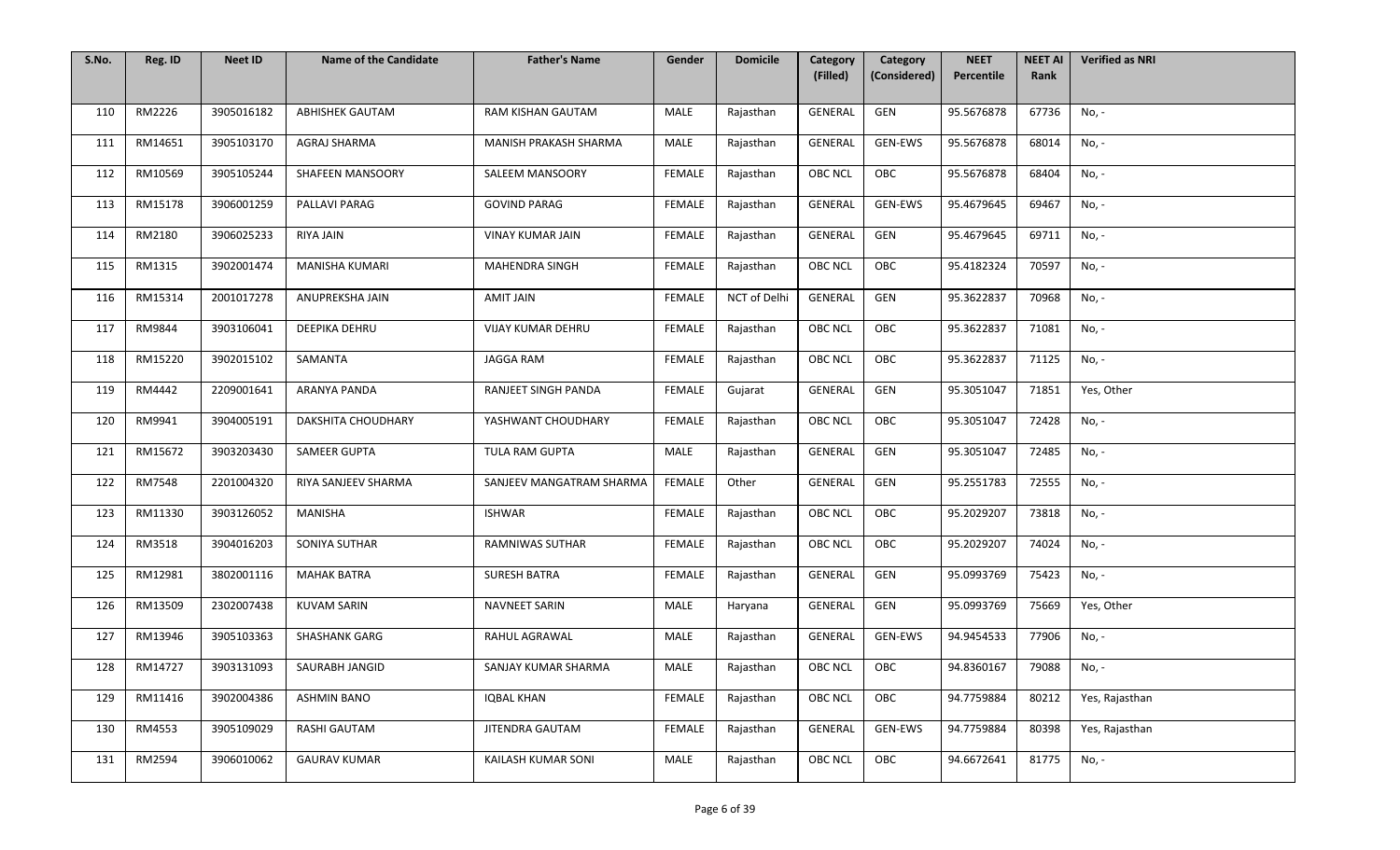| S.No. | Reg. ID | <b>Neet ID</b> | <b>Name of the Candidate</b> | <b>Father's Name</b>       | Gender        | <b>Domicile</b>      | Category<br>(Filled) | Category<br>(Considered) | <b>NEET</b><br>Percentile | <b>NEET AI</b><br>Rank | <b>Verified as NRI</b> |
|-------|---------|----------------|------------------------------|----------------------------|---------------|----------------------|----------------------|--------------------------|---------------------------|------------------------|------------------------|
|       |         |                |                              |                            |               |                      |                      |                          |                           |                        |                        |
| 132   | RM7300  | 3902014259     | SAHJAD KHAN                  | <b>RAJU KHAN</b>           | MALE          | Rajasthan            | <b>OBC NCL</b>       | OBC                      | 94.6101499                | 82891                  | No, -                  |
| 133   | RM14267 | 3903203353     | KUMKUM                       | SATISH KUMAR               | FEMALE        | Rajasthan            | GENERAL              | GEN                      | 94.4937845                | 84702                  | No, -                  |
| 134   | RM10333 | 3903201100     | KAUSHAL SHARMA               | RAM SWAROOP SHARMA         | MALE          | Rajasthan            | GENERAL              | GEN                      | 94.4401022                | 85477                  | No, -                  |
| 135   | RM9608  | 2001321359     | <b>VEDANT SETHI</b>          | <b>ANAND SETHI</b>         | MALE          | NCT of Delhi         | GENERAL              | GEN                      | 94.4401022                | 85782                  | No, -                  |
| 136   | RM10610 | 9901001282     | UMM E HANI                   | <b>ARIF HUSAIN</b>         | <b>FEMALE</b> | Rajasthan            | GENERAL              | GEN                      | 94.386161                 | 86068                  | No, -                  |
| 137   | RM13352 | 3903001541     | <b>FARHA KHAN</b>            | MOHD SABIR KHAN            | FEMALE        | Rajasthan            | OBC NCL              | OBC                      | 94.386161                 | 86231                  | No, -                  |
| 138   | RM15256 | 3901007304     | SUHAAN KANUNGO               | <b>BALKRISHAN KANUNGO</b>  | MALE          | Rajasthan            | GENERAL              | GEN                      | 94.3252262                | 87332                  | No, -                  |
| 139   | RM11486 | 4401005424     | <b>DRISHTI BHAGWANI</b>      | <b>DINESH BHAGWANI</b>     | FEMALE        | <b>Uttar Pradesh</b> | GENERAL              | GEN                      | 94.2674644                | 87738                  | No, -                  |
| 140   | RM11928 | 3903217073     | SHIVANI SHARMA               | VINOD KUMAR SHARMA         | <b>FEMALE</b> | Rajasthan            | GENERAL              | GEN                      | 94.2083427                | 88661                  | No, -                  |
| 141   | RM3086  | 2001007185     | <b>SIRUS DATTA</b>           | <b>SUMIT DATTA</b>         | MALE          | NCT of Delhi         | GENERAL              | GEN                      | 94.0972224                | 90789                  | No, -                  |
| 142   | RM5643  | 3905007429     | <b>KAMAKSHI MEENA</b>        | KANHAIYA LAL MEENA         | FEMALE        | Rajasthan            | ST                   | ST                       | 94.0369999                | 91593                  | No, -                  |
| 143   | RM12191 | 3903002009     | SEEMEEN QURESHI              | MOHD TOFIQUE QURESHI       | <b>FEMALE</b> | Rajasthan            | <b>OBC NCL</b>       | OBC                      | 93.9136409                | 93697                  | No, -                  |
| 144   | RM4277  | 4404007258     | SAARTHAK AGGARWAL            | DINESH AGGARWAL            | MALE          | <b>Uttar Pradesh</b> | GENERAL              | GEN                      | 93.7977935                | 95575                  | Yes, Other             |
| 145   | RM7746  | 1601002696     | SHIVAM KUMAR                 | SANJAY KUMAR TIWARI        | MALE          | Jharkhand            | GENERAL              | GEN                      | 93.7382833                | 96626                  | No, -                  |
| 146   | RM15590 | 3906007257     | ARSHIN BAHAMNI               | ABDUL WAHAB                | <b>FEMALE</b> | Rajasthan            | <b>OBC NCL</b>       | OBC                      | 93.677737                 | 97258                  | No, -                  |
| 147   | RM10275 | 4408007416     | SAKSHAM SHAH                 | ROCHAK SHAH                | MALE          | <b>Uttar Pradesh</b> | GENERAL              | GEN                      | 93.6116865                | 98220                  | Yes, Rajasthan         |
| 148   | RM14070 | 3906001152     | <b>HEENA JHALA</b>           | NARAYAN SINGH JHALA        | FEMALE        | Rajasthan            | GENERAL              | GEN-EWS                  | 93.6116865                | 98286                  | No, -                  |
| 149   | RM14204 | 4413001157     | <b>VIVEK PAL SINGH</b>       | SURENDRA PAL SINGH         | MALE          | Rajasthan            | GENERAL              | GEN-EWS                  | 93.6116865                | 98404                  | No, -                  |
| 150   | RM13517 | 3903022076     | <b>SARA SADAT</b>            | SADAT ULLAH KHAN           | FEMALE        | Rajasthan            | OBC NCL              | OBC                      | 93.5493271                | 99313                  | No, -                  |
| 151   | RM14839 | 3904012239     | <b>CHANCHAL TRIVEDI</b>      | <b>ASHOK CHAND TRIVEDI</b> | FEMALE        | Rajasthan            | <b>OBC NCL</b>       | OBC                      | 93.4897521                | 99717                  | No, -                  |
| 152   | RM8820  | 2001011361     | MANIKA AGARWAL               | SANJAY AGARWAL             | FEMALE        | NCT of Delhi         | GENERAL              | GEN                      | 93.4302419                | 101245                 | Yes, Other             |
| 153   | RM2634  | 3903105073     | ASOMYA JAIN                  | <b>ASHOK JAIN</b>          | <b>FEMALE</b> | Rajasthan            | GENERAL              | GEN-EWS                  | 93.3708612                | 101662                 | No, -                  |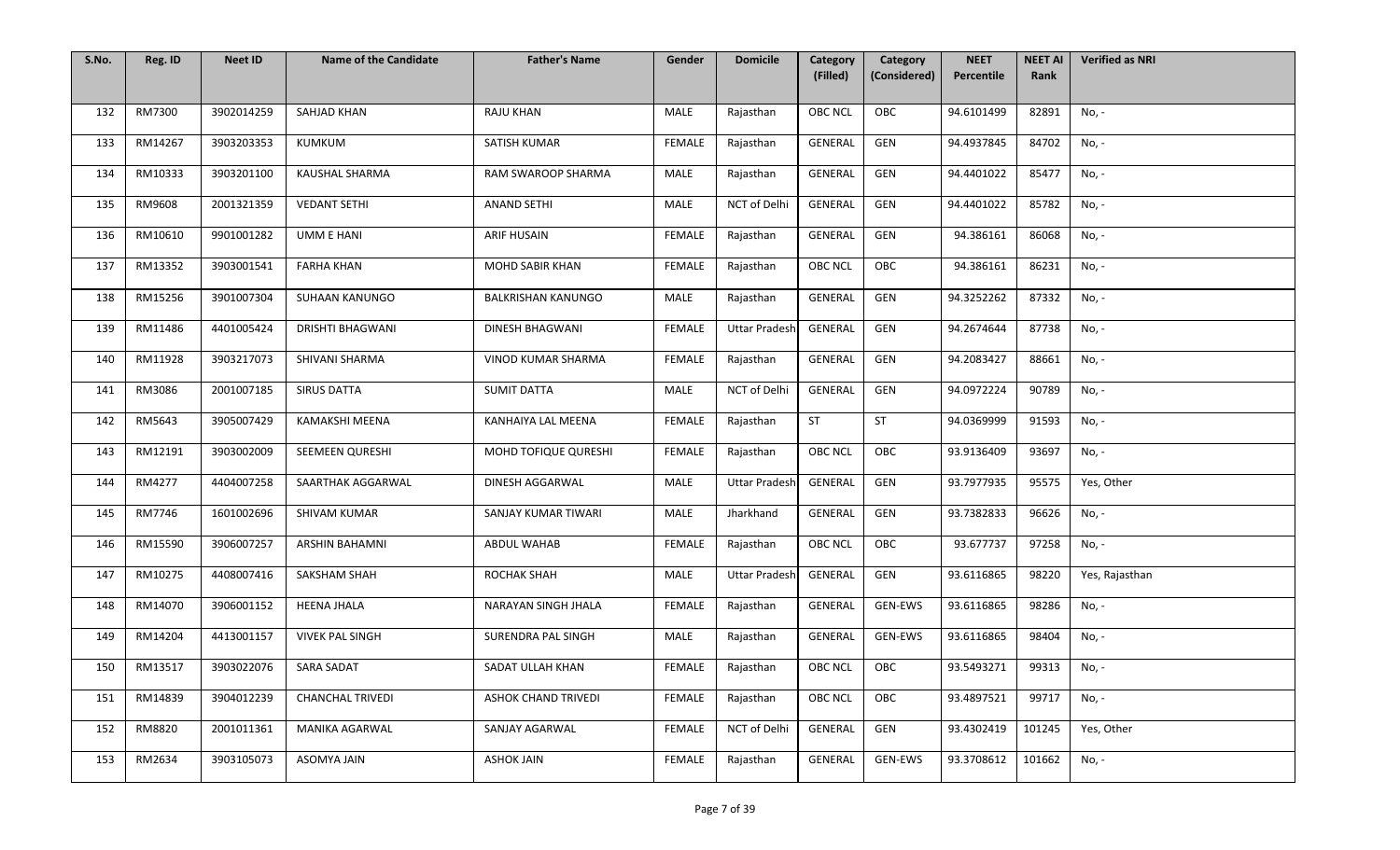| S.No. | Reg. ID | <b>Neet ID</b> | <b>Name of the Candidate</b> | <b>Father's Name</b>       | Gender        | <b>Domicile</b>     | Category<br>(Filled) | Category<br>(Considered) | <b>NEET</b><br>Percentile | <b>NEET AI</b><br>Rank | <b>Verified as NRI</b> |
|-------|---------|----------------|------------------------------|----------------------------|---------------|---------------------|----------------------|--------------------------|---------------------------|------------------------|------------------------|
|       |         |                |                              |                            |               |                     |                      |                          |                           |                        |                        |
| 154   | RM13714 | 3802005099     | <b>KARAN VERMA</b>           | KISHAN LAL VERMA           | MALE          | Rajasthan           | <b>OBC NCL</b>       | OBC                      | 93.3708612                | 102201                 | No, -                  |
| 155   | RM7494  | 3903123261     | <b>BHAVANA MEENA</b>         | <b>BHAGWAN SAHAI MEENA</b> | FEMALE        | Rajasthan           | <b>ST</b>            | <b>ST</b>                | 93.3064296                | 102703                 | No, -                  |
| 156   | RM7656  | 3903208257     | SOMILA HARSH                 | HARSH KUMAR HARSH          | <b>FEMALE</b> | Rajasthan           | GENERAL              | GEN                      | 93.2464661                | 103552                 | Yes, Rajasthan         |
| 157   | RM7898  | 4401005289     | <b>HARSH RAJPOOT</b>         | RAJENDRA KUMAR RAJPUT      | <b>MALE</b>   | Rajasthan           | <b>OBC NCL</b>       | OBC                      | 93.1866322                | 105116                 | No, -                  |
| 158   | RM14414 | 3903111017     | SYED NADEEM AHMED            | ABDUL QUIYOOM              | MALE          | Rajasthan           | GENERAL              | GEN                      | 93.1268629                | 106075                 | No, -                  |
| 159   | RM13240 | 3903110208     | <b>ANKUSH SHARMA</b>         | HEMANT KUMAR SHARMA        | <b>MALE</b>   | Rajasthan           | OBC NCL              | OBC                      | 93.0608772                | 106514                 | No, -                  |
| 160   | RM6709  | 3903002702     | PRIYANSHI BAIRWA             | RAJENDRA PRASAD BAIRWA     | <b>FEMALE</b> | Rajasthan           | SC                   | SC                       | 93.0608772                | 106587                 | No, -                  |
| 161   | RM12850 | 3902013088     | <b>MUSKAN PRAJAPAT</b>       | <b>GOPALRAM PRAJAPAT</b>   | <b>FEMALE</b> | Rajasthan           | <b>OBC NCL</b>       | OBC                      | 93.0608772                | 106984                 | No, -                  |
| 162   | RM2739  | 3903205322     | <b>GAURAV SONI</b>           | <b>RAVI SONI</b>           | <b>MALE</b>   | Rajasthan           | <b>OBC NCL</b>       | OBC                      | 92.9906176                | 107584                 | No, -                  |
| 163   | RM3485  | 3903208609     | SOUMIL CHOUDHARY             | SANJAY CHOUDHARY           | MALE          | Rajasthan           | GENERAL              | GEN                      | 92.9906176                | 107812                 | No, -                  |
| 164   | RM11150 | 2201010133     | <b>TULSI</b>                 | <b>BHAGWAN DAS</b>         | <b>FEMALE</b> | Rajasthan           | <b>OBC NCL</b>       | OBC                      | 92.9906176                | 107825                 | No, -                  |
| 165   | RM11266 | 3903115152     | RAHUL JAKHAR                 | <b>MANOJ KUMAR</b>         | MALE          | Rajasthan           | OBC NCL              | OBC                      | 92.9906176                | 107975                 | No, -                  |
| 166   | RM11840 | 3903007590     | <b>AKSHITA SAINI</b>         | RAKESH SAINI               | FEMALE        | Rajasthan           | OBC NCL              | OBC                      | 92.9288409                | 108640                 | No, -                  |
| 167   | RM4895  | 3111103574     | <b>VANI MALVIYA</b>          | SANDEEP MALVIYA            | FEMALE        | Maharashtra         | GENERAL              | GEN                      | 92.9288409                | 108981                 | Yes, Rajasthan         |
| 168   | RM8817  | 3903011204     | SANJIVANI SAINI              | SANTOSH KUMAR KAMMA        | <b>FEMALE</b> | Rajasthan           | <b>OBC NCL</b>       | OBC                      | 92.9288409                | 109036                 | No, -                  |
| 169   | RM4336  | 3903004589     | <b>NISHTHA MATHUR</b>        | DR. RAJNESH MATHUR         | <b>FEMALE</b> | Rajasthan           | GENERAL              | GEN                      | 92.9288409                | 109121                 | Yes, Rajasthan         |
| 170   | RM13964 | 3906006081     | MANISH CHOUDHARY             | VIRENDRA SINGH CHOUDHARY   | MALE          | Rajasthan           | GENERAL              | GEN                      | 92.8661577                | 109717                 | No, -                  |
| 171   | RM1572  | 3903006705     | <b>GOURAV AGARWAL</b>        | MADHU SUDAN AGARWAL        | <b>MALE</b>   | Rajasthan           | GENERAL              | GEN-EWS                  | 92.8661577                | 109992                 | No, -                  |
| 172   | RM7230  | 3114003126     | SANJANA YADAV                | RAJESH YADAV               | FEMALE        | Rajasthan           | OBC NCL              | OBC                      | 92.8043811                | 110644                 | No, -                  |
| 173   | RM8386  | 2001305634     | VARDHANAYE VERMA             | PARVEEN KUMAR VERMA        | MALE          | <b>NCT of Delhi</b> | GENERAL              | GEN                      | 92.8043811                | 110689                 | No, -                  |
| 174   | RM11588 | 2302015251     | <b>RAGHAV PANDEY</b>         | <b>RAHUL PANDEY</b>        | MALE          | Haryana             | GENERAL              | GEN                      | 92.7404675                | 111183                 | No, -                  |
| 175   | RM8548  | 3903202423     | AAGAM JAIN                   | TARACHAND JAIN             | <b>MALE</b>   | Rajasthan           | GENERAL              | GEN                      | 92.7404675                | 111549                 | No, -                  |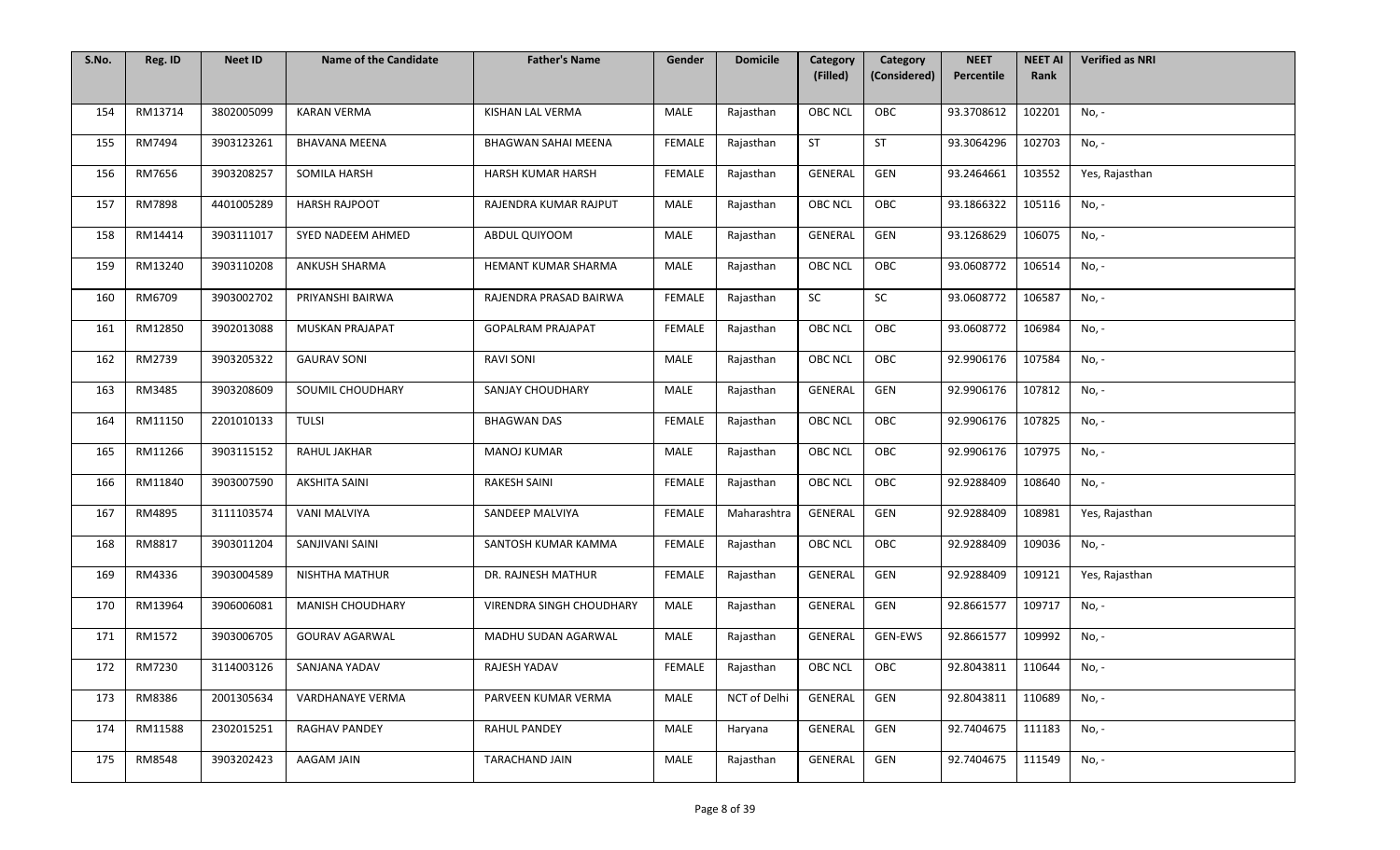| S.No. | Reg. ID | <b>Neet ID</b> | <b>Name of the Candidate</b> | <b>Father's Name</b>       | Gender        | <b>Domicile</b> | Category<br>(Filled) | Category<br>(Considered) | <b>NEET</b><br>Percentile | <b>NEET AI</b><br>Rank | <b>Verified as NRI</b> |
|-------|---------|----------------|------------------------------|----------------------------|---------------|-----------------|----------------------|--------------------------|---------------------------|------------------------|------------------------|
|       |         |                |                              |                            |               |                 |                      |                          |                           |                        |                        |
| 176   | RM4183  | 3903208680     | KHUSHI CHAUHAN               | <b>ASHOK SINGH CHAUHAN</b> | <b>FEMALE</b> | Rajasthan       | GENERAL              | GEN-EWS                  | 92.6677472                | 112493                 | No, -                  |
| 177   | RM8483  | 2001308420     | VANSHIKA MITTAL              | <b>SANJAY MITTAL</b>       | FEMALE        | NCT of Delhi    | GENERAL              | GEN                      | 92.6677472                | 112629                 | No, -                  |
| 178   | RM15247 | 3905103092     | <b>VISHAL CHOUDHURY</b>      | SAHAB SINGH                | MALE          | Rajasthan       | OBC CL               | GEN                      | 92.6677472                | 112670                 | No, -                  |
| 179   | RM2224  | 3904005097     | ABHIJEET SINGH RAJPUROHIT    | JABBAR SINGH RAJPUROHIT    | MALE          | Rajasthan       | GENERAL              | <b>GEN-EWS</b>           | 92.6677472                | 112754                 | No, -                  |
| 180   | RM2468  | 3903105018     | SAHBAN ADEEB KHAN            | <b>SARDAR KHAN</b>         | MALE          | Rajasthan       | GENERAL              | GEN-EWS                  | 92.6677472                | 112808                 | No, -                  |
| 181   | RM3963  | 3904006020     | <b>BHAVYA SOLANKI</b>        | RAM SINGH SOLANKI          | FEMALE        | Rajasthan       | <b>OBC NCL</b>       | OBC                      | 92.6056468                | 113303                 | No, -                  |
| 182   | RM1266  | 4401011104     | <b>HARSHIT GARG</b>          | RAJKUMAR GARG              | MALE          | Rajasthan       | GENERAL              | GEN                      | 92.541798                 | 114999                 | No, -                  |
| 183   | RM9243  | 3903008144     | SHARVI SHARMA                | RAVI SHARMA                | FEMALE        | Rajasthan       | GENERAL              | GEN                      | 92.4788557                | 115279                 | No, -                  |
| 184   | RM13018 | 3901014115     | <b>SHER KUMAR</b>            | PAPPU RAM                  | MALE          | Rajasthan       | SC                   | ${\sf SC}$               | 92.4788557                | 115431                 | No, -                  |
| 185   | RM2314  | 3906009018     | AKSHITA SHARMA               | RAJESH SHARMA              | FEMALE        | Rajasthan       | GENERAL              | GEN-EWS                  | 92.4146832                | 116574                 | No, -                  |
| 186   | RM12338 | 3906006111     | MEGHA JOSHI                  | SATYA NARAYAN JOSHI        | FEMALE        | Rajasthan       | GENERAL              | GEN-EWS                  | 92.34669                  | 117695                 | No, -                  |
| 187   | RM13365 | 3901004057     | PRACHI CHOUHAN               | SUDHIR CHOUHAN             | <b>FEMALE</b> | Rajasthan       | GENERAL              | GEN                      | 92.34669                  | 117764                 | No, -                  |
| 188   | RM10968 | 2001109438     | AJAY                         | <b>MANIRAM</b>             | MALE          | NCT of Delhi    | <b>OBC NCL</b>       | GEN                      | 92.2817403                | 118990                 | No, -                  |
| 189   | RM14669 | 3802002365     | AANCHAL BHATEJA              | ANUPAM BHATEJA             | <b>FEMALE</b> | Rajasthan       | GENERAL              | GEN                      | 92.0127465                | 122546                 | No, -                  |
| 190   | RM12607 | 3903225271     | LOKESH KUMAR SAINI           | JAGDISH PRASAD SAINI       | MALE          | Rajasthan       | <b>OBC NCL</b>       | OBC                      | 92.0127465                | 122896                 | No, -                  |
| 191   | RM9891  | 3904012126     | RAKESH                       | <b>MANAK RAM</b>           | MALE          | Rajasthan       | SC                   | SC                       | 92.0127465                | 123261                 | No, -                  |
| 192   | RM9643  | 3903102208     | SHREYA SHARMA                | <b>VIKRAM SHARMA</b>       | FEMALE        | Rajasthan       | GENERAL              | GEN                      | 91.9458541                | 123951                 | No, -                  |
| 193   | RM4889  | 3903033098     | KRISHAN KUMAR MEENA          | RAM SINGH MEENA            | MALE          | Rajasthan       | <b>ST</b>            | ST                       | 91.8782495                | 125366                 | No, -                  |
| 194   | RM14769 | 3903203166     | <b>HANSRAJ YADAV</b>         | RAM NARAYAN YADAV          | MALE          | Rajasthan       | OBC NCL              | OBC                      | 91.8125228                | 126378                 | No, -                  |
| 195   | RM4408  | 3903207664     | <b>HARSHITA KHIYANI</b>      | VISHAMBHER LAL             | FEMALE        | Rajasthan       | GENERAL              | GEN                      | 91.8125228                | 126413                 | Yes, Rajasthan         |
| 196   | RM14254 | 3903008551     | ANISHA MEENA                 | MANOHAR LAL MEENA          | FEMALE        | Rajasthan       | <b>ST</b>            | ST                       | 91.742587                 | 126698                 | No, -                  |
| 197   | RM15172 | 3903138075     | SHREYA KHANDAL               | YOGESH SHARMA              | <b>FEMALE</b> | Rajasthan       | GENERAL              | GEN                      | 91.742587                 | 127153                 | No, -                  |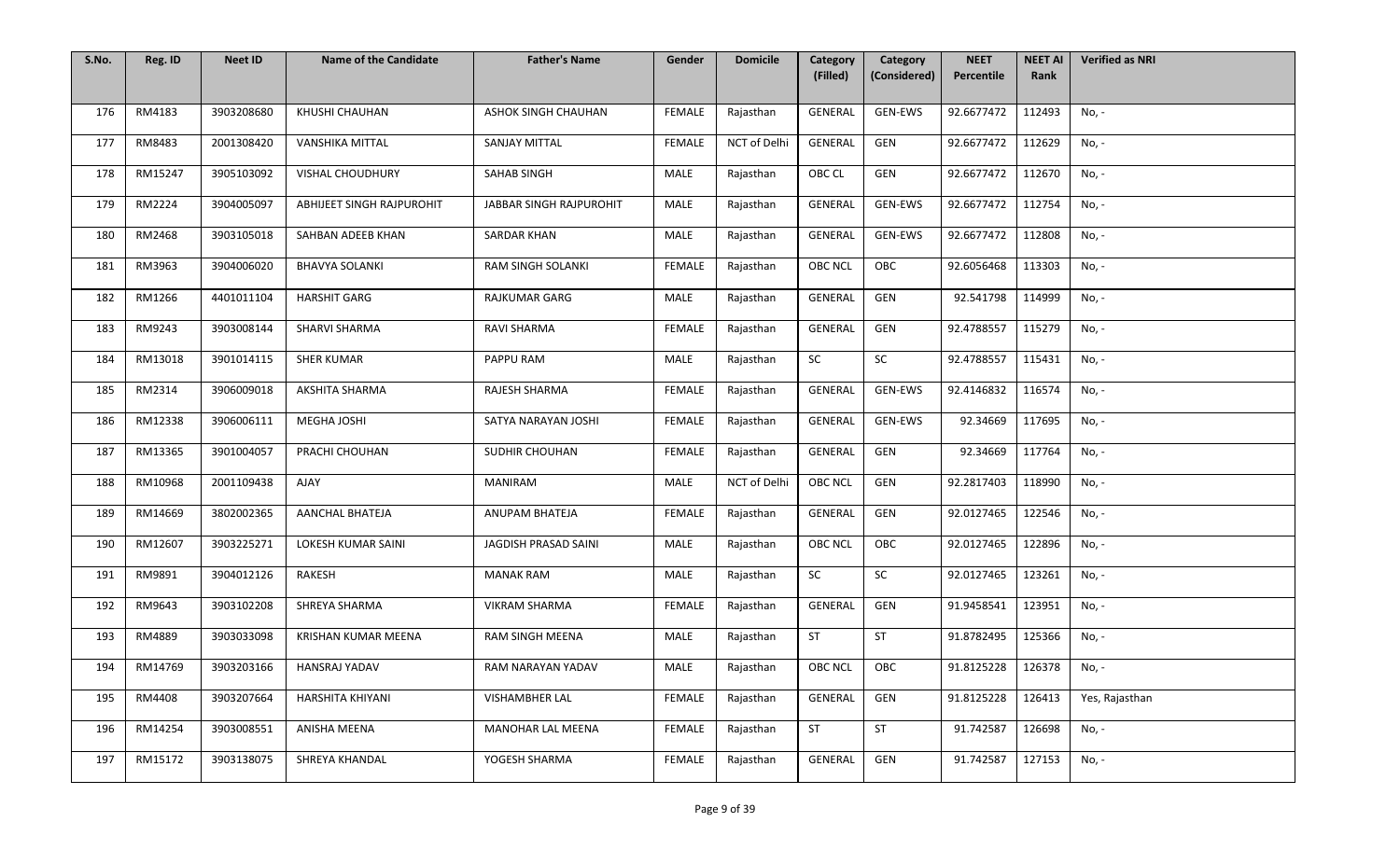| S.No. | Reg. ID | <b>Neet ID</b> | <b>Name of the Candidate</b> | <b>Father's Name</b>       | Gender        | <b>Domicile</b>      | Category<br>(Filled) | Category<br>(Considered) | <b>NEET</b><br>Percentile | <b>NEET AI</b><br>Rank | <b>Verified as NRI</b> |
|-------|---------|----------------|------------------------------|----------------------------|---------------|----------------------|----------------------|--------------------------|---------------------------|------------------------|------------------------|
|       |         |                |                              |                            |               |                      |                      |                          |                           |                        |                        |
| 198   | RM4717  | 2201009422     | ANJU                         | OMPRAKASH                  | <b>FEMALE</b> | Rajasthan            | <b>OBC NCL</b>       | OBC                      | 91.742587                 | 127275                 | No, -                  |
| 199   | RM4585  | 3905127100     | <b>BHAGVANTI</b>             | <b>JAY KISHAN</b>          | FEMALE        | Rajasthan            | GENERAL              | GEN                      | 91.6015497                | 128717                 | No, -                  |
| 200   | RM15255 | 3903228218     | <b>VINEET KUMAR SABAL</b>    | RAJENDRA KUMAR SABAL       | MALE          | Rajasthan            | SC                   | SC                       | 91.6015497                | 128875                 | No, -                  |
| 201   | RM12716 | 3903213005     | TILAK RAJ SHARMA             | SURESH KUMAR SHARMA        | MALE          | Rajasthan            | GENERAL              | <b>GEN-EWS</b>           | 91.6015497                | 128914                 | No, -                  |
| 202   | RM6243  | 3903026138     | LOKESH KUMAR KHICHAR         | MOHAN LAL KHICHAR          | MALE          | Rajasthan            | <b>OBC NCL</b>       | OBC                      | 91.6015497                | 129116                 | No, -                  |
| 203   | RM8332  | 4609013141     | MARSHA SIDDIQUI              | AFTAB ALAM SIDDIQUI        | FEMALE        | Bihar                | GENERAL              | GEN                      | 91.6015497                | 129249                 | Yes, Other             |
| 204   | RM7275  | 3905113249     | ASHISH KUMAR MEENA           | RAMESH CHAND MEENA         | MALE          | Rajasthan            | ST                   | ST                       | 91.6015497                | 129281                 | No, -                  |
| 205   | RM13763 | 3904104268     | MOHAMMED JUNED               | ALLAHBAKSH                 | MALE          | Rajasthan            | <b>OBC NCL</b>       | OBC                      | 91.6015497                | 129496                 | No, -                  |
| 206   | RM3034  | 3905127146     | DIVY JYOTI MEENA             | RAMESH CHAND               | <b>FEMALE</b> | Rajasthan            | ST                   | <b>ST</b>                | 91.5335566                | 129989                 | No, -                  |
| 207   | RM3426  | 3903107322     | <b>GAURI MATHUR</b>          | <b>HEMANT MATHUR</b>       | FEMALE        | Rajasthan            | GENERAL              | GEN                      | 91.397894                 | 132519                 | Yes, Rajasthan         |
| 208   | RM15270 | 4503002191     | <b>FAZILA SHAFIQUE</b>       | MOHD SHAFIQUE              | <b>FEMALE</b> | Uttarakhand          | OBC NCL              | GEN                      | 91.397894                 | 132617                 | No, -                  |
| 209   | RM13690 | 3903231050     | <b>ANKIT SHARMA</b>          | RAM GOPAL SHARMA           | MALE          | Rajasthan            | GENERAL              | GEN-EWS                  | 91.3280877                | 133599                 | No, -                  |
| 210   | RM12790 | 3906010074     | KRITI JAIN                   | SURESH CHANDRA JAIN        | FEMALE        | Rajasthan            | <b>GENERAL</b>       | GEN                      | 91.3280877                | 133894                 | No, -                  |
| 211   | RM9823  | 3901016223     | <b>VIPUL PRABHAKAR</b>       | PUSHPENDRA PRABHAKAR       | <b>MALE</b>   | Rajasthan            | GENERAL              | GEN                      | 91.262361                 | 134353                 | Yes, Rajasthan         |
| 212   | RM12300 | 3906009192     | <b>JIVIDHA MALI</b>          | <b>BALMUKUND MALI</b>      | FEMALE        | Rajasthan            | GENERAL              | GEN                      | 91.262361                 | 134386                 | No, -                  |
| 213   | RM5698  | 3906008128     | LISHIKA DAGARIYA             | SHEETAL KUMAR DAGARIYA     | FEMALE        | Rajasthan            | GENERAL              | GEN                      | 91.262361                 | 134430                 | Yes, Rajasthan         |
| 214   | RM11372 | 3110011123     | <b>BHATI YOGITA PRAKASH</b>  | PRAKASH                    | FEMALE        | Maharashtra          | <b>OBC NCL</b>       | GEN                      | 91.262361                 | 134545                 | No, -                  |
| 215   | RM4106  | 3905102385     | ANIKA JAIN                   | SUNIL KUMAR JAIN           | <b>FEMALE</b> | Rajasthan            | GENERAL              | GEN                      | 91.1255329                | 136009                 | No, -                  |
| 216   | RM14945 | 3904012315     | <b>BHAWANI PRASAD</b>        | SHANKAR LAL BALACH         | MALE          | Rajasthan            | SC                   | SC                       | 91.0529421                | 137500                 | No, -                  |
| 217   | RM15239 | 4402001046     | TANAY SRIVASTAVA             | <b>D C SRIVASTAVA</b>      | MALE          | <b>Uttar Pradesh</b> | GENERAL              | GEN                      | 90.9786676                | 138339                 | No, -                  |
| 218   | RM15420 | 3903001797     | AYUSHI KUMARI AGARWAL        | BHAGWAN SAHAI AGARWAL      | <b>FEMALE</b> | Rajasthan            | GENERAL              | GEN                      | 90.8369828                | 140754                 | No, -                  |
| 219   | RM13050 | 3906027177     | ASHOK KUMAR SALVI            | <b>GOVARDHAN LAL SALVI</b> | MALE          | Rajasthan            | SC                   | SC                       | 90.8369828                | 141044                 | No, -                  |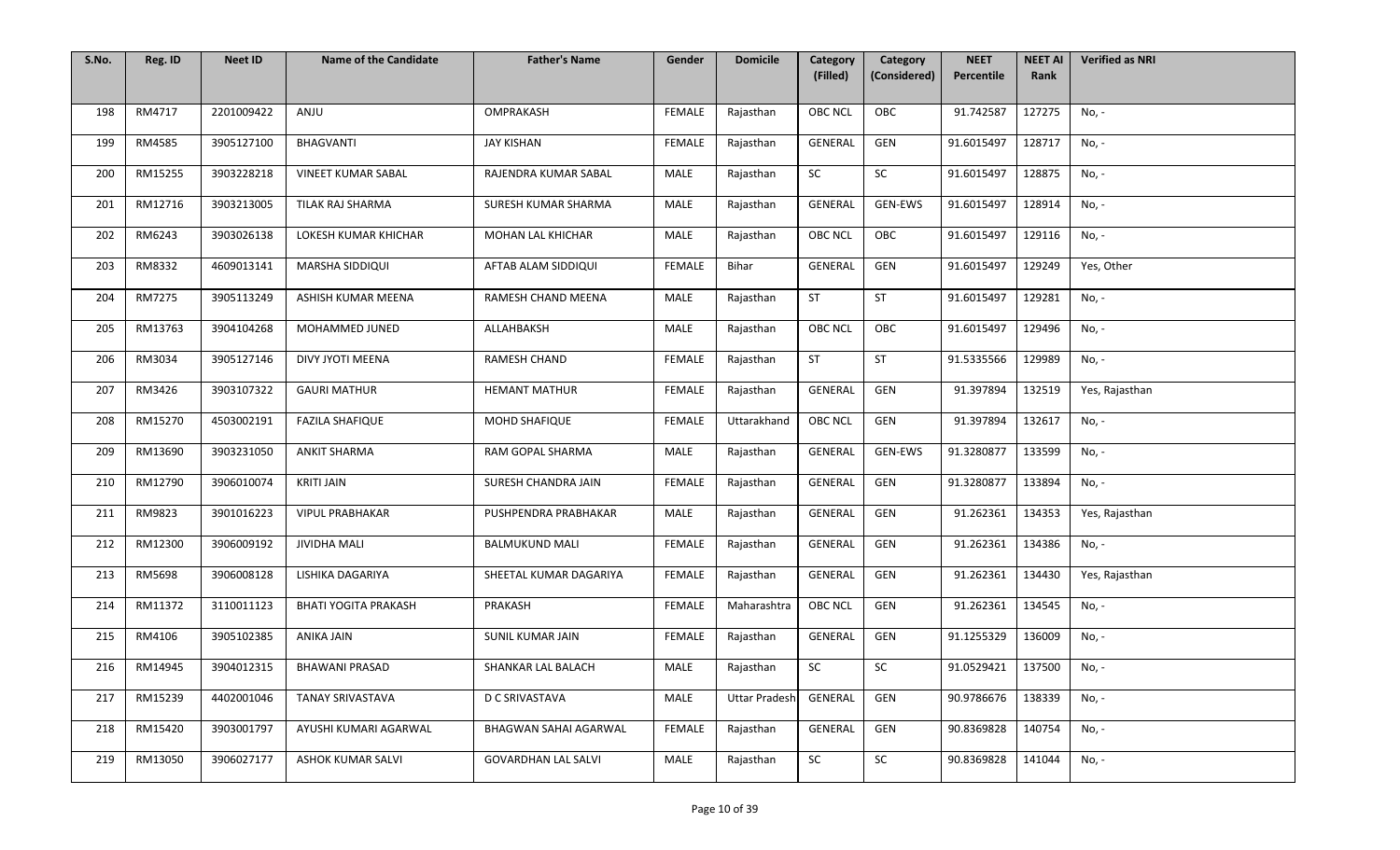| S.No. | Reg. ID | <b>Neet ID</b> | <b>Name of the Candidate</b> | <b>Father's Name</b>         | Gender        | <b>Domicile</b> | Category<br>(Filled) | Category<br>(Considered) | <b>NEET</b><br>Percentile | <b>NEET AI</b><br>Rank | <b>Verified as NRI</b> |
|-------|---------|----------------|------------------------------|------------------------------|---------------|-----------------|----------------------|--------------------------|---------------------------|------------------------|------------------------|
|       |         |                |                              |                              |               |                 |                      |                          |                           |                        |                        |
| 220   | RM13541 | 3902016016     | SAYJAL DEEDWANIYA            | MAHENDRA KUMAR SHARMA        | <b>FEMALE</b> | Rajasthan       | GENERAL              | GEN-EWS                  | 90.8369828                | 141112                 | No, -                  |
| 221   | RM14061 | 2001223049     | KHUSHI                       | <b>RAJESH KUMAR</b>          | FEMALE        | Haryana         | SC                   | GEN                      | 90.7658814                | 141760                 | No, -                  |
| 222   | RM4548  | 1502308032     | <b>VIJAY LAKSHMI</b>         | <b>BHOLA PANDIT</b>          | <b>FEMALE</b> | Bihar           | GENERAL              | GEN                      | 90.7658814                | 141985                 | No, -                  |
| 223   | RM10965 | 3903032277     | PRAMOD MEENA                 | <b>KAMLESH MEENA</b>         | MALE          | Rajasthan       | <b>ST</b>            | <b>ST</b>                | 90.7658814                | 142061                 | No, -                  |
| 224   | RM10861 | 3906004354     | PRASHI MEGHANI               | ANIL MEGHANI                 | <b>FEMALE</b> | Rajasthan       | GENERAL              | GEN                      | 90.7658814                | 142330                 | No, -                  |
| 225   | RM3209  | 3903208486     | SHRUTI SHARMA                | SANJAY KAUSHIK               | FEMALE        | Rajasthan       | GENERAL              | GEN                      | 90.7658814                | 142368                 | No, -                  |
| 226   | RM3937  | 2302019220     | ANIRUDDH SINGHAL             | <b>MANOJ KUMAR</b>           | MALE          | Haryana         | GENERAL              | GEN                      | 90.7658814                | 142491                 | Yes, Rajasthan         |
| 227   | RM15664 | 3905001582     | NANDINI MARAN                | RADHE SHYAM MEENA            | <b>FEMALE</b> | Rajasthan       | <b>ST</b>            | ST                       | 90.6905061                | 143106                 | No, -                  |
| 228   | RM9236  | 3903210263     | DEVENDRA MEENA               | RAM VILAS MEENA              | MALE          | Rajasthan       | ST                   | <b>ST</b>                | 90.6905061                | 143219                 | No, -                  |
| 229   | RM7051  | 3903020327     | POOJA YADAV                  | BHAGWAN SAHAY YADAV          | FEMALE        | Rajasthan       | <b>OBC NCL</b>       | OBC                      | 90.6905061                | 143353                 | No, -                  |
| 230   | RM7396  | 3906026155     | SUDHANSHU PUNJOT             | <b>KAMLESH PUNJOT</b>        | MALE          | Rajasthan       | GENERAL              | GEN-EWS                  | 90.6905061                | 143630                 | No, -                  |
| 231   | RM14824 | 3903203821     | VARSHA SHARMA                | KAMLESH KUMAR SHARMA         | <b>FEMALE</b> | Rajasthan       | GENERAL              | GEN-EWS                  | 90.6161022                | 143940                 | No, -                  |
| 232   | RM14660 | 3903010538     | ANUSHKA CHOUDHARY            | <b>BHANWAR LAL CHOUDHARY</b> | FEMALE        | Rajasthan       | <b>OBC NCL</b>       | OBC                      | 90.6161022                | 143961                 | No, -                  |
| 233   | RM14193 | 3804002307     | SUHAAVI KAUR CHAWLA          | <b>GUNEET SINGH CHAWLA</b>   | <b>FEMALE</b> | Punjab          | GENERAL              | GEN                      | 90.5432524                | 145358                 | No, -                  |
| 234   | RM11512 | 3905125082     | <b>MANOJ KUMAR</b>           | <b>RAM KISHOR</b>            | MALE          | Rajasthan       | SC                   | SC                       | 90.5432524                | 145694                 | No, -                  |
| 235   | RM12145 | 3903025133     | <b>VIKAS JHALANI</b>         | MUKESH KUMAR JHALANI         | MALE          | Rajasthan       | GENERAL              | GEN                      | 90.4742879                | 146558                 | No, -                  |
| 236   | RM11537 | 3904102231     | <b>TUSHAR DANGI</b>          | <b>ASHWANI KUMAR</b>         | MALE          | Rajasthan       | <b>OBC NCL</b>       | OBC                      | 90.4742879                | 147015                 | No, -                  |
| 237   | RM2379  | 3901003226     | AMAN KUMAWAT                 | OM PRAKASH KUMAWAT           | MALE          | Rajasthan       | <b>OBC NCL</b>       | OBC                      | 90.4742879                | 147076                 | No, -                  |
| 238   | RM9327  | 3903123236     | POOJA KUMARI                 | <b>MADAN LAL</b>             | FEMALE        | Rajasthan       | SC                   | SC                       | 90.3303367                | 148902                 | No, -                  |
| 239   | RM1324  | 2301006357     | HARSHITA AHUJA               | <b>MANISH AHUJA</b>          | FEMALE        | Haryana         | GENERAL              | GEN                      | 90.3303367                | 149270                 | No, -                  |
| 240   | RM2235  | 3906006098     | RANI MAHESHWARI              | YASHWANT KUMAR LAHOTI        | <b>FEMALE</b> | Rajasthan       | GENERAL              | GEN                      | 90.2544434                | 150251                 | No, -                  |
| 241   | RM4224  | 2001202236     | SIMAR SINGH                  | <b>SURJIT SINGH</b>          | MALE          | NCT of Delhi    | GENERAL              | GEN                      | 90.2544434                | 150323                 | Yes, Other             |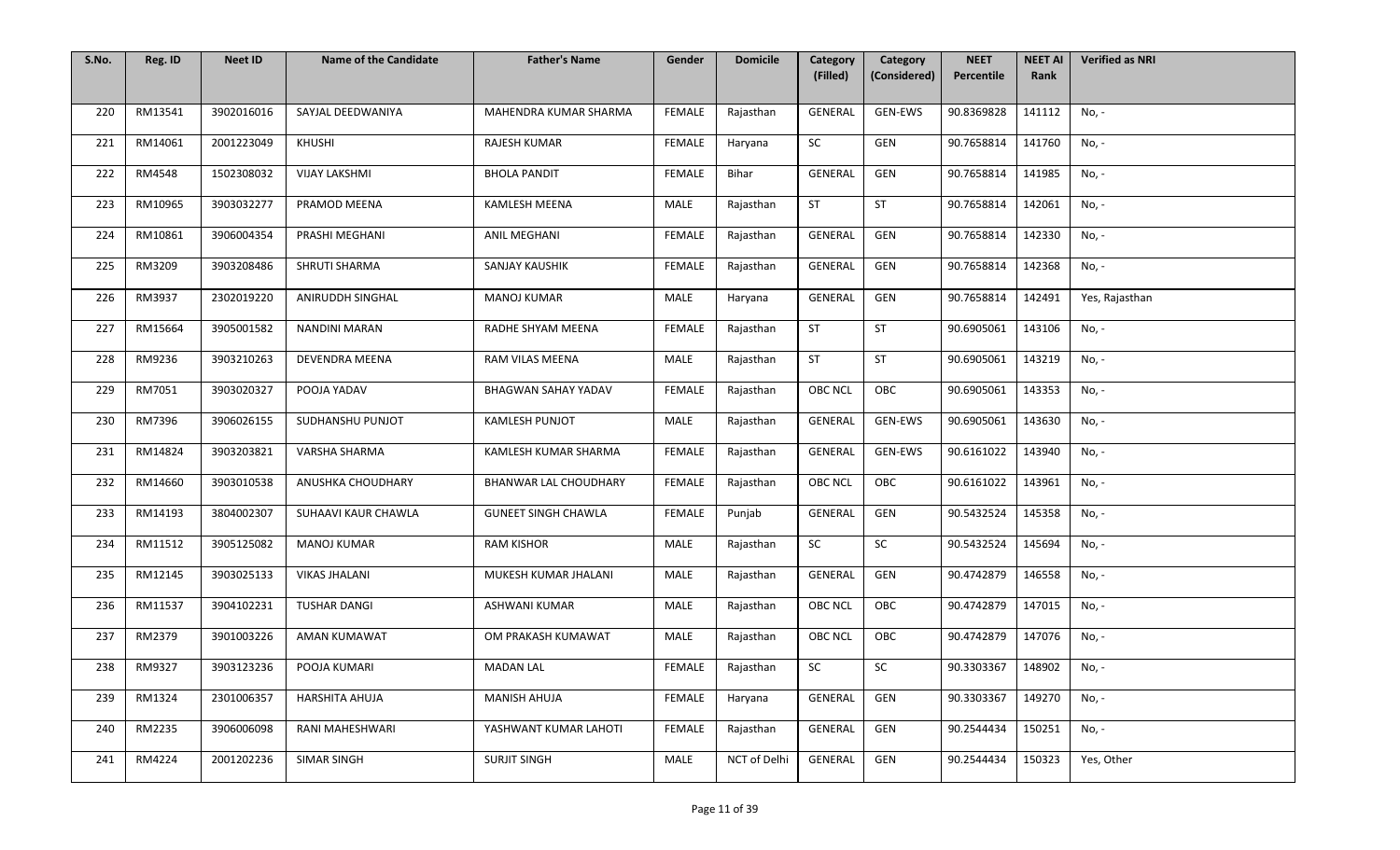| S.No. | Reg. ID | <b>Neet ID</b> | <b>Name of the Candidate</b> | <b>Father's Name</b>   | Gender        | <b>Domicile</b>   | Category<br>(Filled) | Category<br>(Considered) | <b>NEET</b><br>Percentile | <b>NEET AI</b><br>Rank | <b>Verified as NRI</b> |
|-------|---------|----------------|------------------------------|------------------------|---------------|-------------------|----------------------|--------------------------|---------------------------|------------------------|------------------------|
|       |         |                |                              |                        |               |                   |                      |                          |                           |                        |                        |
| 242   | RM13748 | 3903111386     | <b>RAVI JANGID</b>           | MAHESH KUMAR JANGID    | MALE          | Rajasthan         | <b>OBC NCL</b>       | OBC                      | 90.1832772                | 151141                 | No, -                  |
| 243   | RM9644  | 3904104202     | <b>NILAY MATHUR</b>          | <b>NEERAJ MATHUR</b>   | MALE          | Rajasthan         | GENERAL              | GEN                      | 90.1832772                | 151373                 | No, -                  |
| 244   | RM13596 | 3002004161     | <b>ABHISHEK GUPTA</b>        | <b>MANOJ GUPTA</b>     | MALE          | Madhya<br>Pradesh | GENERAL              | GEN                      | 89.9623318                | 154526                 | No, -                  |
| 245   | RM1639  | 3903008011     | <b>ASHI MEEL</b>             | <b>BHAVESH MEEL</b>    | <b>FEMALE</b> | Rajasthan         | GENERAL              | GEN                      | 89.8850139                | 155431                 | Yes, Rajasthan         |
| 246   | RM15164 | 3903207025     | AISHWARYA KUMAWAT            | <b>RC KUMAWAT</b>      | <b>FEMALE</b> | Rajasthan         | <b>OBC NCL</b>       | OBC                      | 89.8850139                | 155531                 | No, -                  |
| 247   | RM13904 | 3904102411     | VRISHA ARUN KUMAR SHARMA     | ARUN KUMAR SHARMA      | FEMALE        | Rajasthan         | GENERAL              | GEN                      | 89.8850139                | 155655                 | No, -                  |
| 248   | RM9777  | 2302001620     | RAGHAV ARORA                 | <b>SANJAY ARORA</b>    | MALE          | Haryana           | GENERAL              | GEN                      | 89.8850139                | 155917                 | Yes, Other             |
| 249   | RM7144  | 3903238160     | RAHUL MEENA                  | RAJAN LAL MEENA        | MALE          | Rajasthan         | ST                   | ST                       | 89.8110632                | 156677                 | No, -                  |
| 250   | RM4115  | 3906002594     | SOURABH VYAS                 | <b>DINESH VYAS</b>     | MALE          | Rajasthan         | GENERAL              | GEN                      | 89.8110632                | 157076                 | No, -                  |
| 251   | RM1401  | 3903042293     | ANKITA                       | <b>RAN SINGH</b>       | FEMALE        | Rajasthan         | <b>OBC NCL</b>       | OBC                      | 89.7378896                | 158425                 | No, -                  |
| 252   | RM12373 | 3905021145     | HIMANSHNU SHARMA             | DINESH KUMAR SHARMA    | MALE          | Rajasthan         | GENERAL              | GEN-EWS                  | 89.5944564                | 160663                 | No, -                  |
| 253   | RM10044 | 3905126032     | AJAY KUMAR DHAWAN            | BHAGCHAND DHAWAN       | <b>MALE</b>   | Rajasthan         | SC                   | SC                       | 89.5120876                | 161157                 | No, -                  |
| 254   | RM10134 | 3903101788     | NISHU YADAV                  | NIHAL SINGH YADAV      | MALE          | Rajasthan         | <b>OBC NCL</b>       | OBC                      | 89.5120876                | 161798                 | No, -                  |
| 255   | RM6972  | 3903121380     | <b>SUNIL RAIGAR</b>          | RADHESHYAM RAIGAR      | MALE          | Rajasthan         | SC                   | SC                       | 89.4372951                | 162689                 | No, -                  |
| 256   | RM14474 | 3001003476     | RISHIKA BHARDWAJ             | AMBIKA PRASAD BHARDWAJ | FEMALE        | Madhya<br>Pradesh | GENERAL              | GEN                      | 89.1186338                | 167836                 | No, -                  |
| 257   | RM7482  | 3901006176     | <b>AISHA VIJAY</b>           | SUMIT BEEJAWAT         | FEMALE        | Rajasthan         | GENERAL              | GEN                      | 89.0404741                | 168380                 | No, -                  |
| 258   | RM12287 | 3903212095     | VISHAWJEET SINGH YADAV       | HANUMAN SINGH YADAV    | MALE          | Rajasthan         | <b>OBC NCL</b>       | OBC                      | 89.0404741                | 168644                 | No, -                  |
| 259   | RM4724  | 3905020028     | ATISHAY KUMAR JAIN           | NIRMAL KUMAR JAIN      | MALE          | Rajasthan         | GENERAL              | GEN                      | 89.0404741                | 169238                 | No, -                  |
| 260   | RM5637  | 3903013326     | VIJAY KUMAR SHARMA           | NARENDRA KUMAR SHARMA  | MALE          | Rajasthan         | GENERAL              | GEN-EWS                  | 88.886421                 | 170671                 | No, -                  |
| 261   | RM14432 | 2001118025     | SAPNA TANWAR                 | SUBHASH CHAND          | FEMALE        | Rajasthan         | SC                   | SC                       | 88.8071604                | 172764                 | No, -                  |
| 262   | RM15394 | 3905105020     | PRAGYA SUMAN                 | <b>MANOJ SUMAN</b>     | <b>FEMALE</b> | Rajasthan         | <b>OBC NCL</b>       | OBC                      | 88.6409333                | 174635                 | No, -                  |
| 263   | RM10500 | 2001205057     | AKSHITA MALHOTRA             | DR PRADEEP KUMAR       | <b>FEMALE</b> | NCT of Delhi      | GENERAL              | GEN                      | 88.6409333                | 175120                 | No, -                  |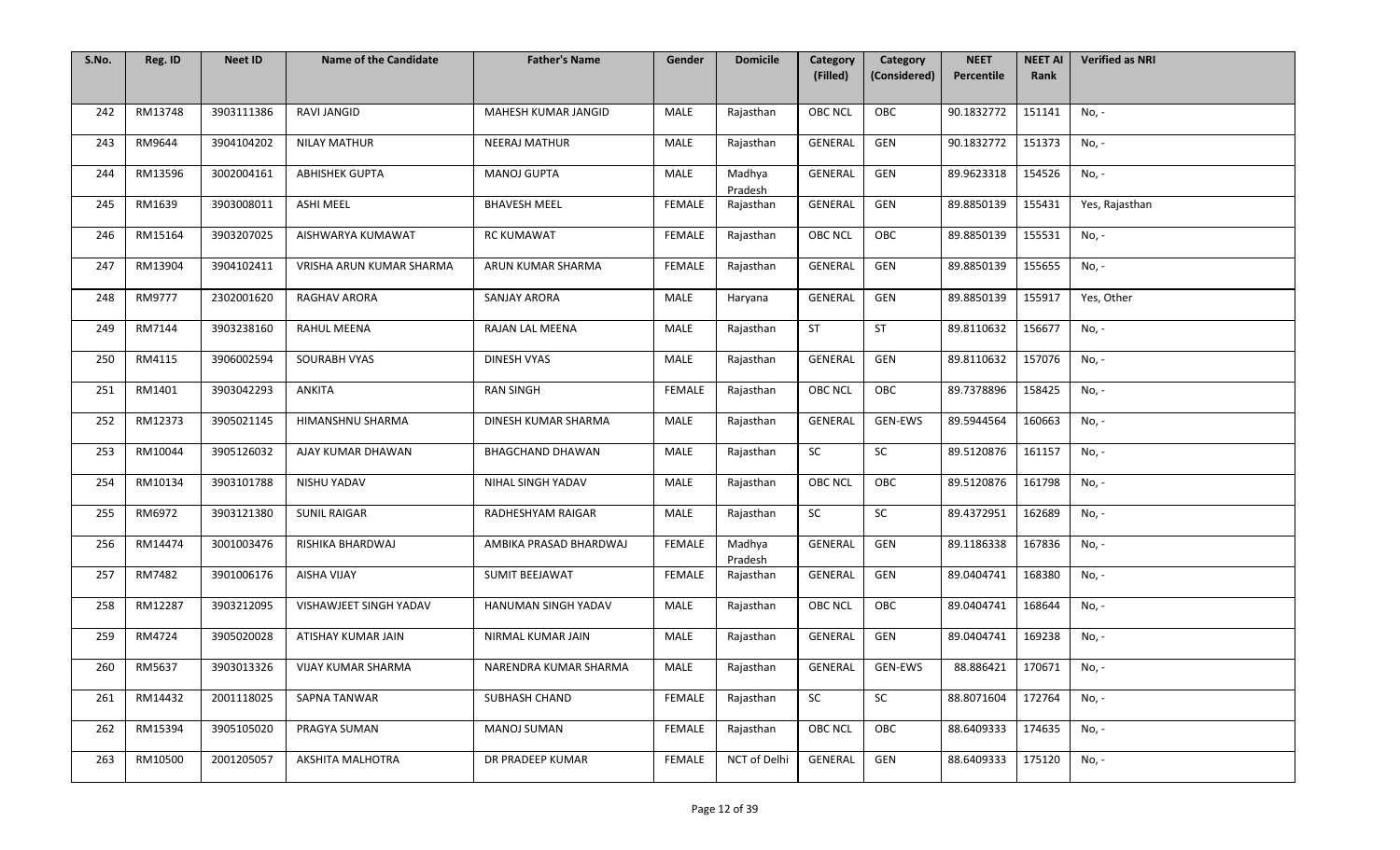| S.No. | Reg. ID | <b>Neet ID</b> | <b>Name of the Candidate</b> | <b>Father's Name</b>     | Gender        | <b>Domicile</b>      | Category<br>(Filled) | Category<br>(Considered) | <b>NEET</b><br>Percentile | <b>NEET AI</b><br>Rank | <b>Verified as NRI</b> |
|-------|---------|----------------|------------------------------|--------------------------|---------------|----------------------|----------------------|--------------------------|---------------------------|------------------------|------------------------|
|       |         |                |                              |                          |               |                      |                      |                          |                           |                        |                        |
| 264   | RM13280 | 3905002364     | ALISHA BUDANIA               | YASHPAL SINGH            | <b>FEMALE</b> | Rajasthan            | <b>OBC NCL</b>       | OBC                      | 88.5634859                | 175525                 | No, -                  |
| 265   | RM13936 | 3802003066     | <b>AVNEEK KAUR</b>           | DAVINDER SINGH           | FEMALE        | Haryana              | GENERAL              | GEN                      | 88.4856499                | 177058                 | No, -                  |
| 266   | RM14231 | 3903230134     | PREETAM CHOUDHARY            | <b>ASHOK KUMAR</b>       | MALE          | Rajasthan            | SC                   | SC                       | 88.4856499                | 177072                 | No, -                  |
| 267   | RM9510  | 3903210475     | <b>ANUSHKA SINGH</b>         | PRAMOD KUMAR             | <b>FEMALE</b> | Rajasthan            | <b>ST</b>            | <b>ST</b>                | 88.4856499                | 177380                 | No, -                  |
| 268   | RM5693  | 2001206592     | VANSHIKA SHARMA              | ANOOP SHARMA             | FEMALE        | NCT of Delhi         | GENERAL              | GEN                      | 88.4071663                | 178189                 | No, -                  |
| 269   | RM7629  | 4608104584     | <b>SIMRAN VARMA</b>          | SACHIN VARMA             | FEMALE        | West Bengal          | GENERAL              | GEN                      | 88.3241499                | 179224                 | Yes, Other             |
| 270   | RM4969  | 3903203608     | NIDHI RAJPUROHIT             | HUKAM SINGH RAJPUROHIT   | FEMALE        | Rajasthan            | GENERAL              | GEN                      | 88.3241499                | 179687                 | Yes, Rajasthan         |
| 271   | RM8646  | 3905015104     | <b>LEEMA SONI</b>            | RAJENDRA KUMAR SONI      | FEMALE        | Rajasthan            | <b>OBC NCL</b>       | OBC                      | 88.3241499                | 180237                 | No, -                  |
| 272   | RM13872 | 3904009142     | <b>MANISH SARAN</b>          | NARAYAN RAM SARAN        | <b>MALE</b>   | Rajasthan            | <b>OBC NCL</b>       | OBC                      | 88.2430762                | 180990                 | No, -                  |
| 273   | RM4330  | 3903105125     | YASHPAL SINGH                | PRABHU DAYAL JAT         | MALE          | Rajasthan            | <b>OBC NCL</b>       | OBC                      | 88.0010853                | 184722                 | No, -                  |
| 274   | RM12625 | 3905027158     | RAJENDRA GOCHAR              | <b>HARDEV GOCHAR</b>     | <b>MALE</b>   | Rajasthan            | <b>MBC NCL</b>       | MBC                      | 88.0010853                | 184981                 | No, -                  |
| 275   | RM9996  | 3905018086     | SHREE KRISHAN KANT SAINI     | <b>BHANWAR LAL SAINI</b> | MALE          | Rajasthan            | <b>OBC NCL</b>       | OBC                      | 87.9124999                | 185721                 | No, -                  |
| 276   | RM15783 | 3903203884     | <b>KASHISH SHARMA</b>        | RAJNEESH SHARMA          | <b>FEMALE</b> | Rajasthan            | <b>GENERAL</b>       | GEN                      | 87.9124999                | 185792                 | No, -                  |
| 277   | RM3201  | 4409002125     | BHAVANA                      | AJNEER KUMAR             | <b>FEMALE</b> | <b>Uttar Pradesh</b> | GENERAL              | GEN                      | 87.9124999                | 185988                 | No, -                  |
| 278   | RM13481 | 3901001075     | <b>KAVITA SONI</b>           | RAJU RAM SONI            | FEMALE        | Rajasthan            | <b>OBC NCL</b>       | OBC                      | 87.9124999                | 186275                 | No, -                  |
| 279   | RM7631  | 3903003041     | ANISH KUMAR GULPADIYA        | RAMBABU SINGH            | MALE          | Rajasthan            | SC                   | SC                       | 87.8279941                | 187347                 | No, -                  |
| 280   | RM12881 | 3903003404     | <b>NEHA KUMAWAT</b>          | <b>NAVAL KISHORE</b>     | <b>FEMALE</b> | Rajasthan            | <b>OBC NCL</b>       | OBC                      | 87.8279941                | 187757                 | No, -                  |
| 281   | RM15007 | 2001207053     | MAHAKDEEP KAUR RAINU         | <b>HARVINDER SINGH</b>   | <b>FEMALE</b> | NCT of Delhi         | GENERAL              | GEN                      | 87.6707681                | 189811                 | No, -                  |
| 282   | RM4425  | 3110110283     | VAHBIZ RUSTOM PALSETIA       | <b>RUSTOM</b>            | FEMALE        | Maharashtra          | GENERAL              | GEN                      | 87.6707681                | 189862                 | No, -                  |
| 283   | RM5689  | 3903202528     | SWATI DHAKAD                 | PANNALAL DHAKAD          | FEMALE        | Rajasthan            | GENERAL              | GEN                      | 87.6707681                | 190047                 | No, -                  |
| 284   | RM6308  | 3904002014     | THOKCHOM AKSHIT SINGH        | THOKCHOM GOPESHWAR SINGH | MALE          | Manipur              | SC                   | GEN                      | 87.5863918                | 191139                 | No, -                  |
| 285   | RM4229  | 3902005116     | YAKOOB ALI GAURI             | AKBAR ALI GAURI          | MALE          | Rajasthan            | OBC CL               | GEN                      | 87.5863918                | 191568                 | No, -                  |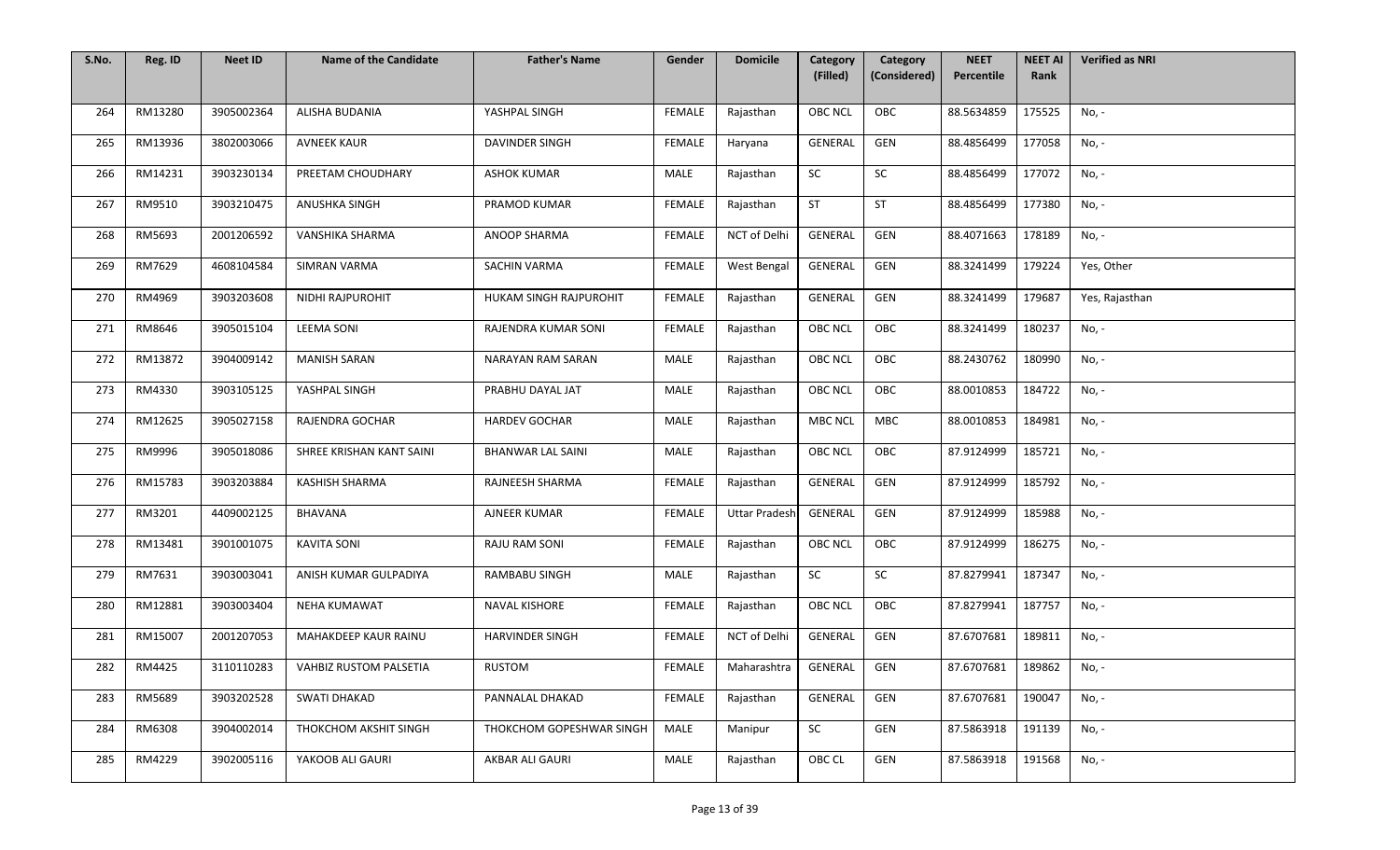| S.No. | Reg. ID | <b>Neet ID</b> | <b>Name of the Candidate</b> | <b>Father's Name</b>      | Gender        | <b>Domicile</b> | Category<br>(Filled) | Category<br>(Considered) | <b>NEET</b><br>Percentile | <b>NEET AI</b><br>Rank | <b>Verified as NRI</b> |
|-------|---------|----------------|------------------------------|---------------------------|---------------|-----------------|----------------------|--------------------------|---------------------------|------------------------|------------------------|
|       |         |                |                              |                           |               |                 |                      |                          |                           |                        |                        |
| 286   | RM6876  | 3903006459     | SAHIL GUPTA                  | <b>VED PRAKASH GUPTA</b>  | MALE          | Rajasthan       | GENERAL              | GEN                      | 87.4992958                | 192857                 | No, -                  |
| 287   | RM11826 | 3902010149     | HEMLATA                      | SANTLAL                   | <b>FEMALE</b> | Rajasthan       | SC                   | SC                       | 87.4178335                | 193732                 | No, -                  |
| 288   | RM2575  | 3903107051     | SIMRANJEET KOCHAR            | H S KOCHAR                | <b>FEMALE</b> | Rajasthan       | GENERAL              | GEN                      | 87.4178335                | 193849                 | Yes, Rajasthan         |
| 289   | RM2287  | 3904107052     | PANKAJ GARWA                 | KALURAM                   | MALE          | Rajasthan       | SC                   | SC                       | 87.4178335                | 194039                 | No, -                  |
| 290   | RM7248  | 2302023037     | <b>JAISURIYA MITTRA</b>      | RAJBIR SINGH MITTRA       | MALE          | Rajasthan       | OBC NCL              | OBC                      | 87.3330039                | 195520                 | No, -                  |
| 291   | RM7223  | 4608001089     | SNIGDHA VERMA                | SANJAY KUMAR VERMA        | <b>FEMALE</b> | West Bengal     | GENERAL              | GEN                      | 87.2504408                | 196612                 | No, -                  |
| 292   | RM9261  | 3903105566     | SAKSHI AGRAWAL               | RAGHUVEER SHARAN AGRAWAL  | <b>FEMALE</b> | Rajasthan       | GENERAL              | GEN                      | 87.1633448                | 197564                 | No, -                  |
| 293   | RM7686  | 2001116341     | SRISHTI KOHLI                | PUNEET KOHLI              | <b>FEMALE</b> | Rajasthan       | GENERAL              | GEN                      | 87.1633448                | 197761                 | Yes, Rajasthan         |
| 294   | RM11678 | 3901004219     | YASHASVI SARASWAT SAMANT     | RAJKUMAR SAMANT           | MALE          | Rajasthan       | GENERAL              | GEN                      | 87.1633448                | 197817                 | No, -                  |
| 295   | RM14859 | 3903120185     | <b>GULSHAN KUMAR JATAV</b>   | DINESH CHAND JATAV        | MALE          | Rajasthan       | SC                   | SC                       | 86.987793                 | 199762                 | No, -                  |
| 296   | RM12759 | 3906004456     | RAHUL KUMAR KHATIK           | <b>BARDI CHAND KHATIK</b> | MALE          | Rajasthan       | SC                   | SC                       | 86.987793                 | 200130                 | No, -                  |
| 297   | RM8802  | 2001106513     | <b>MANSI MADAAN</b>          | DEEPA MADAAN              | FEMALE        | NCT of Delhi    | GENERAL              | GEN                      | 86.987793                 | 200811                 | Yes, Other             |
| 298   | RM13630 | 3904016352     | <b>BALA KUMARI</b>           | KANARAM                   | <b>FEMALE</b> | Rajasthan       | GENERAL              | <b>GEN-EWS</b>           | 86.816515                 | 202580                 | No, -                  |
| 299   | RM8927  | 2302014252     | <b>SANYA SINGH</b>           | <b>KAMAL CHHIKARA</b>     | <b>FEMALE</b> | Haryana         | GENERAL              | GEN                      | 86.816515                 | 203150                 | No, -                  |
| 300   | RM12316 | 3903201094     | SAUMYA GAUR                  | SANJEEV MAHARSHI          | FEMALE        | Rajasthan       | GENERAL              | GEN                      | 86.816515                 | 203155                 | No, -                  |
| 301   | RM13098 | 3903206700     | RITIKA AGARWAL               | PRAVIN KUMAR AGARWAL      | <b>FEMALE</b> | Rajasthan       | GENERAL              | GEN                      | 86.816515                 | 203377                 | No, -                  |
| 302   | RM3319  | 3903102493     | <b>MOULLIK PACHORI</b>       | PARMENDRA PACHORI         | MALE          | Rajasthan       | SC                   | SC                       | 86.816515                 | 203502                 | No, -                  |
| 303   | RM3608  | 3903204306     | <b>AALIYA PARVEEN</b>        | SYED ANSAR ALI            | <b>FEMALE</b> | Rajasthan       | GENERAL              | GEN-EWS                  | 86.7354412                | 204488                 | No, -                  |
| 304   | RM6518  | 3905013238     | SAURABH MANGAL               | RAMESHWAR NIMESH          | MALE          | Rajasthan       | SC                   | SC                       | 86.6440066                | 205770                 | No, -                  |
| 305   | RM9698  | 3903204349     | <b>GAURANSHI GOYAL</b>       | ASHOK KUMAR GOYAL         | FEMALE        | Rajasthan       | GENERAL              | GEN                      | 86.6440066                | 205880                 | No, -                  |
| 306   | RM10875 | 3905127097     | <b>KIRAN MEENA</b>           | PREM SHANKAR MEENA        | <b>FEMALE</b> | Rajasthan       | <b>ST</b>            | ST                       | 86.6440066                | 205898                 | No, -                  |
| 307   | RM7503  | 3905105367     | SHAMBHAVI                    | MR. ALOK KUMAR            | FEMALE        | Bihar           | GENERAL              | GEN                      | 86.6440066                | 205976                 | Yes, Other             |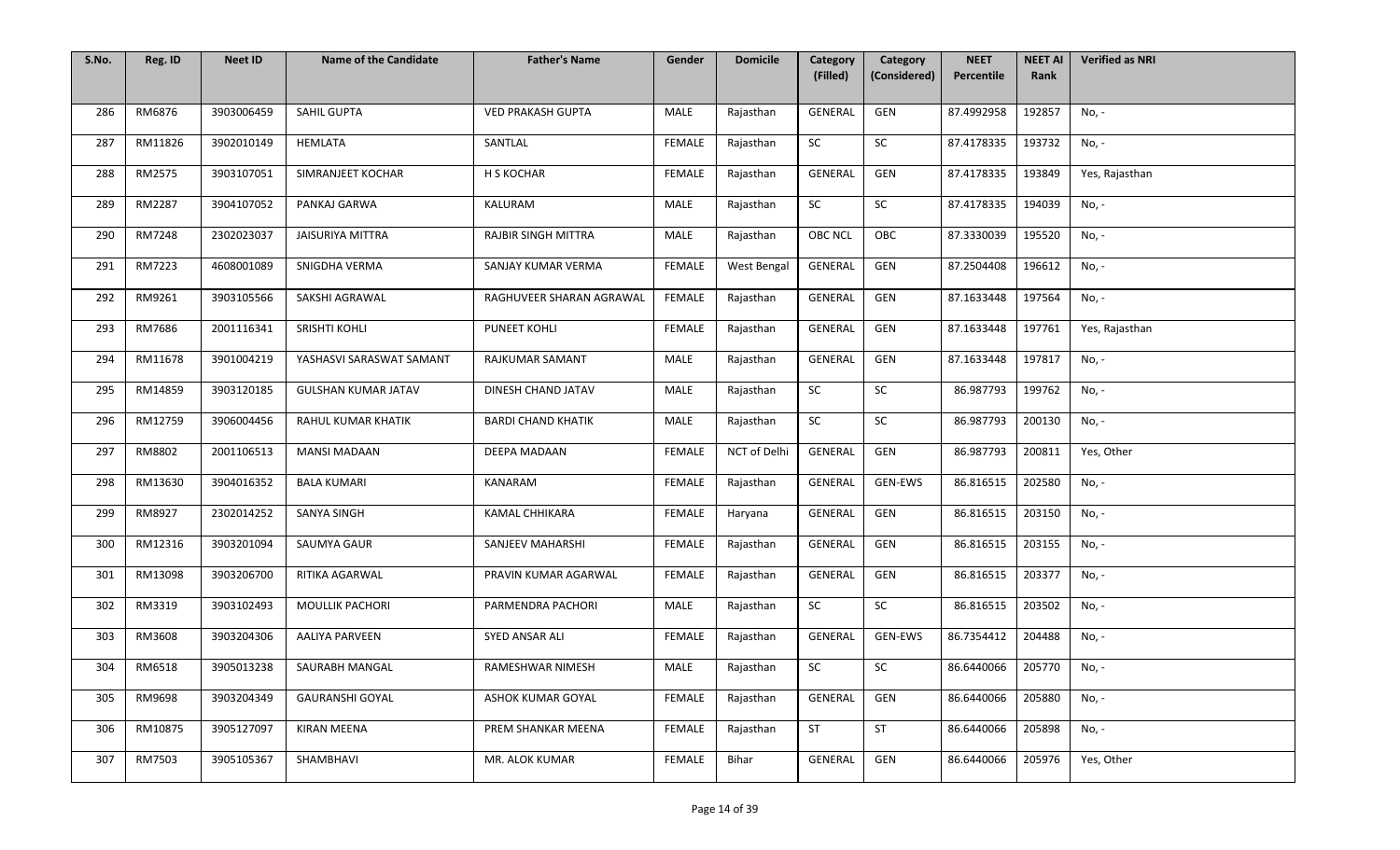| S.No. | Reg. ID | <b>Neet ID</b> | <b>Name of the Candidate</b> | <b>Father's Name</b>               | Gender        | <b>Domicile</b>      | Category<br>(Filled) | Category<br>(Considered) | <b>NEET</b><br>Percentile | <b>NEET AI</b><br>Rank | <b>Verified as NRI</b> |
|-------|---------|----------------|------------------------------|------------------------------------|---------------|----------------------|----------------------|--------------------------|---------------------------|------------------------|------------------------|
|       |         |                |                              |                                    |               |                      |                      |                          |                           |                        |                        |
| 308   | RM4714  | 3903106340     | PRAMUDIT SHARMA              | RAJENDRA KUMAR SHARMA              | MALE          | Rajasthan            | GENERAL              | GEN                      | 86.5607959                | 206255                 | No, -                  |
| 309   | RM14137 | 2501004178     | SHREENIDHI CHANDAIL          | DR VIJANT SINGH CHANDAIL           | <b>FEMALE</b> | Jammu &<br>Kashmir   | GENERAL              | GEN                      | 86.5607959                | 207056                 | No, -                  |
| 310   | RM8098  | 3001012126     | <b>MEHAK GUPTA</b>           | <b>DEEPAK GUPTA</b>                | FEMALE        | Madhya<br>Pradesh    | <b>GENERAL</b>       | GEN                      | 86.5607959                | 207158                 | No, -                  |
| 311   | RM14078 | 3901016276     | <b>GAURAV SHARMA</b>         | PRADEEP KUMAR SHARMA               | <b>MALE</b>   | Rajasthan            | <b>OBC NCL</b>       | OBC                      | 86.5607959                | 207337                 | No, -                  |
| 312   | RM10882 | 3107002335     | JAYESH CHANDRASHEKHAR GUJAR  | CHANDRASHEKHAR YUVRAJ<br>PATIL     | MALE          | Maharashtra          | OBC NCL              | GEN                      | 86.3915901                | 209594                 | No, -                  |
| 313   | RM13411 | 3902015237     | SEEMA MEENA                  | PITRAM MEENA                       | FEMALE        | Rajasthan            | ST                   | ST                       | 86.3915901                | 209791                 | No, -                  |
| 314   | RM14189 | 2001319117     | <b>GAYATRI SETHI</b>         | <b>ARVIND SETHI</b>                | FEMALE        | NCT of Delhi         | GENERAL              | GEN                      | 86.3915901                | 210099                 | No, -                  |
| 315   | RM15678 | 4406006192     | SANSKRITI AGRAWAL            | SHAMIT AGRAWAL                     | <b>FEMALE</b> | <b>Uttar Pradesh</b> | GENERAL              | GEN                      | 86.3042351                | 211024                 | No, -                  |
| 316   | RM12846 | 2001314287     | <b>ARSHITA GUPTA</b>         | <b>AKHIL GUPTA</b>                 | <b>FEMALE</b> | NCT of Delhi         | GENERAL              | GEN                      | 86.2108578                | 212821                 | No, -                  |
| 317   | RM5168  | 3903101876     | HRIDAYANSHA RODA             | KAMAL VERMA                        | FEMALE        | Rajasthan            | <b>OBC NCL</b>       | OBC                      | 86.1259635                | 213157                 | No, -                  |
| 318   | RM4482  | 3901003293     | NAVEEN KUMAR HARSALIA        | <b>CHETAN KUMAR</b>                | <b>MALE</b>   | Rajasthan            | SC                   | SC                       | 86.1259635                | 214100                 | No, -                  |
| 319   | RM11455 | 3903012117     | SUNIL KUMAR GURJAR           | <b>DESHRAJ GURJAR</b>              | <b>MALE</b>   | Rajasthan            | <b>MBC NCL</b>       | MBC                      | 86.1259635                | 214102                 | No, -                  |
| 320   | RM11915 | 3903213237     | <b>SONAL NEHRA</b>           | PYARELAL NEHRA                     | <b>FEMALE</b> | Rajasthan            | GENERAL              | GEN                      | 86.1259635                | 214204                 | No, -                  |
| 321   | RM5731  | 3902005112     | <b>BHUPENDER NAYAK</b>       | KISHANA RAM NAYAK                  | <b>MALE</b>   | Rajasthan            | <b>SC</b>            | SC                       | 86.0423643                | 214818                 | No, -                  |
| 322   | RM13681 | 2001118117     | RITASHA GUPTA                | SANJEEV GUPTA                      | FEMALE        | NCT of Delhi         | GENERAL              | GEN                      | 86.0423643                | 214878                 | No, -                  |
| 323   | RM2324  | 3903102219     | MUSKAN WADHWANI              | RAJESH WADHWANI                    | <b>FEMALE</b> | Rajasthan            | GENERAL              | GEN                      | 86.0423643                | 215397                 | No, -                  |
| 324   | RM14685 | 3901011028     | POOJA MEENA                  | LEKHRAJ MEENA                      | FEMALE        | Rajasthan            | <b>ST</b>            | ST                       | 85.8651288                | 217512                 | No, -                  |
| 325   | RM11444 | 1204007447     | <b>GUDURU JOSHITHA</b>       | <b>G HARI BABU REDDY</b>           | <b>FEMALE</b> | Andhra<br>Pradesh    | GENERAL              | GEN-EWS                  | 85.7688375                | 218308                 | No, -                  |
| 326   | RM8055  | 2001307410     | JAHANVI YADAV                | ANOOP YADAV                        | FEMALE        | Rajasthan            | GENERAL              | GEN                      | 85.7688375                | 219694                 | No, -                  |
| 327   | RM13707 | 2201009158     | PATEL VISHW DHARMESHKUMAR    | DHARMESHKUMAR<br>PRAHLADBHAI PATEL | <b>MALE</b>   | Gujarat              | GENERAL              | GEN                      | 85.6823243                | 220166                 | No, -                  |
| 328   | RM10665 | 2301001578     | PRIYA KALRA                  | <b>ASHU KALRA</b>                  | <b>FEMALE</b> | Haryana              | GENERAL              | GEN                      | 85.6823243                | 220803                 | Yes, Other             |
| 329   | RM14793 | 3903233265     | MANISHA CHAWLA               | JAI PRAKASH CHAWLA                 | FEMALE        | Rajasthan            | SC                   | SC                       | 85.4172805                | 224041                 | No, -                  |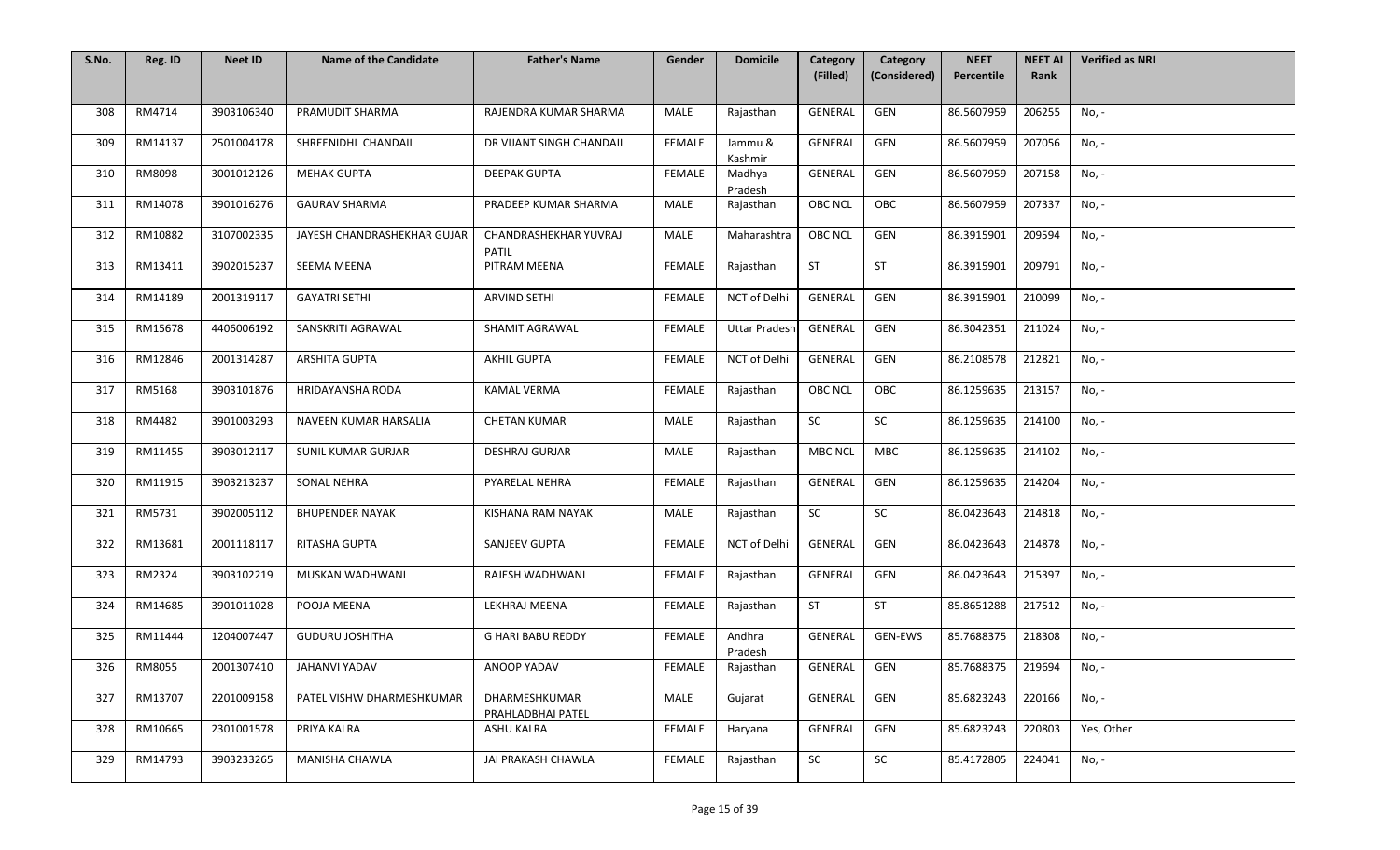| S.No. | Reg. ID | <b>Neet ID</b> | <b>Name of the Candidate</b> | <b>Father's Name</b>      | Gender        | <b>Domicile</b>      | Category<br>(Filled) | Category<br>(Considered) | <b>NEET</b><br>Percentile | <b>NEET AI</b><br>Rank | <b>Verified as NRI</b> |
|-------|---------|----------------|------------------------------|---------------------------|---------------|----------------------|----------------------|--------------------------|---------------------------|------------------------|------------------------|
|       |         |                |                              |                           |               |                      |                      |                          |                           |                        |                        |
| 330   | RM1068  | 3903204050     | DARSH UDAWAT                 | HARSH PRASAD UDAWAT       | MALE          | Rajasthan            | GENERAL              | GEN                      | 85.4172805                | 224245                 | Yes, Rajasthan         |
| 331   | RM5016  | 2001312560     | SAKSHAM SINGH                | SANJAY KUMAR SINGH        | <b>MALE</b>   | Odisha               | GENERAL              | GEN                      | 85.4172805                | 224915                 | No, -                  |
| 332   | RM10087 | 3902003180     | <b>VINAY SHARMA</b>          | DR PRAVEEN SHARMA         | MALE          | Rajasthan            | GENERAL              | GEN                      | 85.4172805                | 225060                 | No, -                  |
| 333   | RM11646 | 3118011189     | SAIYAM JUNEJA                | RAMESH JUNEJA             | MALE          | Maharashtra          | <b>GENERAL</b>       | GEN                      | 85.4172805                | 225129                 | Yes, Other             |
| 334   | RM15340 | 3903225016     | <b>VIVEK SAINI</b>           | SATYANARAYAN SAINI        | MALE          | Rajasthan            | <b>OBC NCL</b>       | OBC                      | 85.3198236                | 226533                 | No, -                  |
| 335   | RM2187  | 3903102325     | ATHENA SHARMA                | SUDHANSHU SHARMA          | FEMALE        | Rajasthan            | GENERAL              | GEN                      | 85.2298136                | 227309                 | Yes, Rajasthan         |
| 336   | RM10896 | 3903118100     | RAVITA PANWAR                | <b>VIJAY KUMAR SAINI</b>  | FEMALE        | Rajasthan            | <b>OBC NCL</b>       | OBC                      | 85.2298136                | 227553                 | No, -                  |
| 337   | RM2501  | 3903232259     | GAJENDRA KUMAR SAIN          | DEEPAK KUMAR              | <b>MALE</b>   | Rajasthan            | <b>OBC NCL</b>       | OBC                      | 85.2298136                | 227677                 | No, -                  |
| 338   | RM12874 | 3901002268     | ADITYA DADHICH               | <b>GHANSHAYAM DADHICH</b> | MALE          | Rajasthan            | GENERAL              | GEN                      | 85.2298136                | 227958                 | No, -                  |
| 339   | RM4795  | 3905011174     | <b>LAKSHITA YADAV</b>        | <b>RAM GOPAL YADAV</b>    | FEMALE        | Rajasthan            | <b>OBC NCL</b>       | OBC                      | 85.0475272                | 229819                 | No, -                  |
| 340   | RM11190 | 3905001635     | <b>NIPUN GAUTAM</b>          | OM PRAKASH GAUTAM         | <b>MALE</b>   | Rajasthan            | GENERAL              | GEN                      | 85.0475272                | 230377                 | No, -                  |
| 341   | RM14398 | 4413003248     | <b>KUSHAL KUMAR</b>          | MAHESH NARAYAN            | MALE          | Rajasthan            | <b>OBC NCL</b>       | OBC                      | 84.954668                 | 231726                 | No, -                  |
| 342   | RM8945  | 3903009620     | YUGANSHI SAINI               | RAJENDRA PRASAD SAINI     | FEMALE        | Rajasthan            | <b>OBC NCL</b>       | OBC                      | 84.7648052                | 234082                 | No, -                  |
| 343   | RM5024  | 3903125207     | SUHANI                       | SHRICHAND                 | <b>FEMALE</b> | Rajasthan            | <b>OBC NCL</b>       | OBC                      | 84.7648052                | 234572                 | No, -                  |
| 344   | RM7814  | 3903008675     | PRANSHU PAREEK               | MAHESH SHARMA             | MALE          | Rajasthan            | GENERAL              | GEN                      | 84.7648052                | 235035                 | No, -                  |
| 345   | RM8874  | 2001014068     | RAKHI                        | PARVEEN KUMAR KALSAN      | FEMALE        | Haryana              | SC                   | GEN                      | 84.672464                 | 235903                 | No, -                  |
| 346   | RM1363  | 4410001354     | <b>CHERYL JAIN</b>           | MITUL KUMAR JAIN          | FEMALE        | <b>Uttar Pradesh</b> | GENERAL              | GEN                      | 84.578763                 | 238002                 | Yes, Other             |
| 347   | RM14277 | 3903209238     | <b>VIDHI SOMANI</b>          | MUKESH SOMANI             | <b>FEMALE</b> | Rajasthan            | GENERAL              | GEN                      | 84.4882349                | 238885                 | No, -                  |
| 348   | RM14065 | 3906010158     | <b>KUMUD JAIN</b>            | <b>DILIP JAIN</b>         | FEMALE        | Rajasthan            | GENERAL              | GEN                      | 84.3881231                | 240864                 | No, -                  |
| 349   | RM13357 | 3903040037     | VIRENDRA MAHAWAR             | <b>MANOHAR LAL KOLI</b>   | MALE          | Rajasthan            | SC                   | SC                       | 84.3881231                | 240883                 | No, -                  |
| 350   | RM13739 | 4404004093     | <b>KAUSHAL KISHORE</b>       | PRAMOD KUMAR              | MALE          | <b>Uttar Pradesh</b> | <b>SC</b>            | GEN                      | 84.2921556                | 242145                 | No, -                  |
| 351   | RM12562 | 3903112253     | <b>MAN PRAKASH</b>           | SHISH RAM                 | MALE          | Rajasthan            | <b>OBC NCL</b>       | OBC                      | 84.1988431                | 243027                 | No, -                  |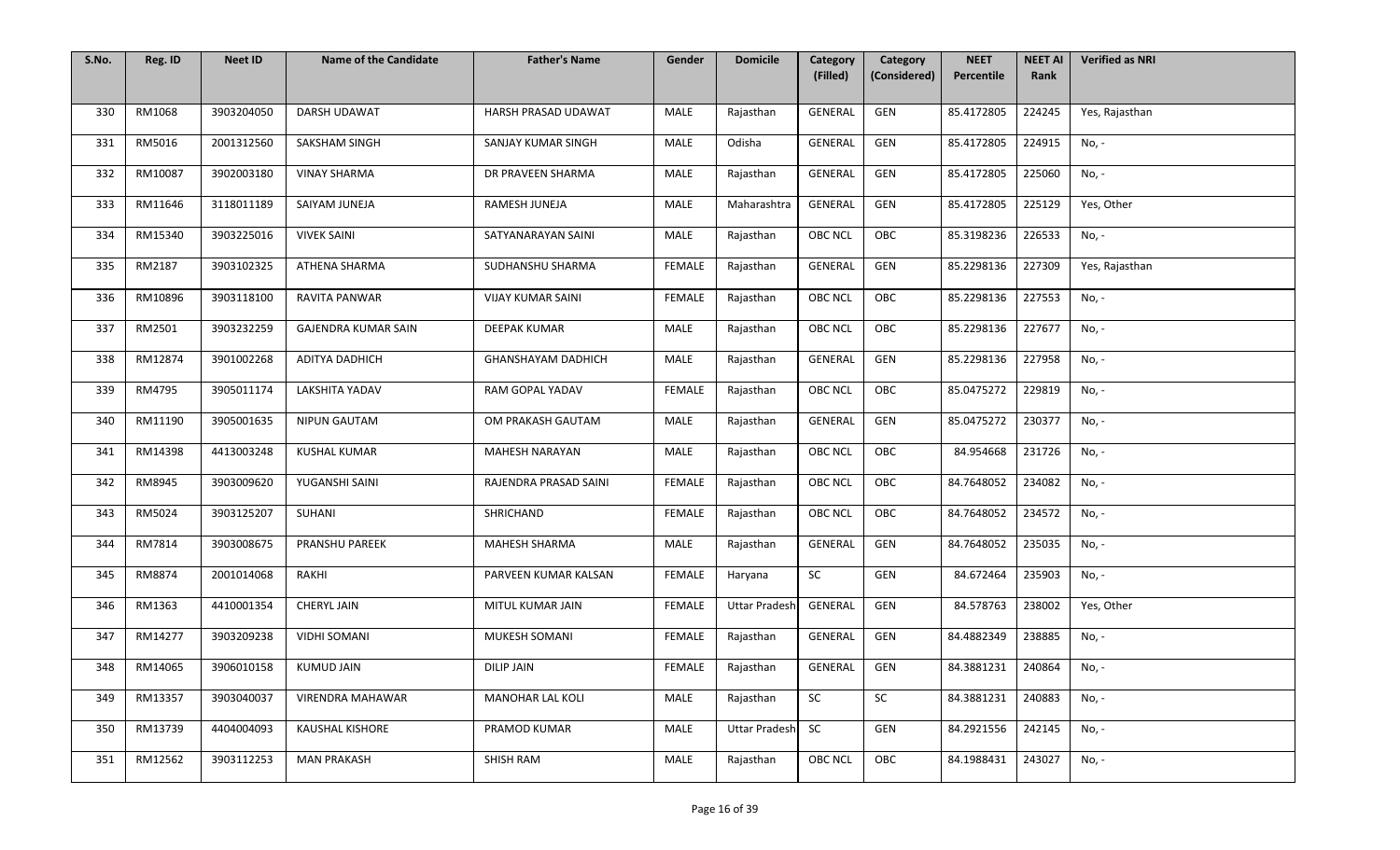| S.No. | Reg. ID | <b>Neet ID</b> | <b>Name of the Candidate</b> | <b>Father's Name</b>     | Gender        | <b>Domicile</b>     | Category<br>(Filled) | Category<br>(Considered) | <b>NEET</b><br>Percentile | <b>NEET AI</b><br>Rank | <b>Verified as NRI</b> |
|-------|---------|----------------|------------------------------|--------------------------|---------------|---------------------|----------------------|--------------------------|---------------------------|------------------------|------------------------|
|       |         |                |                              |                          |               |                     |                      |                          |                           |                        |                        |
| 352   | RM11450 | 1601006473     | <b>MAUSAM RAHEJA</b>         | RAMAN RAHEJA             | MALE          | Punjab              | GENERAL              | GEN                      | 84.1988431                | 243037                 | No, -                  |
| 353   | RM11325 | 3902002223     | KUNAL                        | <b>RAMKUMAR</b>          | MALE          | Rajasthan           | <b>OBC NCL</b>       | OBC                      | 84.1026813                | 244372                 | No, -                  |
| 354   | RM6927  | 3903210514     | <b>DEEPSHIKHA SONI</b>       | SHANKAR LAL SONI         | <b>FEMALE</b> | Rajasthan           | <b>OBC NCL</b>       | OBC                      | 84.1026813                | 245215                 | No, -                  |
| 355   | RM6370  | 2302003253     | SUHANI                       | KULDEEP SINGH            | <b>FEMALE</b> | Haryana             | GENERAL              | GEN                      | 84.0080737                | 246795                 | No, -                  |
| 356   | RM14561 | 2302020065     | <b>KOVID GAHALAUT</b>        | PIYUSH GAHALAUT          | MALE          | Haryana             | GENERAL              | GEN                      | 83.9097103                | 247227                 | No, -                  |
| 357   | RM13391 | 1601004008     | DEVANSHI BHARDWAJ            | MUKESH KALIA             | FEMALE        | Haryana             | GENERAL              | GEN                      | 83.9097103                | 247406                 | Yes, Other             |
| 358   | RM2321  | 2101002317     | NIDHI SUDHIR DHAMASKAR       | SUDHIR VASANT DHAMASKAR  | FEMALE        | Goa                 | GENERAL              | GEN                      | 83.9097103                | 247540                 | No, -                  |
| 359   | RM11458 | 2001012080     | MUSKAN MAHESHWARI            | <b>RAJESH MAHESHWARI</b> | FEMALE        | NCT of Delhi        | GENERAL              | GEN                      | 83.8193765                | 249494                 | No, -                  |
| 360   | RM12187 | 3903108050     | VINAY KUMAR MEENA            | NARAYAN SAHAY MEENA      | MALE          | Rajasthan           | <b>ST</b>            | <b>ST</b>                | 83.7234738                | 250341                 | No, -                  |
| 361   | RM2254  | 1601004085     | HARSH KAMAL DWIVEDI          | AMITABH DWIVEDI          | MALE          | Chandigarh          | GENERAL              | GEN                      | 83.6302908                | 252446                 | No, -                  |
| 362   | RM9160  | 2302005301     | <b>TANVEER RAO</b>           | <b>ASHWANI</b>           | MALE          | Haryana             | GENERAL              | GEN                      | 83.6302908                | 252449                 | No, -                  |
| 363   | RM12458 | 3903114410     | PAYAL KUMARI                 | HANUMAN PRASAD           | <b>FEMALE</b> | Rajasthan           | <b>OBC NCL</b>       | OBC                      | 83.5310207                | 254058                 | No, -                  |
| 364   | RM7445  | 3903104170     | <b>ISHAAN ARORA</b>          | PRAVEEN ARORA            | MALE          | Rajasthan           | <b>GENERAL</b>       | GEN                      | 83.5310207                | 254115                 | Yes, Rajasthan         |
| 365   | RM7806  | 3903007688     | SHASHANK KALA                | <b>MAHESH CHANDER</b>    | <b>MALE</b>   | Rajasthan           | <b>SC</b>            | SC                       | 83.431427                 | 255316                 | No, -                  |
| 366   | RM11779 | 9902002311     | <b>MRIDUL SUJERA</b>         | <b>LALIT SUJERA</b>      | MALE          | Rajasthan           | GENERAL              | GEN                      | 83.431427                 | 255864                 | No, -                  |
| 367   | RM8411  | 3904101419     | ROUNAK SINGH PARASARIYA      | SURENDRA CHOUDHARY       | MALE          | Rajasthan           | <b>OBC NCL</b>       | OBC                      | 83.3388267                | 256375                 | No, -                  |
| 368   | RM3875  | 1502309149     | POOJA KUMARI                 | <b>K KUMAR</b>           | FEMALE        | Bihar               | <b>OBC NCL</b>       | GEN                      | 83.2470036                | 257665                 | No, -                  |
| 369   | RM7682  | 2001315299     | AVALOKIT RISHI NIRVANA       | ROMESH LAL               | MALE          | Himachal<br>Pradesh | <b>ST</b>            | GEN                      | 83.2470036                | 258181                 | Yes, Other             |
| 370   | RM1219  | 2303005199     | <b>ADITI SHARMA</b>          | DINESH SHARMA            | FEMALE        | Haryana             | GENERAL              | GEN                      | 83.152914                 | 259963                 | Yes, Other             |
| 371   | RM2650  | 3903206485     | NANDINI AGARWAL              | SURYA KANT GOYAL         | FEMALE        | Rajasthan           | GENERAL              | GEN-EWS                  | 83.0541621                | 260728                 | No, -                  |
| 372   | RM14649 | 2809001502     | DIYALAKSHMI SANTHOSH         | SANTHOSH KUMAR P KATTODI | <b>FEMALE</b> | Kerala              | GENERAL              | GEN                      | 82.8467505                | 264227                 | No, -                  |
| 373   | RM5831  | 3903205061     | VASU SHARMA                  | MAHENDRA SHARMA          | MALE          | Rajasthan           | GENERAL              | GEN                      | 82.8467505                | 264678                 | No, -                  |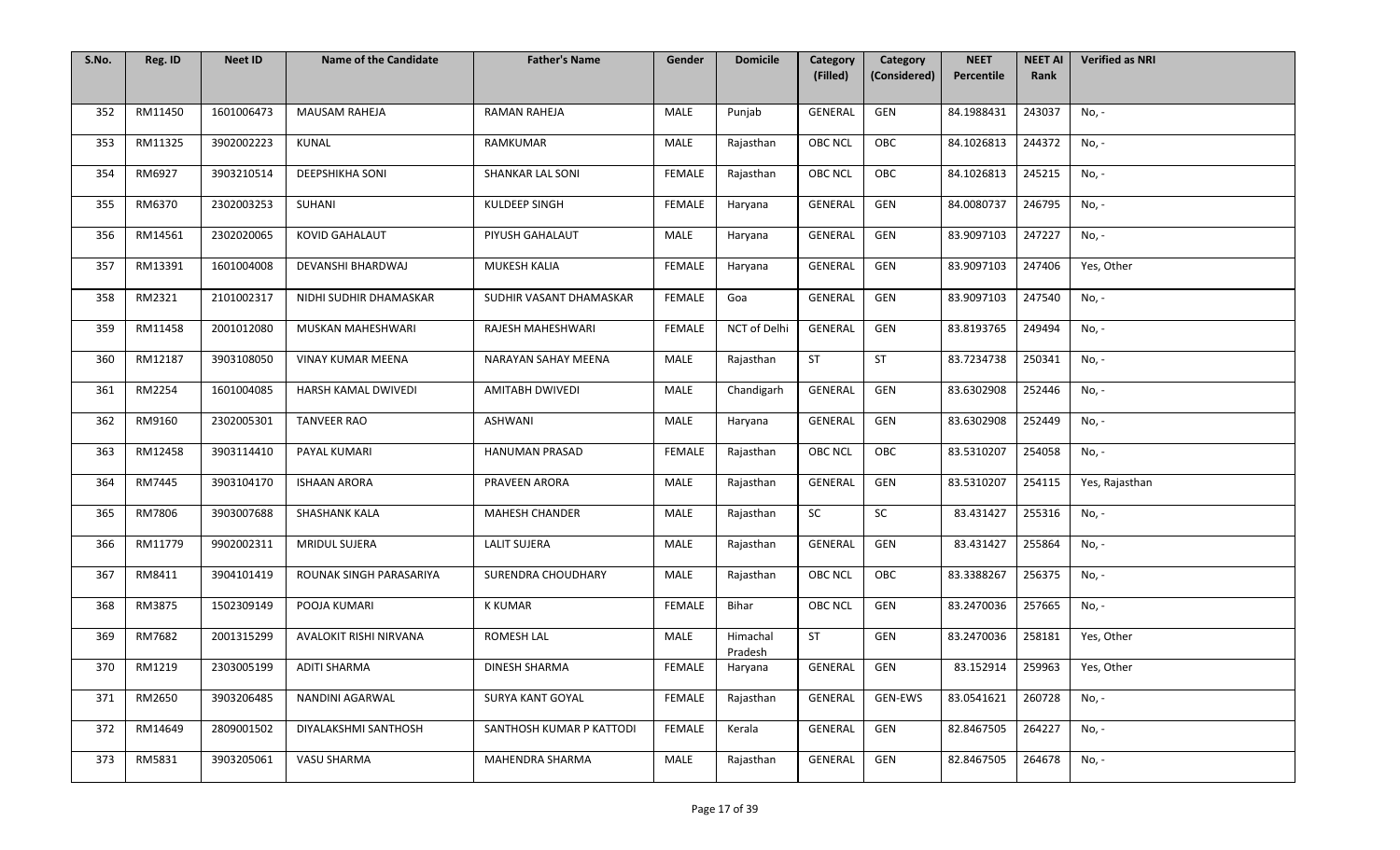| S.No. | Reg. ID | <b>Neet ID</b> | <b>Name of the Candidate</b> | <b>Father's Name</b>               | Gender        | <b>Domicile</b>      | Category<br>(Filled) | Category<br>(Considered) | <b>NEET</b><br>Percentile | <b>NEET AI</b><br>Rank | <b>Verified as NRI</b> |
|-------|---------|----------------|------------------------------|------------------------------------|---------------|----------------------|----------------------|--------------------------|---------------------------|------------------------|------------------------|
|       |         |                |                              |                                    |               |                      |                      |                          |                           |                        |                        |
| 374   | RM3262  | 3903203742     | <b>VEDANT KAJLA</b>          | JAIPAL SINGH KAJLA                 | MALE          | Rajasthan            | GENERAL              | GEN                      | 82.8467505                | 264752                 | No, -                  |
| 375   | RM12718 | 3903009635     | <b>KARTIK MEENA</b>          | <b>MAHESH KUMAR</b>                | MALE          | Rajasthan            | <b>ST</b>            | ST                       | 82.6513188                | 266991                 | No, -                  |
| 376   | RM13024 | 2209004143     | SOLANKI RAJKUMAR JAGDISHBHAI | SOLANKI JAGDISHKUMAR<br>SHANKARLAL | MALE          | Gujarat              | SC                   | GEN                      | 82.6513188                | 267155                 | No, -                  |
| 377   | RM4350  | 3903204278     | <b>EISHA</b>                 | <b>IRSHAD HUSSAIN</b>              | <b>FEMALE</b> | Rajasthan            | <b>OBC NCL</b>       | OBC                      | 82.6513188                | 267582                 | No, -                  |
| 378   | RM6293  | 3905002136     | PARANJAY JINDAL              | RAKESH JINDAL                      | MALE          | Rajasthan            | GENERAL              | GEN                      | 82.6513188                | 267884                 | Yes, Rajasthan         |
| 379   | RM13971 | 3903109177     | ANKITA MEENA                 | DWARIKA PRASAD MEENA               | <b>FEMALE</b> | Rajasthan            | <b>ST</b>            | <b>ST</b>                | 82.5499766                | 269172                 | No, -                  |
| 380   | RM15673 | 4606002019     | SHIVANGI KHARBANDA           | PREM RAJ KHARBANDA                 | FEMALE        | West Bengal          | GENERAL              | GEN                      | 82.4486344                | 270315                 | No, -                  |
| 381   | RM7544  | 2001104109     | <b>DIYA CHOPRA</b>           | RAJESH CHOPRA                      | FEMALE        | NCT of Delhi         | GENERAL              | GEN                      | 82.3465799                | 271635                 | Yes, Other             |
| 382   | RM9743  | 2001319057     | SANKALP VINAYAK              | SRIKANT PANDEY                     | MALE          | NCT of Delhi         | GENERAL              | GEN                      | 82.3465799                | 272392                 | Yes, Other             |
| 383   | RM9547  | 3904013295     | PRIYANKA BAIGAR              | RAMNIWAS BAIGAR                    | FEMALE        | Rajasthan            | SC                   | SC                       | 82.2471156                | 273521                 | No, -                  |
| 384   | RM14113 | 2201002148     | <b>RATHI NEEL</b>            | <b>UMESH</b>                       | MALE          | Gujarat              | GENERAL              | GEN                      | 82.2471156                | 273536                 | No, -                  |
| 385   | RM1559  | 3903002206     | VARONICA CHAUDHARY           | RAJVEER                            | <b>FEMALE</b> | Rajasthan            | GENERAL              | GEN                      | 82.2471156                | 274012                 | Yes, Rajasthan         |
| 386   | RM2068  | 2001311442     | PRAGYA MANAV                 | SANJAY KUMAR                       | FEMALE        | NCT of Delhi         | <b>GENERAL</b>       | GEN                      | 82.2471156                | 274065                 | No, -                  |
| 387   | RM11914 | 3902004070     | <b>ASHISH PUROHIT</b>        | <b>GOWARDHAN DASS PUROHIT</b>      | MALE          | Rajasthan            | GENERAL              | GEN                      | 82.1499178                | 275155                 | No, -                  |
| 388   | RM5803  | 3906004174     | AAYUSHI RATHORE              | DEVRAJ JARWAL                      | FEMALE        | Rajasthan            | <b>OBC NCL</b>       | OBC                      | 82.1499178                | 275454                 | No, -                  |
| 389   | RM11872 | 3902003309     | ADITYA OPNEJA                | ATUL OPNEJA                        | MALE          | Rajasthan            | GENERAL              | GEN                      | 82.1499178                | 275457                 | No, -                  |
| 390   | RM1129  | 1502310170     | SANSKRITI                    | LAKHINDRA KUMAR                    | FEMALE        | Bihar                | OBC CL               | GEN                      | 82.1499178                | 275524                 | No, -                  |
| 391   | RM13007 | 3905117076     | <b>HARI OM PATIDAR</b>       | <b>BRIJMOHAN PATIDAR</b>           | MALE          | Rajasthan            | <b>OBC NCL</b>       | OBC                      | 82.050842                 | 275744                 | No, -                  |
| 392   | RM9568  | 3904021117     | SEERVI SHUBHAM RAKESH KUMAR  | <b>RAKESH KUMAR</b>                | MALE          | Rajasthan            | OBC NCL              | OBC                      | 81.9421825                | 277846                 | No, -                  |
| 393   | RM1587  | 4411104164     | DIVYANSH SINGH               | <b>SUBHASH SINGH</b>               | MALE          | <b>Uttar Pradesh</b> | GENERAL              | GEN                      | 81.7481106                | 281218                 | Yes, Other             |
| 394   | RM1461  | 3301005106     | CLARISSA KELLENE LYNGDOH     | MICKY O WANKHAR                    | <b>FEMALE</b> | Meghalaya            | <b>ST</b>            | GEN                      | 81.6498767                | 281865                 | No, -                  |
| 395   | RM14630 | 3502004028     | VINGUNUO TALIE               | KECHALHOUBEI TALIE                 | <b>FEMALE</b> | Nagaland             | <b>ST</b>            | GEN                      | 81.6498767                | 282287                 | No, -                  |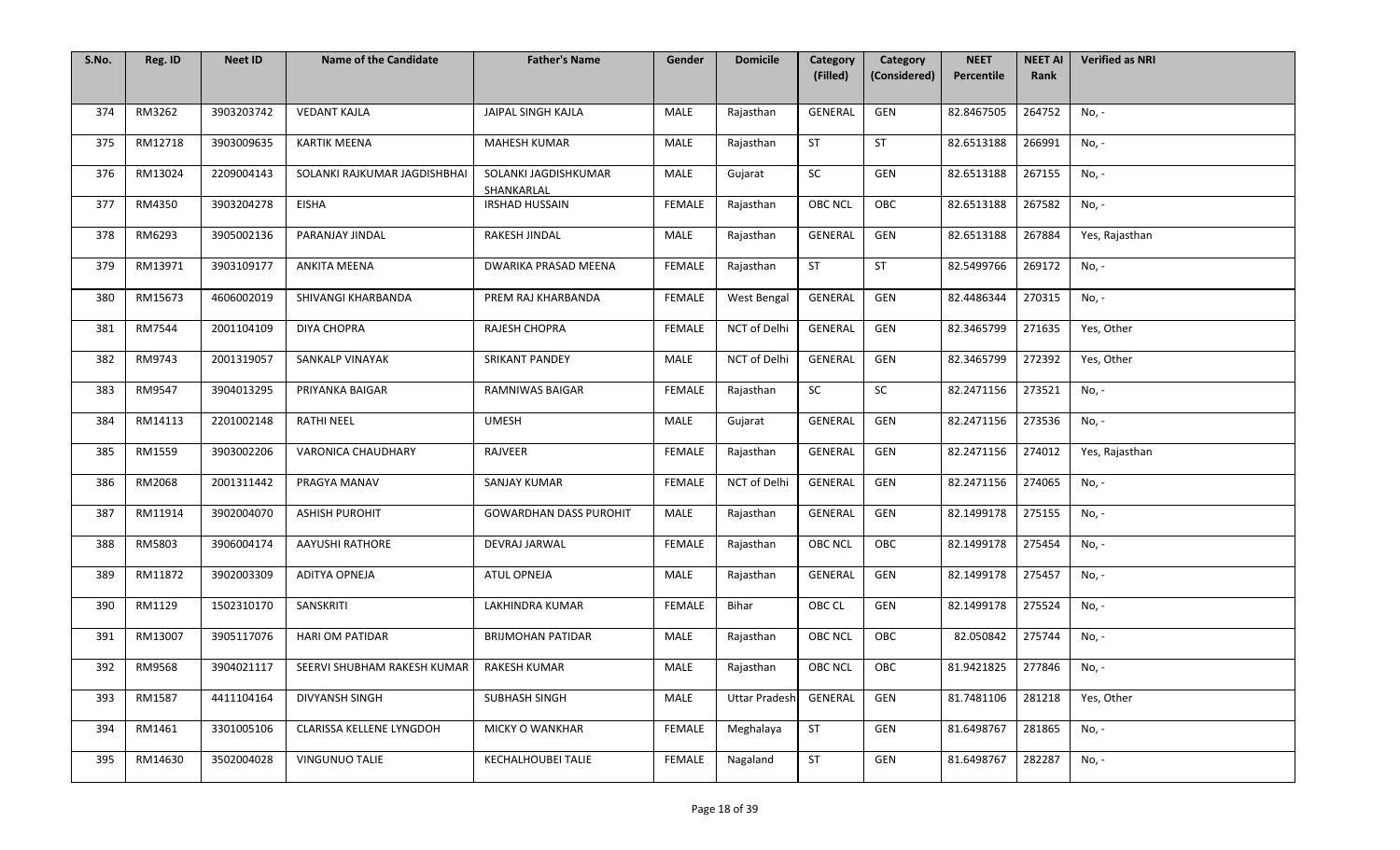| S.No. | Reg. ID | <b>Neet ID</b> | <b>Name of the Candidate</b> | <b>Father's Name</b>      | Gender        | <b>Domicile</b>      | Category       | Category     | <b>NEET</b> | <b>NEET AI</b> | <b>Verified as NRI</b> |
|-------|---------|----------------|------------------------------|---------------------------|---------------|----------------------|----------------|--------------|-------------|----------------|------------------------|
|       |         |                |                              |                           |               |                      | (Filled)       | (Considered) | Percentile  | Rank           |                        |
| 396   | RM10426 | 3903008165     | <b>ANANYA RATNU</b>          | OMENDRA SINGH RATNU       | <b>FEMALE</b> | Rajasthan            | GENERAL        | GEN          | 81.5506714  | 283745         | Yes, Rajasthan         |
| 397   | RM14921 | 3905101005     | <b>BHUMIKA MEENA</b>         | <b>BLMEENA</b>            | FEMALE        | Rajasthan            | <b>ST</b>      | ST           | 81.5506714  | 284231         | No, -                  |
| 398   | RM13273 | 2301003401     | ANANYA YADAV                 | PRAVEEN YADAV             | <b>FEMALE</b> | Haryana              | GENERAL        | GEN          | 81.5506714  | 284468         | No, -                  |
| 399   | RM13759 | 2211001316     | SARIYALA KHUSHBU VENARAM     | SARIYALA VENARAM          | <b>FEMALE</b> | Rajasthan            | SC             | SC           | 81.4356011  | 285339         | No, -                  |
| 400   | RM2376  | 4411101812     | SAMEER SINGH                 | SATYENDRA SINGH           | MALE          | <b>Uttar Pradesh</b> | GENERAL        | GEN          | 81.4356011  | 285699         | No, -                  |
| 401   | RM9796  | 3903009316     | <b>VIDHI GUPTA</b>           | <b>GURUDATT RAIPURIA</b>  | FEMALE        | Rajasthan            | GENERAL        | GEN          | 81.4356011  | 285782         | Yes, Rajasthan         |
| 402   | RM15252 | 3906002118     | UTKARSH MITTAL               | SANTOSH KUMAR MITTAL      | MALE          | Rajasthan            | GENERAL        | GEN          | 81.4356011  | 285949         | No, -                  |
| 403   | RM7402  | 3902005293     | MEGHA ACHARYA                | RAKESH ACHARYA            | FEMALE        | Rajasthan            | GENERAL        | GEN          | 81.4356011  | 286402         | No, -                  |
| 404   | RM6041  | 2304012182     | <b>APOORVI SHARMA</b>        | ANAND SHARMA              | <b>FEMALE</b> | Haryana              | <b>GENERAL</b> | GEN          | 81.3361368  | 287122         | No, -                  |
| 405   | RM12984 | 1601008141     | SERATT AHLUWALIA             | <b>VIVEK WALIA</b>        | FEMALE        | Punjab               | GENERAL        | GEN          | 81.3361368  | 287648         | No, -                  |
| 406   | RM13327 | 2201004265     | ANUSHKA A SHAH               | AMISH                     | <b>FEMALE</b> | Gujarat              | GENERAL        | GEN          | 81.3361368  | 287924         | No, -                  |
| 407   | RM2806  | 1601006496     | DAANISH GARG                 | RAJNEESH GARG             | MALE          | Punjab               | GENERAL        | GEN          | 81.3361368  | 287995         | No, -                  |
| 408   | RM12961 | 3903217422     | NIKITA SHEKHAWAT             | <b>JAI SINGH</b>          | <b>FEMALE</b> | Rajasthan            | <b>GENERAL</b> | GEN          | 81.2308445  | 289688         | No, -                  |
| 409   | RM11428 | 3906008334     | PARTH PAREEK                 | RAJESHWAR PAREEK          | MALE          | Rajasthan            | GENERAL        | GEN          | 81.2308445  | 289795         | No, -                  |
| 410   | RM1908  | 3110002186     | ANOUSHKA MAHESHWARI          | SHARAD MAHESHWARI         | FEMALE        | Other                | GENERAL        | GEN          | 81.125099   | 290806         | Yes, Other             |
| 411   | RM14534 | 2001027081     | <b>ARIHANT KHATOD</b>        | AMIT JAIN                 | MALE          | Rajasthan            | GENERAL        | GEN          | 81.125099   | 291161         | No, -                  |
| 412   | RM5772  | 2001321031     | <b>MANSI GOEL</b>            | <b>ASHWANI GOEL</b>       | FEMALE        | NCT of Delhi         | GENERAL        | GEN          | 81.125099   | 291325         | Yes, Other             |
| 413   | RM2637  | 2302007063     | <b>UJJWAL NAGAR</b>          | <b>RAHUL NAGAR</b>        | MALE          | Haryana              | <b>OBC NCL</b> | GEN          | 81.0217494  | 291882         | Yes, Other             |
| 414   | RM4478  | 3903204308     | PARTH SHARMA                 | PIYUSH SHARMA             | MALE          | Rajasthan            | GENERAL        | GEN          | 81.0217494  | 292129         | No, -                  |
| 415   | RM15794 | 2207009321     | KAKKAD MEET PIYUSH           | PIYUSH HARSHUKHLAL KAKKAD | MALE          | Gujarat              | GENERAL        | GEN-EWS      | 81.0217494  | 292911         | No, -                  |
| 416   | RM12351 | 3906006011     | <b>ANJALI TANK</b>           | <b>AMRIT TANK</b>         | <b>FEMALE</b> | Rajasthan            | SC             | SC           | 80.9096578  | 293350         | No, -                  |
| 417   | RM8919  | 3903102582     | PRIYADARSHINI SHARMA         | DARSHAN KUMAR NIRMAL      | <b>FEMALE</b> | Rajasthan            | GENERAL        | GEN          | 80.9096578  | 294058         | Yes, Rajasthan         |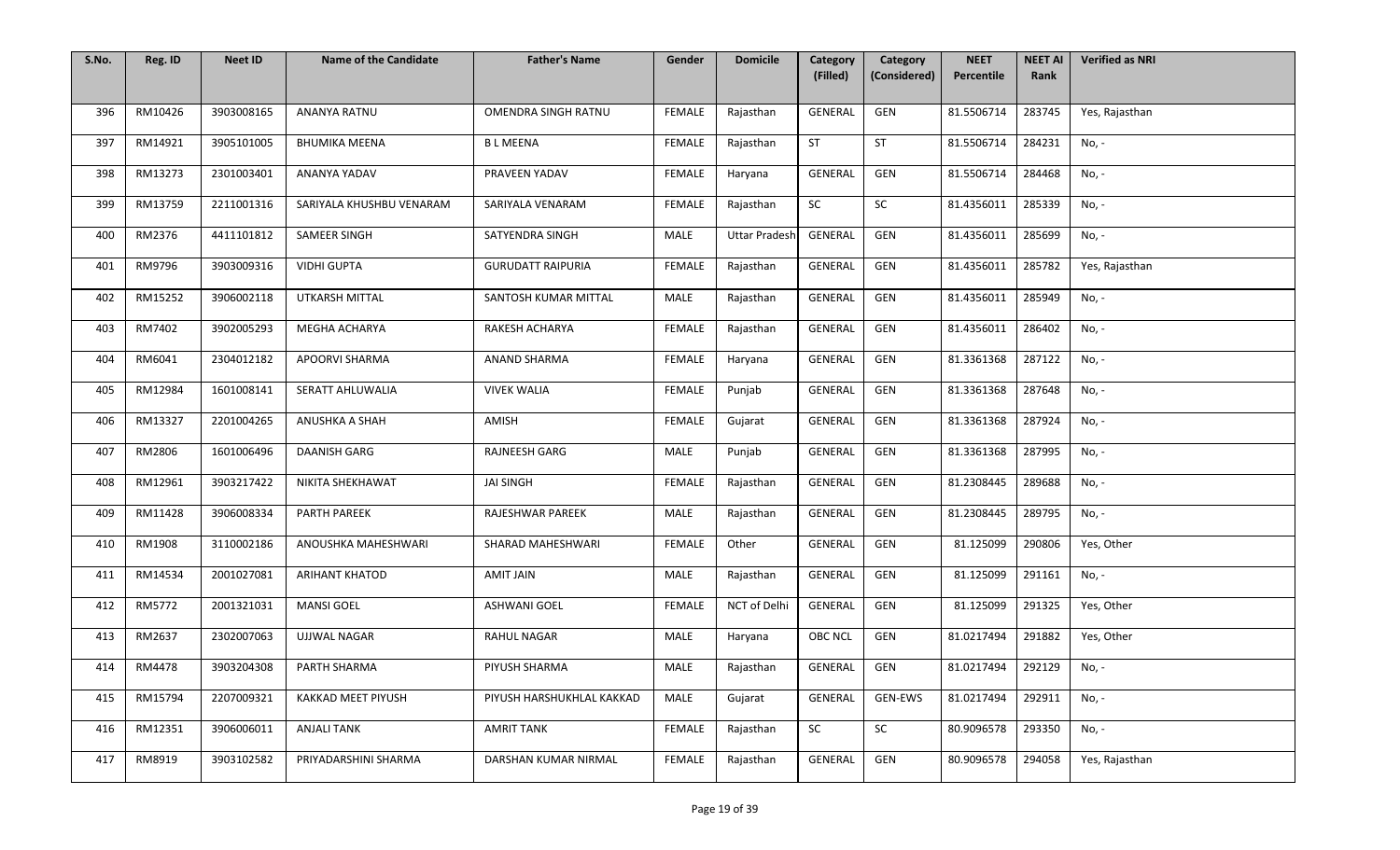| S.No. | Reg. ID | <b>Neet ID</b> | <b>Name of the Candidate</b>        | <b>Father's Name</b>                         | Gender        | <b>Domicile</b>      | Category<br>(Filled) | Category<br>(Considered) | <b>NEET</b><br>Percentile | <b>NEET AI</b><br>Rank | <b>Verified as NRI</b> |
|-------|---------|----------------|-------------------------------------|----------------------------------------------|---------------|----------------------|----------------------|--------------------------|---------------------------|------------------------|------------------------|
|       |         |                |                                     |                                              |               |                      |                      |                          |                           |                        |                        |
| 418   | RM2424  | 3901004055     | KANIKA JAIN                         | <b>RAJEEV JAIN</b>                           | FEMALE        | Rajasthan            | GENERAL              | GEN                      | 80.9096578                | 294232                 | No, -                  |
| 419   | RM15051 | 4410008106     | MALVIKA CHOUDHARY                   | SHEKHAR CHANDRA CHOUDHARY                    | <b>FEMALE</b> | Maharashtra          | GENERAL              | GEN                      | 80.9096578                | 294742                 | No, -                  |
| 420   | RM14421 | 3906021081     | <b>NEELAM BAMNIYA</b>               | RAJU                                         | FEMALE        | Rajasthan            | SC                   | SC                       | 80.8120067                | 295411                 | No, -                  |
| 421   | RM14789 | 3903040321     | YUKTA SHARMA                        | SANJAY SHARMA                                | <b>FEMALE</b> | Rajasthan            | GENERAL              | GEN-EWS                  | 80.8120067                | 295464                 | No, -                  |
| 422   | RM5856  | 2201002480     | KALAVADIA RUCHIR MANISH             | KALAVADIA MANISH<br><b>GHANSHYAMBHAI</b>     | MALE          | Gujarat              | OBC NCL              | GEN                      | 80.8120067                | 295980                 | No, -                  |
| 423   | RM4643  | 2206001123     | CHAUDHARY MITTALBEN<br>GAJENDRABHAI | CHAUDHARY GAJENDRABHAI                       | <b>FEMALE</b> | Gujarat              | OBC NCL              | GEN                      | 80.7086571                | 296521                 | No, -                  |
| 424   | RM1072  | 3905106279     | RITVIKA NAGAR                       | SHYAM MANOHAR NAGAR                          | <b>FEMALE</b> | Rajasthan            | GENERAL              | GEN                      | 80.7086571                | 297206                 | No, -                  |
| 425   | RM9485  | 2201008293     | MOHMED HASNAIN                      | <b>ZAKIR HUSEN</b>                           | MALE          | Gujarat              | GENERAL              | <b>GEN-EWS</b>           | 80.7086571                | 297225                 | No, -                  |
| 426   | RM6116  | 3905108158     | <b>ZENAB KHAN</b>                   | <b>SABIR KHAN</b>                            | <b>FEMALE</b> | Rajasthan            | <b>OBC NCL</b>       | OBC                      | 80.608092                 | 299236                 | No, -                  |
| 427   | RM13896 | 3111006337     | NANDANWAR SANIKA KISHOR             | <b>KISHOR</b>                                | FEMALE        | Maharashtra          | <b>OBC NCL</b>       | GEN                      | 80.608092                 | 299295                 | No, -                  |
| 428   | RM11251 | 3906006015     | ANSHIKA PANDEY                      | AMARENDRA PANDEY                             | <b>FEMALE</b> | Rajasthan            | GENERAL              | GEN                      | 80.383067                 | 301597                 | No, -                  |
| 429   | RM1783  | 2301001388     | APOORVA SHREEVASTAVA                | S.K.SHREEVASTAVA                             | <b>FEMALE</b> | Haryana              | <b>GENERAL</b>       | GEN                      | 80.383067                 | 301758                 | No, -                  |
| 430   | RM12643 | 2001004071     | SHEHJAR RAINA                       | SANJAY KUMAR RAINA                           | <b>FEMALE</b> | Jammu &<br>Kashmir   | <b>GENERAL</b>       | GEN                      | 80.175785                 | 304830                 | No, -                  |
| 431   | RM15036 | 2001201321     | <b>KUSHIK MALHOTRA</b>              | <b>VIKRAM MALHOTRA</b>                       | <b>MALE</b>   | NCT of Delhi         | GENERAL              | GEN                      | 80.175785                 | 305912                 | Yes, Other             |
| 432   | RM7510  | 3906003127     | RAJSHREE SHARMA                     | DINESH SHARMA                                | <b>FEMALE</b> | Rajasthan            | OBC NCL              | OBC                      | 80.0697157                | 306515                 | No, -                  |
| 433   | RM2261  | 2001020073     | <b>VEDITA REDDY</b>                 | DR MARAMREDDY PRASANNA<br><b>KUMAR REDDY</b> | FEMALE        | NCT of Delhi         | GENERAL              | GEN                      | 80.0697157                | 306799                 | Yes, Other             |
| 434   | RM7238  | 3903124321     | <b>MUBSARA</b>                      | ZAKIR HUSSAIN                                | <b>FEMALE</b> | Rajasthan            | <b>OBC NCL</b>       | OBC                      | 79.9635816                | 308288                 | No, -                  |
| 435   | RM7146  | 3903225202     | RAMESHWAR LAL SHARMA                | LAXMAN SHARMA                                | MALE          | Rajasthan            | GENERAL              | GEN-EWS                  | 79.9635816                | 308635                 | No, -                  |
| 436   | RM10530 | 3901014086     | <b>CHAVI GUPTA</b>                  | SUDHANSHU GUPTA                              | FEMALE        | Rajasthan            | GENERAL              | GEN                      | 79.8421005                | 311173                 | Yes, Rajasthan         |
| 437   | RM14368 | 3905009279     | AAYUSH MALAV                        | KISHAN MURARI MALAV                          | <b>MALE</b>   | Rajasthan            | <b>OBC NCL</b>       | OBC                      | 79.7278072                | 312580                 | No, -                  |
| 438   | RM1984  | 4408108290     | <b>SHOURRIYA GARG</b>               | RAJIV GARG                                   | <b>FEMALE</b> | <b>Uttar Pradesh</b> | GENERAL              | GEN                      | 79.7278072                | 312668                 | Yes, Other             |
| 439   | RM1928  | 2001109045     | RIYA AHLUWALIA                      | VIKAS AHLUWALIA                              | <b>FEMALE</b> | NCT of Delhi         | GENERAL              | GEN                      | 79.6221264                | 313618                 | No, -                  |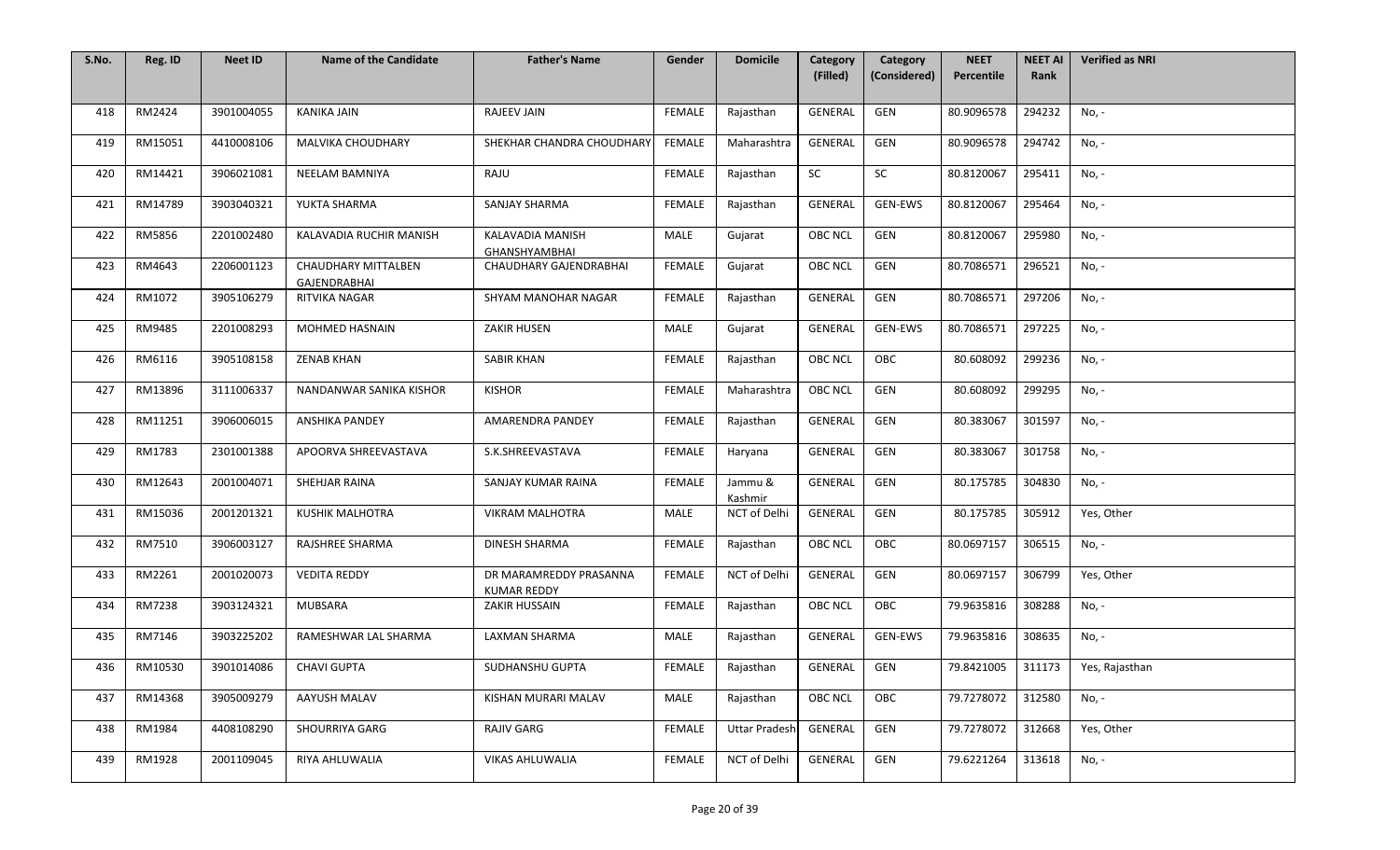| S.No. | Reg. ID | <b>Neet ID</b> | <b>Name of the Candidate</b> | <b>Father's Name</b>                | Gender        | <b>Domicile</b>      | Category<br>(Filled) | Category<br>(Considered) | <b>NEET</b><br>Percentile | <b>NEET AI</b><br>Rank | <b>Verified as NRI</b> |
|-------|---------|----------------|------------------------------|-------------------------------------|---------------|----------------------|----------------------|--------------------------|---------------------------|------------------------|------------------------|
|       |         |                |                              |                                     |               |                      |                      |                          |                           |                        |                        |
| 440   | RM15190 | 3906025134     | VIKAS KUMAR MEGHWAL          | TALASA RAM MEGHWAL                  | MALE          | Rajasthan            | SC                   | SC                       | 79.4085631                | 317042                 | No, -                  |
| 441   | RM2640  | 2302003238     | <b>OMAKSHI ARORA</b>         | JITENDER ARORA                      | FEMALE        | Haryana              | GENERAL              | GEN                      | 78.9648592                | 324751                 | Yes, Other             |
| 442   | RM14637 | 3903003556     | ABHIDEEP SINGH               | PRADEEP SINGH                       | MALE          | Rajasthan            | GENERAL              | GEN                      | 78.8559406                | 325545                 | No, -                  |
| 443   | RM7284  | 4405017359     | AYUSHI UPADHYAY              | DHARMESH CHANDRA<br><b>UPADHYAY</b> | <b>FEMALE</b> | <b>Uttar Pradesh</b> | GENERAL              | GEN                      | 78.8559406                | 325755                 | No, -                  |
| 444   | RM4184  | 3802007224     | <b>CHRISTINA DHILLON</b>     | <b>BIKRAMJIT SINGH DHILLON</b>      | <b>FEMALE</b> | Punjab               | GENERAL              | GEN                      | 78.7354956                | 327095                 | No, -                  |
| 445   | RM3994  | 2302013145     | SHUBHDHA SATSANGI            | KAPIL SATSANGI                      | <b>FEMALE</b> | Haryana              | <b>GENERAL</b>       | GEN                      | 78.7354956                | 327122                 | No, -                  |
| 446   | RM5296  | 4409025174     | JOZY UZMA                    | NADEEM ALAM QADEER                  | <b>FEMALE</b> | <b>Uttar Pradesh</b> | <b>OBC NCL</b>       | GEN                      | 78.7354956                | 327221                 | No, -                  |
| 447   | RM14040 | 4411105329     | DEVESH JINDAL                | MANISH KUMAR JINDAL                 | MALE          | <b>Uttar Pradesh</b> | GENERAL              | GEN                      | 78.7354956                | 328372                 | No, -                  |
| 448   | RM14328 | 3903016195     | ANKITA RAJAWAT               | MAHESH SINGH RAJAWAT                | <b>FEMALE</b> | Rajasthan            | <b>GENERAL</b>       | GEN                      | 78.626318                 | 329004                 | No, -                  |
| 449   | RM4281  | 2001304491     | SOUMYA DAGUR                 | <b>VIMAL DAGUR</b>                  | <b>FEMALE</b> | NCT of Delhi         | GENERAL              | GEN                      | 78.626318                 | 329301                 | Yes, Other             |
| 450   | RM12688 | 4410002066     | <b>BHUVNESH SHARMA</b>       | LALTA PRASAD SHARMA                 | MALE          | <b>Uttar Pradesh</b> | GENERAL              | GEN                      | 78.626318                 | 329764                 | Yes, Other             |
| 451   | RM7267  | 9901001194     | ADVIKAA BHARADWAJ            | NAVIN KISHORE BHARADWAJ             | <b>FEMALE</b> | <b>Uttar Pradesh</b> | GENERAL              | GEN                      | 78.626318                 | 329846                 | No, -                  |
| 452   | RM14275 | 4114002372     | SUDHARSAN RAMAPRIYA          | RAMAPRIYA KRISHNAMURTHY             | MALE          | Other                | GENERAL              | GEN                      | 78.5144207                | 330576                 | No, -                  |
| 453   | RM1080  | 2302001669     | <b>ASMIT SHARMA</b>          | <b>VIVEK SHARMA</b>                 | <b>MALE</b>   | Haryana              | GENERAL              | GEN                      | 78.5144207                | 331417                 | No, -                  |
| 454   | RM15477 | 3903201179     | <b>ISHITA KALA</b>           | <b>SANJAY KALA</b>                  | <b>FEMALE</b> | Rajasthan            | GENERAL              | GEN                      | 78.4029119                | 332926                 | No, -                  |
| 455   | RM11881 | 3905105229     | ANSHUL KUMAR SHAKYWAL        | JITENDRA SHAKYWAL                   | <b>MALE</b>   | Rajasthan            | SC                   | SC                       | 78.4029119                | 333510                 | No, -                  |
| 456   | RM1439  | 3301003209     | <b>FAIRLICA KHARBANI</b>     | OLLAN SING SUIN                     | <b>FEMALE</b> | Meghalaya            | <b>ST</b>            | GEN                      | 78.2906261                | 334516                 | No, -                  |
| 457   | RM8435  | 1502312187     | <b>MD AMAN</b>               | MD DILDAR ANSARI                    | MALE          | Bihar                | <b>GENERAL</b>       | GEN                      | 78.2906261                | 335246                 | No, -                  |
| 458   | RM15432 | 3903207318     | SAJAL GARG                   | <b>VINOD KUMAR GUPTA</b>            | MALE          | Rajasthan            | GENERAL              | GEN                      | 78.0577657                | 338440                 | No, -                  |
| 459   | RM8117  | 3903027289     | MANEESH KUMAR GAUTTAM        | HARISHANKAR GAUTTAM                 | <b>MALE</b>   | Rajasthan            | <b>GENERAL</b>       | <b>GEN-EWS</b>           | 77.9490414                | 339814                 | No, -                  |
| 460   | RM15685 | 3903033054     | KOMAL CHOUDHARY              | SHISHRAM PHAROLIA                   | <b>FEMALE</b> | Rajasthan            | <b>OBC NCL</b>       | OBC                      | 77.8335178                | 341011                 | No, -                  |
| 461   | RM7508  | 4401006251     | SNEHA DIXIT                  | NEERAJ DIXIT                        | FEMALE        | Rajasthan            | GENERAL              | GEN-EWS                  | 77.7176056                | 342432                 | No, -                  |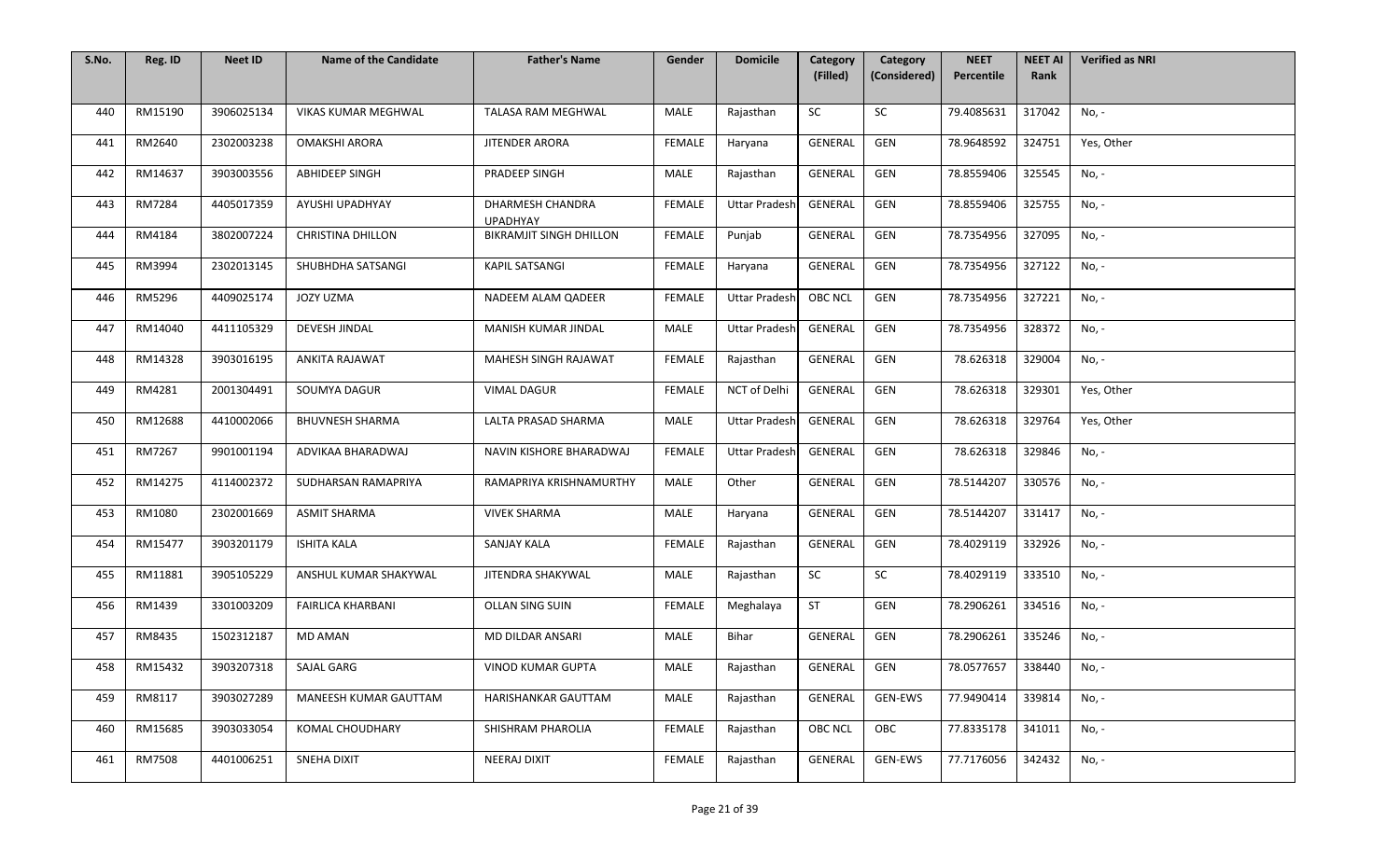| S.No. | Reg. ID | <b>Neet ID</b> | <b>Name of the Candidate</b> | <b>Father's Name</b>      | Gender        | <b>Domicile</b>      | Category<br>(Filled) | Category<br>(Considered) | <b>NEET</b><br>Percentile | <b>NEET AI</b><br>Rank | <b>Verified as NRI</b> |
|-------|---------|----------------|------------------------------|---------------------------|---------------|----------------------|----------------------|--------------------------|---------------------------|------------------------|------------------------|
|       |         |                |                              |                           |               |                      |                      |                          |                           |                        |                        |
| 462   | RM8673  | 3802009126     | SAHIL SINGH BRAR             | SUKHDEVINDER SINGH BRAR   | MALE          | Punjab               | GENERAL              | GEN                      | 77.7176056                | 343218                 | Yes, Other             |
| 463   | RM12274 | 3903107090     | HARSH VARDHAN BAGARIA        | H BAGARIA                 | MALE          | Rajasthan            | GENERAL              | GEN                      | 77.7176056                | 343544                 | Yes, Rajasthan         |
| 464   | RM15433 | 2201001219     | <b>AESHA</b>                 | ANISHAHMED                | <b>FEMALE</b> | Gujarat              | GENERAL              | GEN-EWS                  | 77.5971606                | 344553                 | No, -                  |
| 465   | RM13900 | 3903202359     | <b>ABHINAV SINGHAL</b>       | MUKESH KUMAR SINGHAL      | MALE          | Rajasthan            | GENERAL              | GEN                      | 77.5971606                | 345671                 | No, -                  |
| 466   | RM1955  | 3903010097     | PARTH THENWA                 | <b>BRAJESH BHARTI</b>     | MALE          | Rajasthan            | <b>OBC NCL</b>       | OBC                      | 77.5971606                | 345918                 | Yes, Rajasthan         |
| 467   | RM13669 | 3903111288     | RAJSHREE SAINI               | AJAY KUMAR SAINI          | <b>FEMALE</b> | Rajasthan            | <b>OBC NCL</b>       | OBC                      | 77.4870764                | 346145                 | No, -                  |
| 468   | RM9887  | 3905104327     | <b>ANIMESH MATHUR</b>        | <b>S K MATHUR</b>         | MALE          | Rajasthan            | GENERAL              | GEN                      | 77.3795177                | 348018                 | Yes, Rajasthan         |
| 469   | RM13316 | 2207010252     | CHOVATIYA AKSHAYKUMAR        | MANSUKHBHAI               | MALE          | Gujarat              | GENERAL              | GEN                      | 77.3795177                | 348311                 | No, -                  |
| 470   | RM9735  | 2204013018     | DESAI BHAVESH AMARABHAI      | AMARABHAI                 | MALE          | Rajasthan            | <b>MBC NCL</b>       | MBC                      | 77.3795177                | 348393                 | No, -                  |
| 471   | RM14696 | 3903202268     | KRITIKA KUMAWAT              | KULDEEP KUMAWAT           | FEMALE        | Rajasthan            | <b>OBC NCL</b>       | OBC                      | 77.3795177                | 349035                 | No, -                  |
| 472   | RM13199 | 3903213439     | <b>TANVI GOYAL</b>           | RAJENDRA GOYAL            | <b>FEMALE</b> | Rajasthan            | GENERAL              | GEN                      | 77.3795177                | 349221                 | No, -                  |
| 473   | RM7426  | 3903208175     | RISHITA BHARGAVA             | <b>TARUN BHARGAVA</b>     | <b>FEMALE</b> | Rajasthan            | GENERAL              | GEN                      | 77.2667786                | 350368                 | No, -                  |
| 474   | RM8118  | 3905023057     | MUBEEN KHAN TELI             | <b>GABARU KHAN TELI</b>   | MALE          | Rajasthan            | <b>OBC NCL</b>       | OBC                      | 77.2667786                | 350758                 | No, -                  |
| 475   | RM6768  | 4414002179     | JAYESH GUPTA                 | <b>GYAN PRAKASH GUPTA</b> | MALE          | <b>Uttar Pradesh</b> | GENERAL              | GEN                      | 77.2667786                | 350936                 | Yes, Other             |
| 476   | RM7587  | 3604005583     | SMRUTI SATAPATHY             | PRABHAT SATAPATHY         | FEMALE        | Odisha               | GENERAL              | GEN                      | 76.9129552                | 355469                 | No, -                  |
| 477   | RM4322  | 2001301108     | <b>GAURAV CHOUBE</b>         | SURESH CHANDRA CHOUBE     | MALE          | Uttarakhand          | GENERAL              | GEN                      | 76.9129552                | 355707                 | No, -                  |
| 478   | RM13490 | 3903206499     | <b>MOHIT RATHI</b>           | RAM KUMAR JAT             | MALE          | Rajasthan            | <b>OBC NCL</b>       | OBC                      | 76.7949061                | 357178                 | No, -                  |
| 479   | RM8860  | 3901010139     | <b>ARPIT MEENA</b>           | <b>HARIBEER MEENA</b>     | MALE          | Rajasthan            | <b>ST</b>            | ST                       | 76.6769218                | 359256                 | No, -                  |
| 480   | RM1229  | 3301003063     | <b>DEIBIANG NONGSIEJ</b>     | SYLVESTER NONGTNGER       | FEMALE        | Meghalaya            | <b>ST</b>            | GEN                      | 76.6769218                | 359463                 | No, -                  |
| 481   | RM8580  | 3903009271     | MUSKAN VERMA                 | <b>DANVEER VERMA</b>      | FEMALE        | Rajasthan            | SC                   | SC                       | 76.3123489                | 364648                 | No, -                  |
| 482   | RM13292 | 3607003003     | EPSHITA                      | SATISH KUMAR              | <b>FEMALE</b> | Chhattisgarh         | GENERAL              | GEN                      | 76.3123489                | 365619                 | No, -                  |
| 483   | RM10834 | 3903106389     | MOHIT PUNIA                  | SUDARSHAN PUNIA           | MALE          | Rajasthan            | <b>OBC NCL</b>       | OBC                      | 76.1950769                | 365811                 | Yes, Rajasthan         |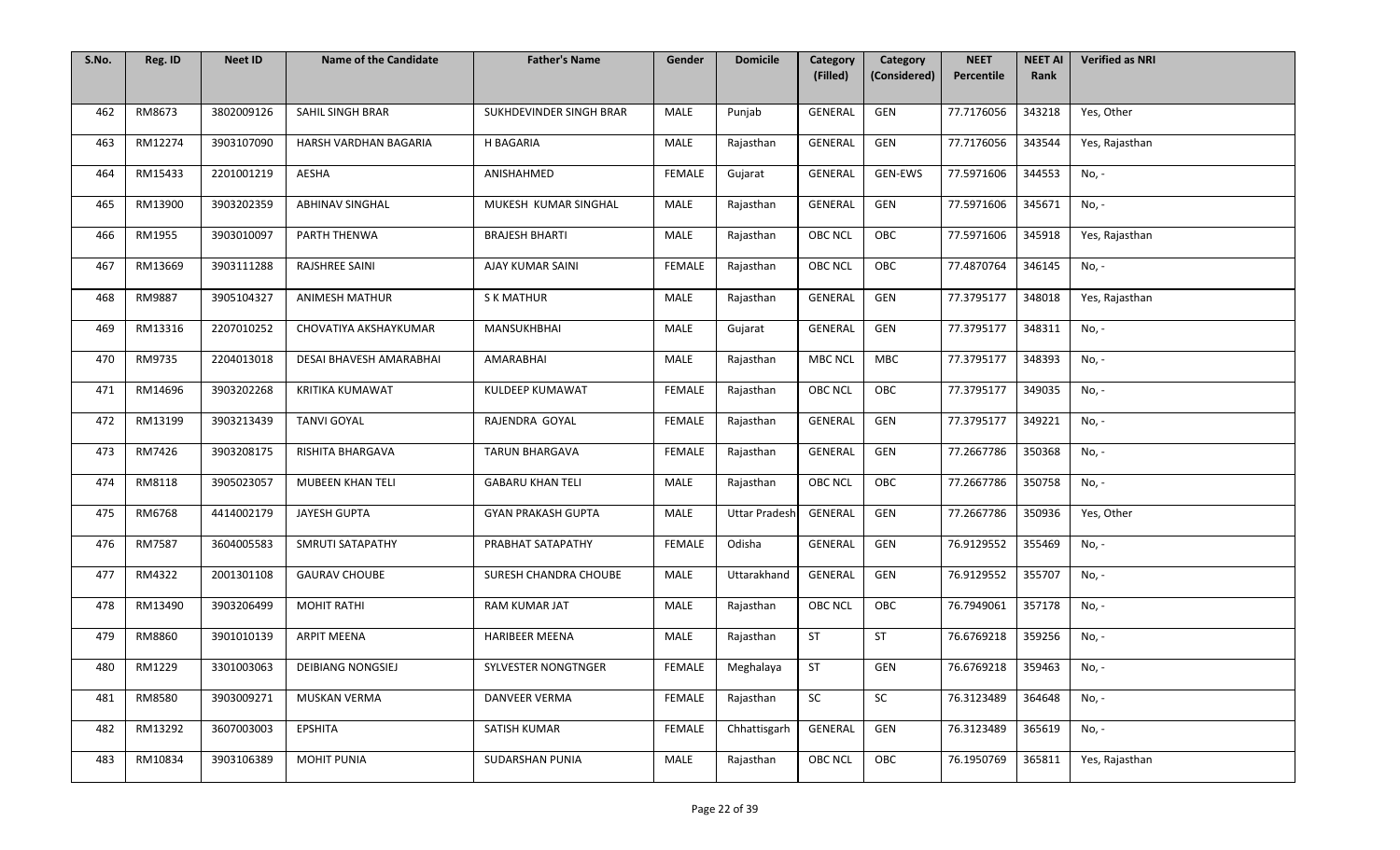| S.No. | Reg. ID | <b>Neet ID</b> | <b>Name of the Candidate</b> | <b>Father's Name</b>      | Gender        | <b>Domicile</b>      | Category<br>(Filled) | Category<br>(Considered) | <b>NEET</b><br>Percentile | <b>NEET AI</b><br>Rank | <b>Verified as NRI</b> |
|-------|---------|----------------|------------------------------|---------------------------|---------------|----------------------|----------------------|--------------------------|---------------------------|------------------------|------------------------|
|       |         |                |                              |                           |               |                      |                      |                          |                           |                        |                        |
| 484   | RM5618  | 2209005181     | THAKKAR SHIVAM KISHOR        | KISHOR NATVARLAL THAKKAR  | MALE          | Gujarat              | GENERAL              | GEN                      | 76.0763803                | 368535                 | No, -                  |
| 485   | RM10067 | 3903224122     | RAKHI CHAUHAN                | <b>VIJAY SINGH</b>        | <b>FEMALE</b> | Rajasthan            | SC                   | SC                       | 76.0763803                | 369103                 | No, -                  |
| 486   | RM15515 | 2001323091     | LUQMAN HUSAIN ANSARI         | EHTESHAM HUSAIN ANSARI    | MALE          | Maharashtra          | GENERAL              | GEN                      | 75.7072746                | 373328                 | No, -                  |
| 487   | RM1948  | 2001309239     | <b>RONALEE BHUYAN</b>        | RITWICK RAJ BHUYAN        | <b>FEMALE</b> | NCT of Delhi         | GENERAL              | GEN                      | 75.7072746                | 373360                 | No, -                  |
| 488   | RM8897  | 2207001505     | RAJVI SHAILESHBHAI DAV       | SHAILESHBHAI DADUBHAI DAV | <b>FEMALE</b> | Gujarat              | OBC NCL              | GEN                      | 75.5873476                | 376547                 | No, -                  |
| 489   | RM2166  | 4410006145     | <b>MANSI MAHESHWARI</b>      | SUNIL KUMAR MAHESHWARI    | FEMALE        | <b>Uttar Pradesh</b> | GENERAL              | GEN                      | 75.3522855                | 380215                 | Yes, Rajasthan         |
| 490   | RM15244 | 3001007507     | <b>AKSHITA SINGH</b>         | <b>SUMIT KUMAR</b>        | FEMALE        | Other                | GENERAL              | GEN                      | 75.2175943                | 381179                 | No, -                  |
| 491   | RM7826  | 3903105475     | SANJANA VARMA                | PRABHU DAYAL              | <b>FEMALE</b> | Rajasthan            | SC                   | SC                       | 75.2175943                | 381867                 | No, -                  |
| 492   | RM15793 | 2207002478     | MANAN GAJENDRA JANI          | GAJENDRA MULSHANKAR JANI  | MALE          | Gujarat              | GENERAL              | GEN                      | 75.2175943                | 382280                 | No, -                  |
| 493   | RM11488 | 3906020166     | <b>KAMINI BODAT</b>          | <b>MANSUKH LAL</b>        | FEMALE        | Rajasthan            | <b>ST STA</b>        | <b>STA</b>               | 75.0980558                | 383645                 | No, -                  |
| 494   | RM7724  | 4609011082     | SHREYA ADHIKARY              | SUKOMAL ADHIKARY          | <b>FEMALE</b> | West Bengal          | GENERAL              | GEN                      | 74.9775461                | 385121                 | No, -                  |
| 495   | RM1589  | 3001006467     | SAHIL VIJAY NARANG           | <b>VIJAY NARANG</b>       | MALE          | Rajasthan            | GENERAL              | GEN                      | 74.9775461                | 385227                 | Yes, Rajasthan         |
| 496   | RM13791 | 3906009195     | <b>MAYANK SHUKLA</b>         | CHHAIL BIHARI SHARMA      | MALE          | Rajasthan            | GENERAL              | GEN-EWS                  | 74.9775461                | 385740                 | No, -                  |
| 497   | RM12848 | 4408014514     | SAAD AHMAD                   | <b>KALEEM AHMAD</b>       | MALE          | <b>Uttar Pradesh</b> | GENERAL              | GEN                      | 74.8552231                | 386528                 | No, -                  |
| 498   | RM13544 | 3903208480     | <b>KASHISH CHHATANI</b>      | ANOOP CHHATANI            | <b>FEMALE</b> | Rajasthan            | GENERAL              | GEN                      | 74.8552231                | 387130                 | No, -                  |
| 499   | RM15733 | 3904001195     | MS. SHAILVI KANWAR SANKHLA   | SHAITAN SINGH SANKHLA     | <b>FEMALE</b> | Rajasthan            | <b>OBC NCL</b>       | OBC                      | 74.8552231                | 387188                 | No, -                  |
| 500   | RM9390  | 3906013050     | HIMANSHU BHARTI GOSWAMI      | ANIL BHARTI GOSWAMI       | MALE          | Rajasthan            | <b>OBC NCL</b>       | OBC                      | 74.8552231                | 387445                 | No, -                  |
| 501   | RM11993 | 4201014296     | KUTADI USHA SREE             | KUTADI NARENDER           | <b>FEMALE</b> | Telangana            | <b>ST</b>            | GEN                      | 74.7262304                | 388327                 | No, -                  |
| 502   | RM10812 | 9902001858     | ABIA NIZAM KHAN              | KHALID MASROOR KHAN       | FEMALE        | Other                | GENERAL              | GEN                      | 74.7262304                | 388988                 | No, -                  |
| 503   | RM10897 | 3107004014     | PARESH DILIP GUJAR           | DILIP YUVRAJ PATIL        | MALE          | Maharashtra          | <b>OBC NCL</b>       | GEN                      | 74.4631293                | 392881                 | No, -                  |
| 504   | RM9924  | 2001320346     | <b>VIKRANT</b>               | ATTAR SINGH               | MALE          | <b>NCT of Delhi</b>  | <b>OBC NCL</b>       | GEN                      | 74.4631293                | 393910                 | No, -                  |
| 505   | RM3200  | 1501001872     | AKANKSHA SINGH               | SUNIL KUMAR SINGH         | <b>FEMALE</b> | Bihar                | <b>OBC NCL</b>       | GEN                      | 74.4631293                | 394085                 | No, -                  |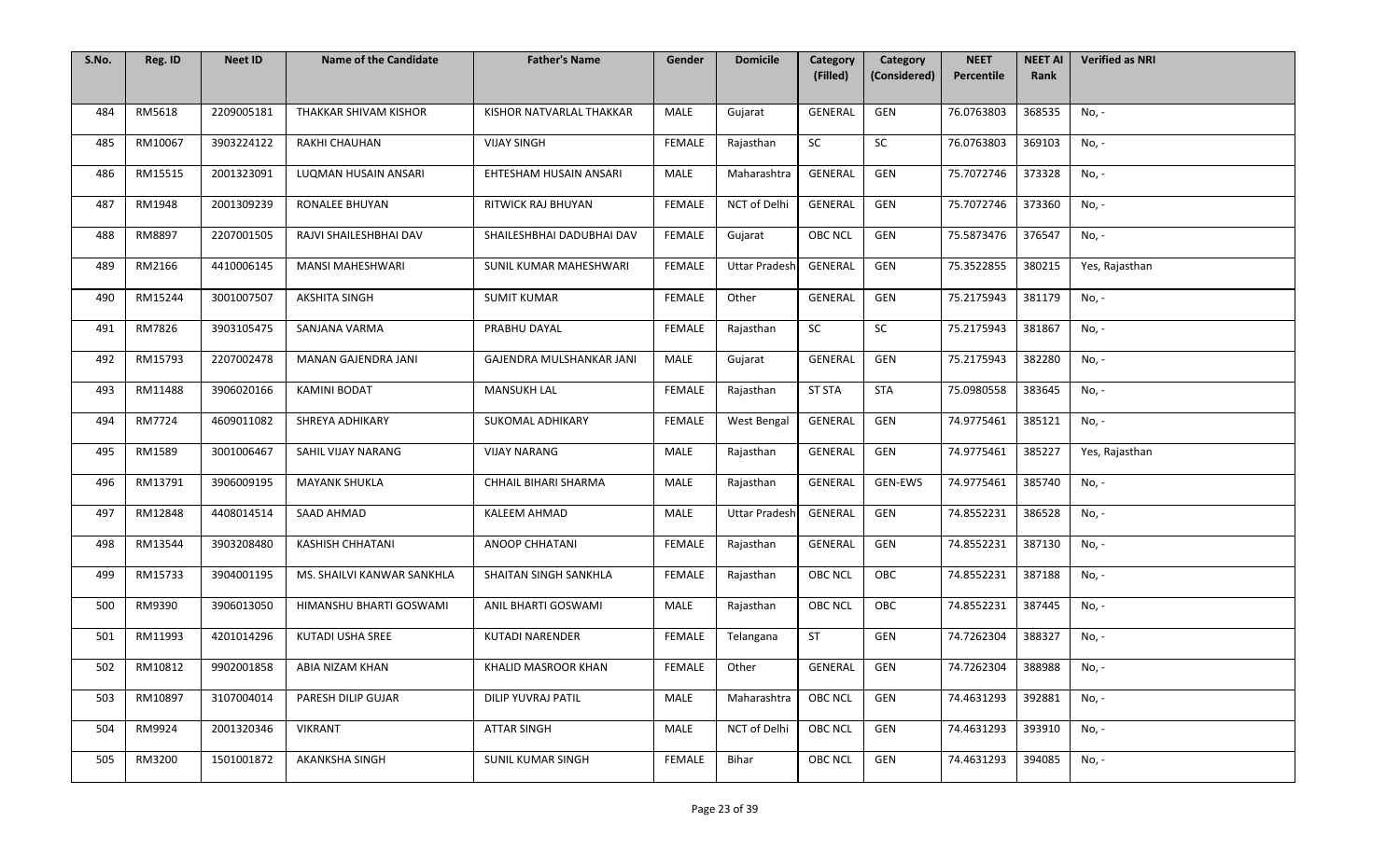| S.No. | Reg. ID | <b>Neet ID</b> | <b>Name of the Candidate</b>              | <b>Father's Name</b>    | Gender        | <b>Domicile</b>   | Category<br>(Filled) | Category<br>(Considered) | <b>NEET</b><br>Percentile | <b>NEET AI</b><br>Rank | <b>Verified as NRI</b> |
|-------|---------|----------------|-------------------------------------------|-------------------------|---------------|-------------------|----------------------|--------------------------|---------------------------|------------------------|------------------------|
|       |         |                |                                           |                         |               |                   |                      |                          |                           |                        |                        |
| 506   | RM2489  | 2001007027     | SAAKSHI GARG                              | <b>RAJEEV GARG</b>      | <b>FEMALE</b> | NCT of Delhi      | GENERAL              | GEN                      | 74.4631293                | 394315                 | No, -                  |
| 507   | RM7549  | 3902019189     | <b>DINESH SARAN</b>                       | MOHAN LAL SARAN         | <b>MALE</b>   | Rajasthan         | OBC NCL              | OBC                      | 74.339835                 | 395043                 | No, -                  |
| 508   | RM1779  | 4602003405     | PIYUSH KUMAR                              | SHREE KRISHNA CHOUDHARY | MALE          | Bihar             | SC                   | GEN                      | 74.339835                 | 395462                 | No, -                  |
| 509   | RM14199 | 3905012245     | <b>UMANG SONI</b>                         | OM PRAKASH SONI         | <b>FEMALE</b> | Rajasthan         | <b>OBC NCL</b>       | OBC                      | 74.0930522                | 399456                 | No, -                  |
| 510   | RM3902  | 3902020108     | <b>ROHIT KUMAR</b>                        | <b>MAHENDRA SINGH</b>   | MALE          | Rajasthan         | OBC NCL              | OBC                      | 74.0930522                | 400073                 | No, -                  |
| 511   | RM2598  | 4101105040     | SHREYA CHINNADURAI                        | <b>CHINNADURAI E</b>    | FEMALE        | <b>Tamil Nadu</b> | <b>MBC NCL</b>       | GEN                      | 73.9565478                | 401999                 | No, -                  |
| 512   | RM3290  | 3903210456     | <b>ASHITA GOEL</b>                        | <b>LALIT KUMAR GOEL</b> | FEMALE        | Rajasthan         | GENERAL              | GEN                      | 73.7082109                | 404319                 | No, -                  |
| 513   | RM10516 | 3905102014     | <b>MAHI KHEMANI</b>                       | RAJKUMAR KHEMANI        | FEMALE        | Chhattisgarh      | GENERAL              | GEN                      | 73.7082109                | 404767                 | No, -                  |
| 514   | RM15561 | 3903024265     | ARVIND KUMAR VERMA                        | RAMAVTAR VERMA          | <b>MALE</b>   | Rajasthan         | SC                   | SC                       | 73.7082109                | 404866                 | No, -                  |
| 515   | RM15092 | 3110028120     | NIKHIL KUMAR MUKESH KUMAR<br><b>NAGDA</b> | MUKESH KUMAR NAGDA      | MALE          | Rajasthan         | GENERAL              | GEN                      | 73.5843339                | 406541                 | No, -                  |
| 516   | RM4398  | 3906009090     | SIDDHARTH AGRAWAL                         | <b>VIJAY AGRAWAL</b>    | <b>MALE</b>   | Rajasthan         | GENERAL              | GEN                      | 73.1904916                | 412060                 | Yes, Rajasthan         |
| 517   | RM4127  | 1601012031     | AROOSHI GOYAL                             | <b>VIPUL GOYAL</b>      | <b>FEMALE</b> | Punjab            | GENERAL              | GEN                      | 73.1904916                | 413555                 | No, -                  |
| 518   | RM3301  | 3805003124     | <b>TUSHAR SHARMA</b>                      | <b>VICHITER SHARMA</b>  | MALE          | Haryana           | <b>GENERAL</b>       | GEN                      | 73.0655784                | 414146                 | No, -                  |
| 519   | RM1640  | 3903106173     | <b>PALAK JAIN</b>                         | PAWAN KUMAR JAIN        | <b>FEMALE</b> | Rajasthan         | GENERAL              | GEN                      | 73.0655784                | 415417                 | No, -                  |
| 520   | RM15389 | 4101002550     | <b>CHETANA KOLATHUR</b>                   | NAVEENDRA KUMAR K       | FEMALE        | <b>Tamil Nadu</b> | GENERAL              | GEN                      | 73.0655784                | 415873                 | No, -                  |
| 521   | RM14987 | 3903234137     | <b>VIJETA SINGH</b>                       | RAMPRASHAD GURJAR       | <b>FEMALE</b> | Rajasthan         | <b>MBC NCL</b>       | MBC                      | 72.9337365                | 417190                 | No, -                  |
| 522   | RM2511  | 3904105231     | <b>MAHIPAL DEWASI</b>                     | <b>RATAN LAL</b>        | MALE          | Rajasthan         | <b>MBC NCL</b>       | MBC                      | 72.8047437                | 419827                 | No, -                  |
| 523   | RM1801  | 3903001599     | KOMAL KUMARI MEENA                        | RAMESHWAR PRASAD MEENA  | <b>FEMALE</b> | Rajasthan         | ST                   | <b>ST</b>                | 72.6625409                | 420590                 | No, -                  |
| 524   | RM11272 | 3903005233     | KHUSHI AGRAWAL                            | <b>GOPAL AGRAWAL</b>    | FEMALE        | Rajasthan         | GENERAL              | GEN                      | 72.6625409                | 421882                 | No, -                  |
| 525   | RM13838 | 3905004111     | SONAL SINGH                               | <b>VEERENDRA SINGH</b>  | FEMALE        | Rajasthan         | <b>OBC NCL</b>       | OBC                      | 72.6625409                | 422107                 | No, -                  |
| 526   | RM8857  | 3802007273     | KAJAL                                     | YASHPAL SINGLA          | <b>FEMALE</b> | Punjab            | GENERAL              | GEN                      | 72.5334834                | 422226                 | Yes, Other             |
| 527   | RM3659  | 2001203317     | SUHANI GOYAL                              | NITESH KUMAR GOYAL      | FEMALE        | NCT of Delhi      | GENERAL              | GEN                      | 72.5334834                | 422583                 | Yes, Other             |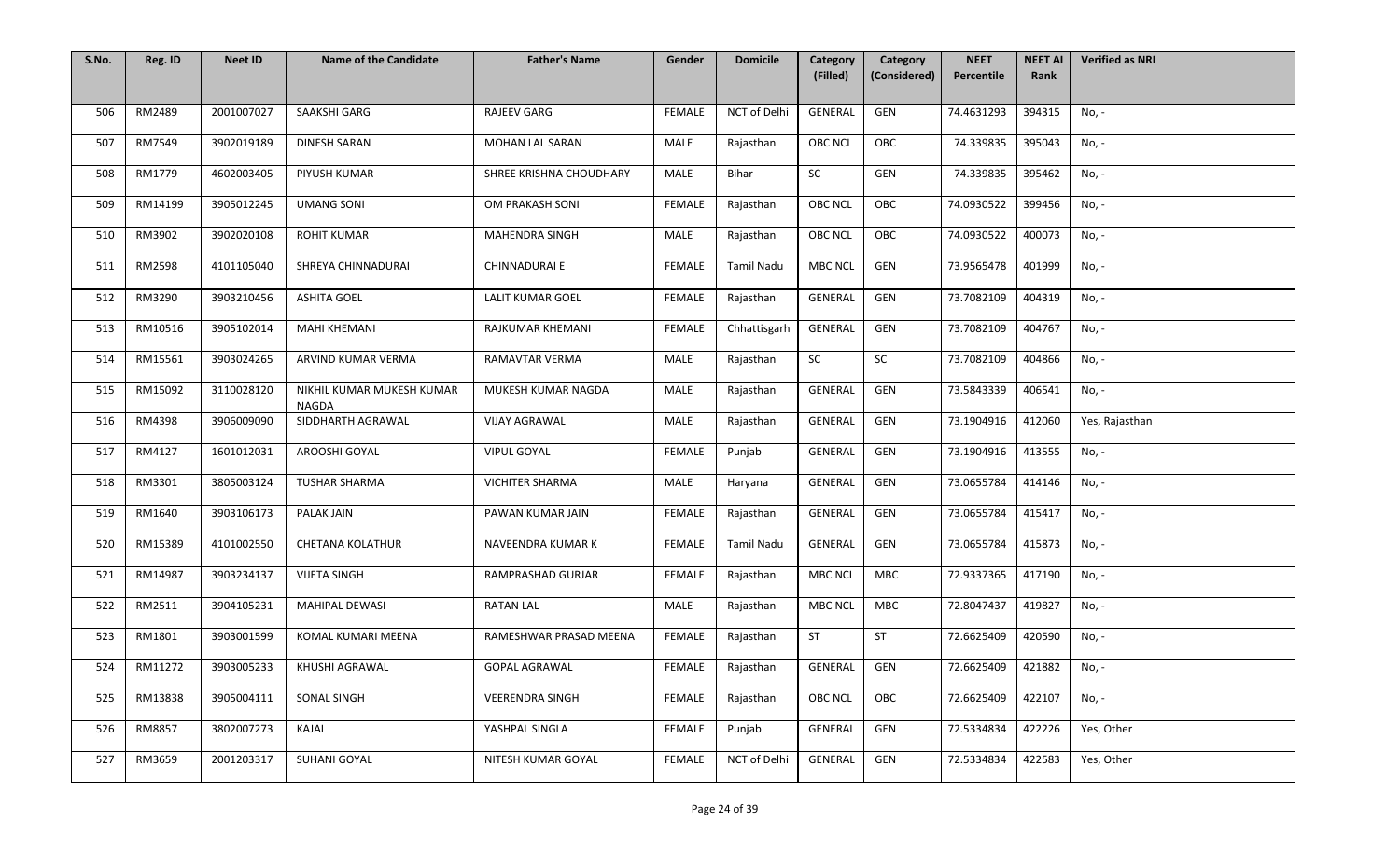| S.No. | Reg. ID       | <b>Neet ID</b> | <b>Name of the Candidate</b> | <b>Father's Name</b>  | Gender        | <b>Domicile</b>      | Category<br>(Filled) | Category<br>(Considered) | <b>NEET</b><br>Percentile | <b>NEET AI</b><br>Rank | <b>Verified as NRI</b> |
|-------|---------------|----------------|------------------------------|-----------------------|---------------|----------------------|----------------------|--------------------------|---------------------------|------------------------|------------------------|
|       |               |                |                              |                       |               |                      |                      |                          |                           |                        |                        |
| 528   | RM14082       | 3114001016     | <b>VRINDA SINGH</b>          | KAILASH SINGH JADAUN  | <b>FEMALE</b> | Maharashtra          | GENERAL              | GEN                      | 72.5334834                | 423318                 | No, -                  |
| 529   | RM13935       | 4501003381     | <b>AVIKESH SETHI</b>         | <b>RAJESH SETHI</b>   | MALE          | <b>Uttar Pradesh</b> | GENERAL              | GEN                      | 72.4046202                | 425374                 | No, -                  |
| 530   | RM10727       | 3122004395     | VADDEMPUDI PRIYA             | VADDEMPUDI NARAYANA   | <b>FEMALE</b> | Andhra<br>Pradesh    | GENERAL              | GEN                      | 72.2751741                | 426729                 | No, -                  |
| 531   | RM4882        | 2303003116     | HELIN                        | SUKHVINDER SINGH      | <b>FEMALE</b> | Haryana              | GENERAL              | GEN                      | 72.2751741                | 426880                 | Yes, Other             |
| 532   | RM10616       | 2001310122     | <b>HARSHITA AGGARWAL</b>     | SANJAY KUMAR NAGAL    | <b>FEMALE</b> | Haryana              | GENERAL              | GEN                      | 72.2751741                | 427195                 | No, -                  |
| 533   | RM1287        | 2302024195     | <b>ARNAV SHARMA</b>          | ANIL KUMAR SHARMA     | MALE          | Haryana              | GENERAL              | GEN                      | 72.2751741                | 427443                 | Yes, Other             |
| 534   | RM2028        | 2001201217     | SHAMEEN ASMA ALAM            | KHURSHID ALAM         | FEMALE        | Bihar                | GENERAL              | GEN                      | 72.2751741                | 427590                 | No, -                  |
| 535   | RM4272        | 3905024236     | SAKSHAM GARG                 | MAHESH GARG           | MALE          | Rajasthan            | GENERAL              | GEN                      | 72.2751741                | 427928                 | Yes, Rajasthan         |
| 536   | RM15208       | 3905108213     | <b>ANJALI SIRRA</b>          | PRAVEEN KUMAR MEENA   | <b>FEMALE</b> | Rajasthan            | <b>ST</b>            | ST                       | 72.1454691                | 429773                 | No, -                  |
| 537   | RM7124        | 4201104274     | MUZAMMIL MUJAHED ALI         | MOHAMMED MUJAHED ALI  | MALE          | Telangana            | OBC NCL              | GEN                      | 72.0026187                | 430213                 | No, -                  |
| 538   | RM15361       | 3904101186     | PRATEEK SHAMARYA             | <b>DINESH KUMAR</b>   | MALE          | Rajasthan            | SC                   | SC                       | 72.0026187                | 431589                 | No, -                  |
| 539   | RM4863        | 3906010017     | RIJUTA PORWAL                | RAJEEV PORWAL         | FEMALE        | Rajasthan            | GENERAL              | GEN                      | 72.0026187                | 432054                 | No, -                  |
| 540   | RM2758        | 3903202244     | <b>UDAI KAPOOR</b>           | ANADI SARAN KAPOOR    | MALE          | Rajasthan            | GENERAL              | GEN                      | 71.8742735                | 432664                 | No, -                  |
| 541   | RM3852        | 2001222123     | <b>SAURAV SINGH</b>          | RAKESH KUMAR SINGH    | MALE          | NCT of Delhi         | GENERAL              | GEN                      | 71.8742735                | 433461                 | Yes, Other             |
| 542   | RM15019       | 3903023224     | SAMRIDHI SONI                | <b>TEJPAL SONI</b>    | FEMALE        | Rajasthan            | <b>OBC NCL</b>       | OBC                      | 71.8742735                | 433566                 | No, -                  |
| 543   | <b>RM7788</b> | 1703011012     | <b>SAMEER PUNSHI</b>         | <b>DINESH PUNSHI</b>  | MALE          | Chhattisgarh         | GENERAL              | GEN                      | 71.7464464                | 434636                 | No, -                  |
| 544   | RM2813        | 3905110270     | <b>GEETIKA JATOLIA</b>       | NARESH JATOLIA        | <b>FEMALE</b> | Rajasthan            | SC                   | SC                       | 71.7464464                | 435900                 | No, -                  |
| 545   | RM12017       | 4413002007     | <b>MOHINISH SHARMA</b>       | TULARAM SHARMA        | MALE          | Rajasthan            | OBC NCL              | OBC                      | 71.6140216                | 436849                 | No, -                  |
| 546   | RM2262        | 9902001254     | RUSHAM AJAY KAW              | <b>AJAY KAW</b>       | FEMALE        | Jammu &<br>Kashmir   | GENERAL              | GEN                      | 71.6140216                | 436900                 | No, -                  |
| 547   | RM12546       | 3903010652     | NIRANJAN SINGH               | <b>DEVENDRA SINGH</b> | MALE          | Rajasthan            | GENERAL              | GEN-EWS                  | 71.6140216                | 437322                 | No, -                  |
| 548   | RM5317        | 4402012369     | SUDARSHAN SHARMA             | OM PRAKASH SHARMA     | MALE          | <b>Uttar Pradesh</b> | <b>GENERAL</b>       | GEN                      | 71.6140216                | 438330                 | No, -                  |
| 549   | RM11953       | 3901005103     | <b>JHANVI CHOUDHARY</b>      | SHANTI LAL CHOUDHARY  | FEMALE        | Rajasthan            | OBC NCL              | OBC                      | 71.4830215                | 440356                 | No, -                  |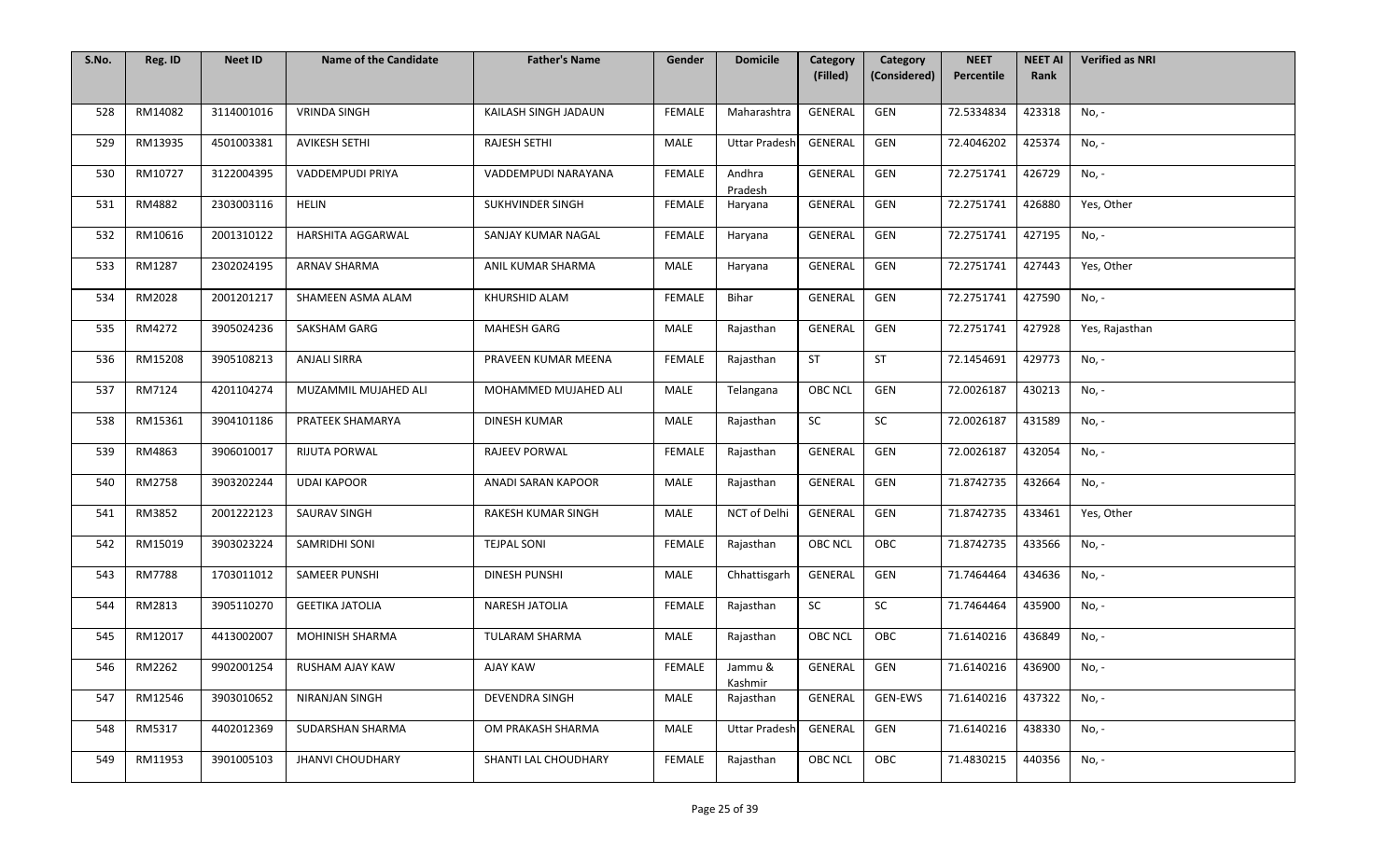| S.No. | Reg. ID | <b>Neet ID</b> | <b>Name of the Candidate</b> | <b>Father's Name</b>                  | Gender        | <b>Domicile</b>      | Category<br>(Filled) | Category<br>(Considered) | <b>NEET</b><br>Percentile | <b>NEET AI</b><br>Rank | <b>Verified as NRI</b> |
|-------|---------|----------------|------------------------------|---------------------------------------|---------------|----------------------|----------------------|--------------------------|---------------------------|------------------------|------------------------|
|       |         |                |                              |                                       |               |                      |                      |                          |                           |                        |                        |
| 550   | RM10477 | 2302006272     | MOUNIKA NUKELLA              | PHANINDRA BABU NUKELLA                | <b>FEMALE</b> | NCT of Delhi         | GENERAL              | GEN                      | 71.3369981                | 441395                 | Yes, Other             |
| 551   | RM9794  | 3903207400     | <b>MADHAV VYAS</b>           | SUNIL KUMAR VYAS                      | MALE          | Rajasthan            | GENERAL              | GEN                      | 71.3369981                | 441936                 | Yes, Rajasthan         |
| 552   | RM6777  | 3904002412     | YUVRAJ SINGH CHOUDHARY       | JETHA RAM CHOUDHARY                   | MALE          | Rajasthan            | <b>OBC NCL</b>       | OBC                      | 71.2066455                | 443151                 | Yes, Rajasthan         |
| 553   | RM2413  | 2001301394     | AAKANSHA PANWAR              | <b>SANJAY PANWAR</b>                  | <b>FEMALE</b> | NCT of Delhi         | GENERAL              | GEN                      | 71.2066455                | 443308                 | $No, -$                |
| 554   | RM3139  | 3903106498     | <b>BHAVYA POPLI</b>          | <b>VIVEK KUMAR POPLI</b>              | <b>FEMALE</b> | Rajasthan            | GENERAL              | GEN                      | 70.9384934                | 447804                 | Yes, Rajasthan         |
| 555   | RM13918 | 2001104508     | <b>ADITI YADAV</b>           | DHIRENDRA KUMAR YADAV                 | FEMALE        | NCT of Delhi         | GENERAL              | GEN                      | 70.8052916                | 449066                 | No, -                  |
| 556   | RM4365  | 3903008616     | CHARUL SHARMA                | SUDHANSHU KANKAR                      | FEMALE        | Rajasthan            | GENERAL              | GEN                      | 70.8052916                | 449335                 | No, -                  |
| 557   | RM12424 | 3903013387     | AYUSHI SWARNKAR              | RAJENDRA SWARNKAR                     | FEMALE        | Rajasthan            | GENERAL              | GEN                      | 70.8052916                | 449858                 | No, -                  |
| 558   | RM13628 | 3905015130     | SAUMYA RATNAKAR              | <b>RAMDAS RATNAKAR</b>                | <b>FEMALE</b> | Rajasthan            | SC                   | SC                       | 70.8052916                | 450172                 | No, -                  |
| 559   | RM10982 | 3107007221     | VEDASHRI VISHWANAND TAYADE   | VISHWANAND KASHINATH<br><b>TAYADE</b> | FEMALE        | Maharashtra          | GENERAL              | GEN                      | 70.6525336                | 452160                 | No, -                  |
| 560   | RM8779  | 2301004070     | <b>DHRUV DHINGRA</b>         | ANUJ DHINGRA                          | MALE          | Haryana              | GENERAL              | GEN                      | 70.5205621                | 453956                 | Yes, Other             |
| 561   | RM1331  | 2602001855     | SUBHRA PANIGRAHI             | MRUTYUNJAYA NARAYAN<br>PANIGRAHI      | <b>FEMALE</b> | Odisha               | GENERAL              | GEN                      | 70.5205621                | 454060                 | Yes, Other             |
| 562   | RM5446  | 4416004053     | <b>RUBAB EHTSHAM KHAN</b>    | EHTSHAM HUSSAIN KHAN                  | <b>FEMALE</b> | <b>Uttar Pradesh</b> | GENERAL              | GEN                      | 70.2427615                | 458759                 | No, -                  |
| 563   | RM10594 | 2201007420     | ABHAY TAMAKUWALA             | VIRENDRA TAMAKUWALA                   | MALE          | Gujarat              | GENERAL              | GEN                      | 70.2427615                | 459463                 | Yes, Other             |
| 564   | RM7677  | 3906003338     | <b>VATTSAL TANWAR</b>        | RAVI TANWAR                           | MALE          | Rajasthan            | GENERAL              | GEN                      | 69.9449514                | 461874                 | No, -                  |
| 565   | RM1841  | 1502304611     | NEHA RAJ                     | <b>BHRIGU ASHRAM RAM</b>              | <b>FEMALE</b> | Rajasthan            | SC                   | ${\sf SC}$               | 69.9449514                | 462265                 | No, -                  |
| 566   | RM8584  | 3903012194     | ASHWANI KUMAR SAINI          | DHEERENDRA KUMAR SAINI                | MALE          | Rajasthan            | OBC NCL              | OBC                      | 69.9449514                | 462369                 | No, -                  |
| 567   | RM12878 | 3904101282     | DEEPIKA BHATI                | <b>KANARAM BHATI</b>                  | FEMALE        | Rajasthan            | OBC NCL              | OBC                      | 69.8084471                | 464716                 | No, -                  |
| 568   | RM12894 | 3903003313     | PALAK SAVSANI                | <b>MAHESH BHAI SAVSANI</b>            | FEMALE        | Rajasthan            | OBC NCL              | OBC                      | 69.8084471                | 465626                 | No, -                  |
| 569   | RM1858  | 3904005411     | <b>AKSHAT BOTHRA</b>         | RAVINDRA KUMAR BOTHRA                 | MALE          | Rajasthan            | GENERAL              | GEN                      | 69.8084471                | 465738                 | No, -                  |
| 570   | RM13832 | 2001214027     | ABEER CHAWLA                 | <b>AMIT CHAWLA</b>                    | MALE          | NCT of Delhi         | GENERAL              | GEN                      | 69.8084471                | 466207                 | No, -                  |
| 571   | RM15242 | 3905011159     | KHUSHI SHARMA                | SATYAWAN SHARMA                       | <b>FEMALE</b> | Rajasthan            | GENERAL              | GEN                      | 69.6742092                | 467504                 | No, -                  |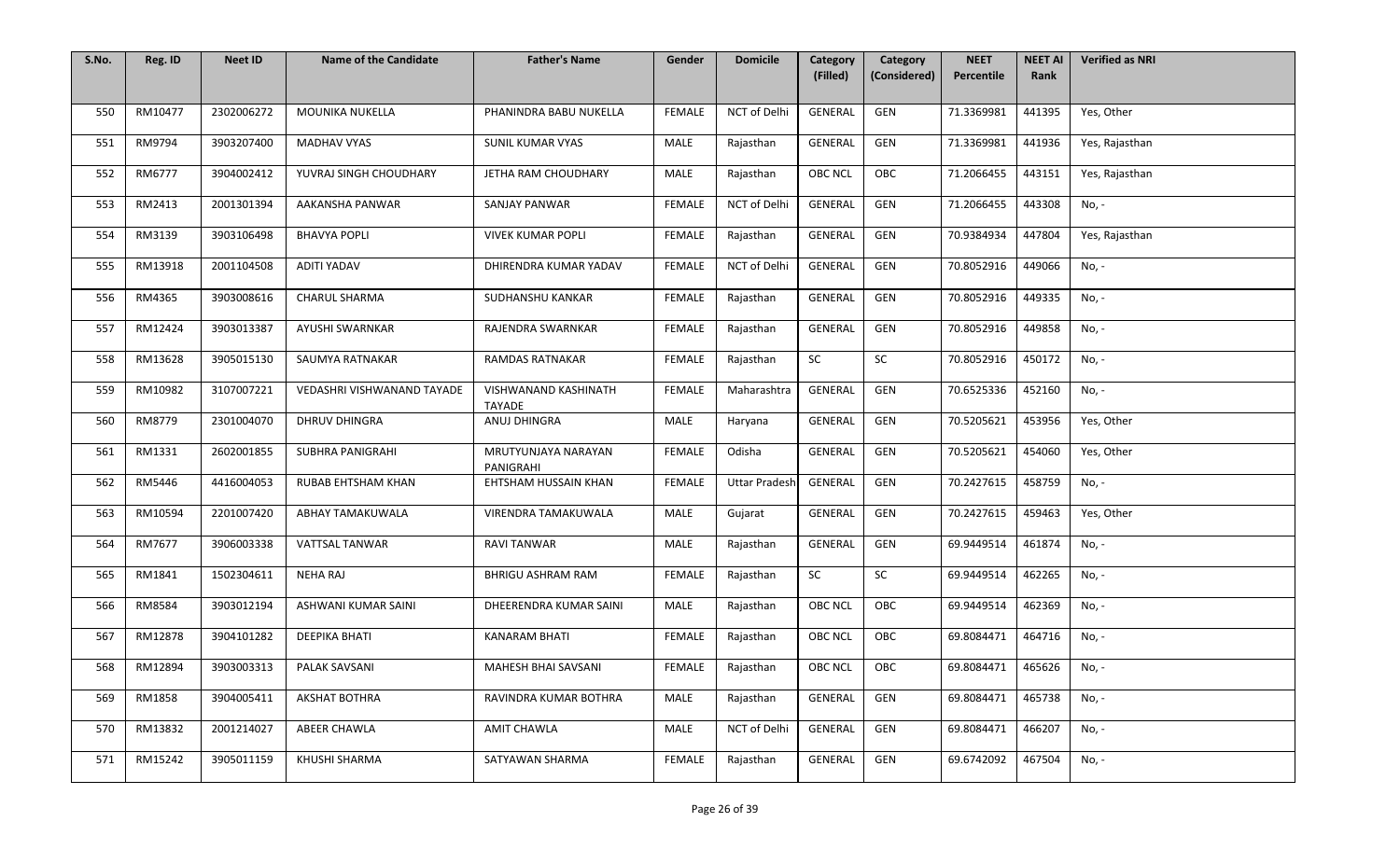| S.No. | Reg. ID | <b>Neet ID</b> | <b>Name of the Candidate</b> | <b>Father's Name</b>          | Gender        | <b>Domicile</b>      | Category<br>(Filled) | Category<br>(Considered) | <b>NEET</b><br>Percentile | <b>NEET AI</b><br>Rank | <b>Verified as NRI</b> |
|-------|---------|----------------|------------------------------|-------------------------------|---------------|----------------------|----------------------|--------------------------|---------------------------|------------------------|------------------------|
|       |         |                |                              |                               |               |                      |                      |                          |                           |                        |                        |
| 572   | RM13279 | 3901004215     | SAHAJ KAUR GURDATTA          | <b>BALJEET SINGH GURDATTA</b> | <b>FEMALE</b> | Rajasthan            | GENERAL              | GEN                      | 69.6742092                | 468027                 | No, -                  |
| 573   | RM4496  | 2212001189     | MORBIYA AASHKA               | HIMANSHU                      | <b>FEMALE</b> | Gujarat              | GENERAL              | GEN                      | 69.5379638                | 469936                 | No, -                  |
| 574   | RM13718 | 2301001080     | ANANYA SIKKA                 | <b>KAWAL SIKKA</b>            | <b>FEMALE</b> | Haryana              | GENERAL              | GEN                      | 69.5379638                | 470101                 | No, -                  |
| 575   | RM14927 | 4410004342     | <b>HARSH SIROHI</b>          | <b>VIJAY SIROHI</b>           | MALE          | <b>Uttar Pradesh</b> | <b>GENERAL</b>       | GEN                      | 69.3911634                | 470612                 | No, -                  |
| 576   | RM1799  | 2001103221     | <b>DEEPALI GAUR</b>          | RAJESH KUMAR GAUR             | FEMALE        | NCT of Delhi         | GENERAL              | GEN                      | 69.3911634                | 470731                 | No, -                  |
| 577   | RM12950 | 3903008096     | <b>AMAN MITTAL</b>           | <b>HEMANT MITTAL</b>          | MALE          | Rajasthan            | <b>GENERAL</b>       | GEN                      | 69.3911634                | 472394                 | No, -                  |
| 578   | RM13482 | 2501018012     | ANKUR KOUSHAL                | SUDESH KUMAR KOUSHAL          | MALE          | Jammu &<br>Kashmir   | SC                   | GEN                      | 69.2235764                | 473529                 | No, -                  |
| 579   | RM1936  | 3903208556     | <b>BHAVYA SOLANKI</b>        | <b>DEVRAJ SOLANKI</b>         | MALE          | Rajasthan            | SC                   | SC                       | 69.2235764                | 473753                 | Yes, Rajasthan         |
| 580   | RM15232 | 2302022084     | <b>VRISHIKA VIVEK NAIR</b>   | <b>VIVEK RADHAKRISHNAN</b>    | <b>FEMALE</b> | Haryana              | GENERAL              | GEN                      | 69.2235764                | 473914                 | No, -                  |
| 581   | RM14134 | 2204002207     | JOSHI SHLOKA MALAYKUMAR      | MALAYKUMAR JOSHI              | <b>FEMALE</b> | Gujarat              | GENERAL              | GEN                      | 69.2235764                | 474652                 | No, -                  |
| 582   | RM9931  | 3902005144     | MIHIR KUMAR SINGH MAHICH     | <b>SULTANA RAM</b>            | MALE          | Rajasthan            | SC                   | SC                       | 69.0814383                | 477048                 | No, -                  |
| 583   | RM2533  | 2302003270     | <b>TIRTH PRADHAN</b>         | <b>SUSHIL PRADHAN</b>         | MALE          | Haryana              | GENERAL              | GEN                      | 69.0814383                | 477181                 | Yes, Other             |
| 584   | RM6616  | 2001208211     | KALLUM COLES TALWAR          | <b>VIVAN TALWAR</b>           | MALE          | NCT of Delhi         | GENERAL              | GEN                      | 68.9361272                | 478014                 | No, -                  |
| 585   | RM3694  | 3902005045     | <b>DIVYANSH GUPTA</b>        | <b>RAKESH MANI</b>            | MALE          | Rajasthan            | GENERAL              | GEN                      | 68.9361272                | 479312                 | Yes, Rajasthan         |
| 586   | RM15488 | 2201016163     | JIYANI BHUMISHA              | BHARATBHAI                    | FEMALE        | Gujarat              | <b>GENERAL</b>       | GEN-EWS                  | 68.9361272                | 479507                 | No, -                  |
| 587   | RM3879  | 3906011273     | <b>FALGUNI BEGANI</b>        | RAJESH BEGANI                 | <b>FEMALE</b> | Rajasthan            | GENERAL              | GEN                      | 68.791917                 | 481404                 | No, -                  |
| 588   | RM14095 | 3906002293     | POOJA BAIRWA                 | OM PRAKASH BAIRWA             | <b>FEMALE</b> | Rajasthan            | SC                   | SC                       | 68.645505                 | 482255                 | No, -                  |
| 589   | RM6396  | 3903206100     | PRAKHAR MATHUR               | <b>VAIBHAV MATHUR</b>         | MALE          | Rajasthan            | GENERAL              | GEN                      | 68.645505                 | 483671                 | No, -                  |
| 590   | RM10627 | 2001225210     | <b>MAHI PANDA</b>            | RANJIT KUMAR PANDA            | FEMALE        | NCT of Delhi         | GENERAL              | GEN                      | 68.4817387                | 486056                 | No, -                  |
| 591   | RM13093 | 4410007509     | SHASHWAT SINGH               | <b>VED PRAKASH</b>            | MALE          | <b>Uttar Pradesh</b> | GENERAL              | GEN                      | 68.3377227                | 487976                 | No, -                  |
| 592   | RM10858 | 3901015199     | <b>HARSH UDAI</b>            | KAILASH CHAND UDAI            | MALE          | Rajasthan            | SC                   | SC                       | 68.1955846                | 489566                 | No, -                  |
| 593   | RM12829 | 4409012054     | <b>KANIKA THAKUR</b>         | <b>KAMAL THAKUR</b>           | <b>FEMALE</b> | <b>Uttar Pradesh</b> | GENERAL              | GEN                      | 68.04723                  | 491255                 | Yes, Other             |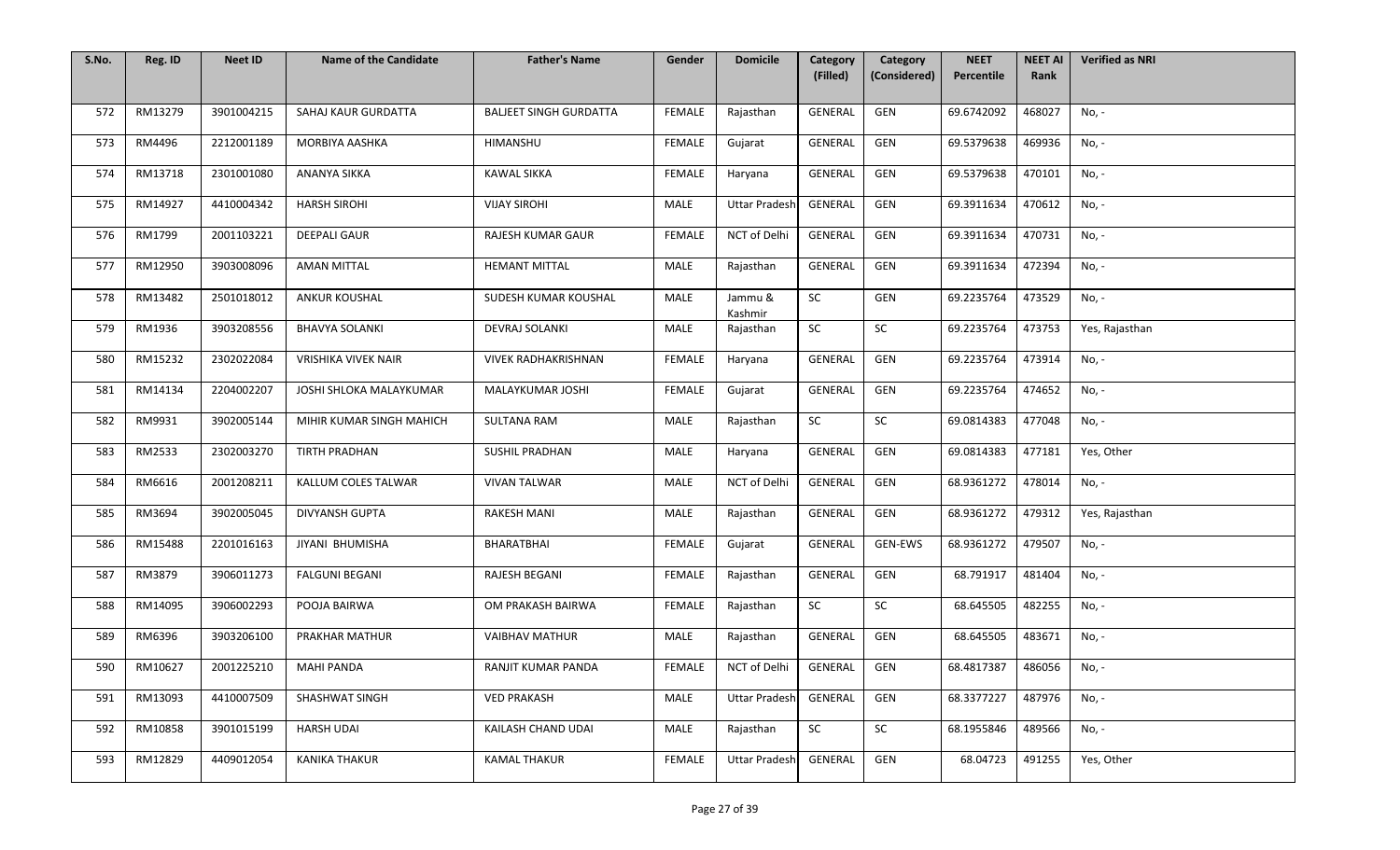| S.No. | Reg. ID | <b>Neet ID</b> | <b>Name of the Candidate</b>   | <b>Father's Name</b>              | Gender        | <b>Domicile</b>      | Category<br>(Filled) | Category<br>(Considered) | <b>NEET</b><br>Percentile | <b>NEET AI</b><br>Rank | <b>Verified as NRI</b> |
|-------|---------|----------------|--------------------------------|-----------------------------------|---------------|----------------------|----------------------|--------------------------|---------------------------|------------------------|------------------------|
|       |         |                |                                |                                   |               |                      |                      |                          |                           |                        |                        |
| 594   | RM11569 | 3906004156     | <b>VIVEK THAKUR</b>            | PRAVEEN KUMAR THAKUR              | MALE          | Rajasthan            | GENERAL              | GEN-EWS                  | 68.04723                  | 491926                 | No, -                  |
| 595   | RM2946  | 9902001382     | ABHI SHARMA                    | RAKESH SHARMA                     | MALE          | NCT of Delhi         | GENERAL              | GEN                      | 67.8922056                | 495543                 | Yes, Other             |
| 596   | RM1500  | 2202001577     | ANJALI MANOJBHAI SHAH          | <b>MANOJBHAI SHAH</b>             | <b>FEMALE</b> | Gujarat              | <b>GENERAL</b>       | GEN                      | 67.7241654                | 495916                 | Yes, Rajasthan         |
| 597   | RM11212 | 4416001551     | <b>ANJIKA VARSHNEY</b>         | DR RAM VARSHNEY                   | <b>FEMALE</b> | <b>Uttar Pradesh</b> | GENERAL              | GEN                      | 67.7241654                | 497342                 | Yes, Other             |
| 598   | RM13803 | 3905121189     | KAILASH CHANDRA KHATIK         | PURAN MAL KHATIK                  | MALE          | Rajasthan            | SC                   | SC                       | 67.4394359                | 501501                 | No, -                  |
| 599   | RM1671  | 2302016081     | PRIYANSH BHATNAGAR             | PRASHANT BHATNAGAR                | MALE          | Haryana              | GENERAL              | GEN                      | 67.4394359                | 501567                 | Yes, Other             |
| 600   | RM8488  | 2302002110     | RUPAL SHARMA                   | OMPRAKASH SHARMA                  | <b>FEMALE</b> | Rajasthan            | GENERAL              | GEN                      | 67.4394359                | 502327                 | No, -                  |
| 601   | RM13755 | 3906009300     | MUSKAN AGARWAL                 | SANJAY AGARWAL                    | <b>FEMALE</b> | Rajasthan            | GENERAL              | GEN                      | 67.2922469                | 504846                 | No, -                  |
| 602   | RM10143 | 2201002102     | <b>PARTH BADGUJAR</b>          | SHRIDHAR BADGUJAR                 | MALE          | Gujarat              | GENERAL              | GEN                      | 67.1407193                | 505759                 | No, -                  |
| 603   | RM12030 | 3802003239     | <b>DEEPANKUR BANSAL</b>        | RAJENDAR KUMAR BANSAL             | MALE          | Punjab               | GENERAL              | GEN                      | 67.1407193                | 506216                 | No, -                  |
| 604   | RM7521  | 3902004060     | LIPAKSHI GIJWANI               | NAVNEET KUMAR GIJWANI             | FEMALE        | Rajasthan            | GENERAL              | GEN                      | 67.1407193                | 506872                 | No, -                  |
| 605   | RM2556  | 3113002087     | <b>BUDDHISAGAR GAURI PARAG</b> | <b>BUDDHISAGAR PARAG SHRIKANT</b> | FEMALE        | Maharashtra          | GENERAL              | GEN-EWS                  | 66.9644551                | 507494                 | No, -                  |
| 606   | RM13941 | 3903104382     | DIYA JOSHI                     | RISHI KUMAR SHARMA                | <b>FEMALE</b> | Rajasthan            | GENERAL              | GEN                      | 66.9644551                | 509198                 | No, -                  |
| 607   | RM10052 | 9902001097     | <b>ANJALI BISHNOI</b>          | RAMESH BISHNOI                    | <b>FEMALE</b> | Rajasthan            | GENERAL              | GEN                      | 66.8148702                | 510962                 | Yes, Rajasthan         |
| 608   | RM12872 | 2301008237     | SHREYANGI SINGH                | S S RAWAT                         | FEMALE        | Haryana              | GENERAL              | GEN                      | 66.6628245                | 512706                 | No, -                  |
| 609   | RM10382 | 1702004297     | SHREYA NARA                    | <b>MAHINDAR NARA</b>              | FEMALE        | Chhattisgarh         | GENERAL              | GEN                      | 66.6628245                | 514098                 | No, -                  |
| 610   | RM12532 | 2208001664     | <b>JADVANI HELLY</b>           | <b>JADVANI SHAILESH</b>           | FEMALE        | Gujarat              | GENERAL              | GEN-EWS                  | 66.5068935                | 516117                 | No, -                  |
| 611   | RM15604 | 3905015038     | ABHIGYAN PARASAR               | <b>BRIJESH KUMAR SHARMA</b>       | MALE          | Rajasthan            | GENERAL              | GEN-EWS                  | 66.5068935                | 516577                 | No, -                  |
| 612   | RM5572  | 3901001238     | RITIKA HARCHANDANI             | DEEPAK KUMAR                      | FEMALE        | Rajasthan            | GENERAL              | GEN                      | 66.5068935                | 516764                 | No, -                  |
| 613   | RM5552  | 3903117389     | <b>ARNAV CHAHAR</b>            | RAMNIWAS                          | MALE          | Rajasthan            | <b>OBC NCL</b>       | OBC                      | 66.3453936                | 517456                 | Yes, Rajasthan         |
| 614   | RM12006 | 2303002351     | NAVREET GHOTRA                 | SARPAL SINGH                      | <b>FEMALE</b> | Haryana              | GENERAL              | GEN                      | 66.3453936                | 517945                 | Yes, Other             |
| 615   | RM1794  | 9902001831     | NISHIT PATHAK                  | RANDHIR PATHAK                    | MALE          | Maharashtra          | GENERAL              | GEN                      | 66.3453936                | 519079                 | No, -                  |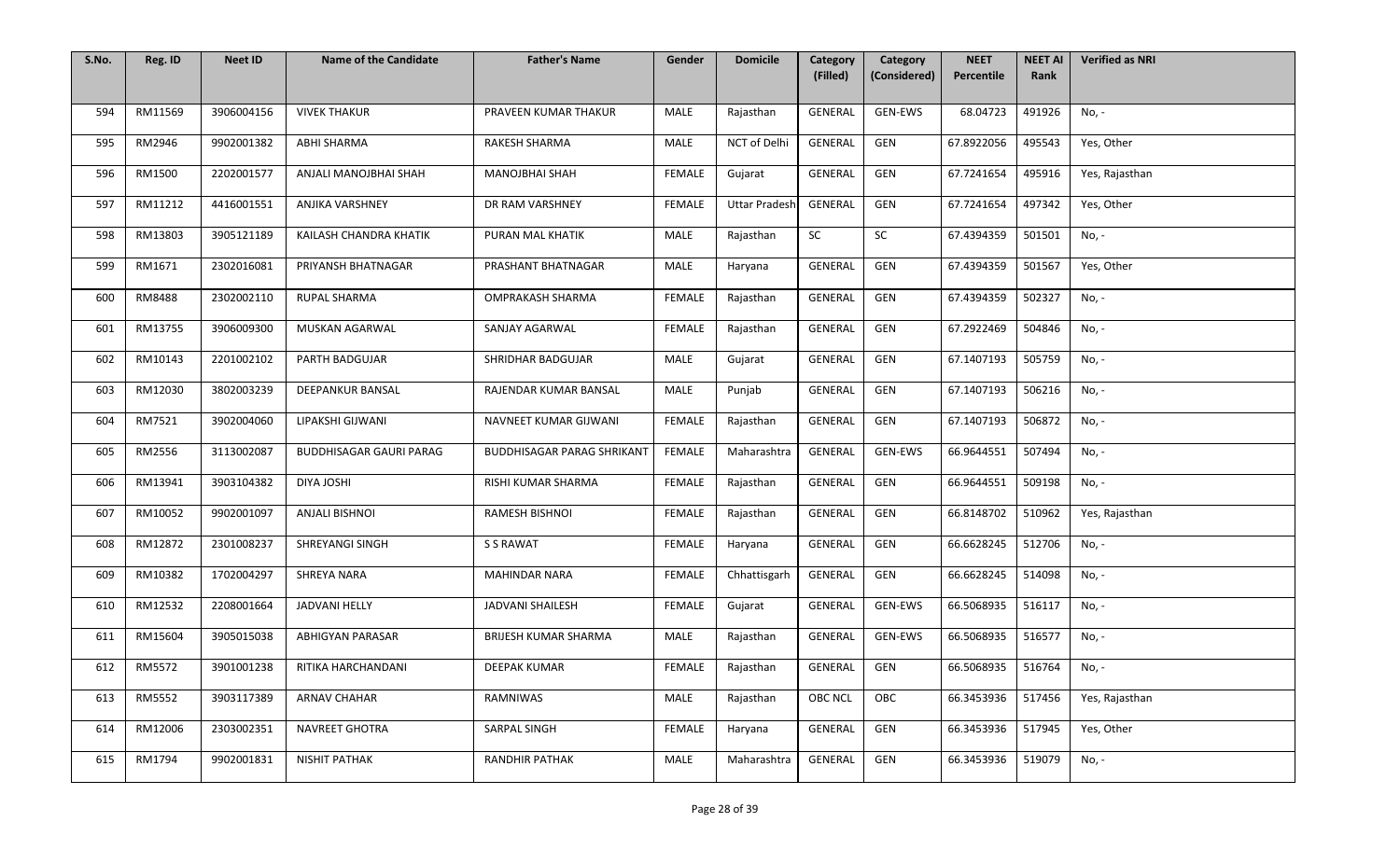| S.No. | Reg. ID | <b>Neet ID</b> | <b>Name of the Candidate</b> | <b>Father's Name</b>   | Gender        | <b>Domicile</b>      | Category<br>(Filled) | Category<br>(Considered) | <b>NEET</b><br>Percentile | <b>NEET AI</b><br>Rank | <b>Verified as NRI</b> |
|-------|---------|----------------|------------------------------|------------------------|---------------|----------------------|----------------------|--------------------------|---------------------------|------------------------|------------------------|
|       |         |                |                              |                        |               |                      |                      |                          |                           |                        |                        |
| 616   | RM1343  | 3903007657     | ABHILASHA                    | SAMPAT SINGH           | <b>FEMALE</b> | Rajasthan            | GENERAL              | GEN                      | 66.1640137                | 520284                 | No, -                  |
| 617   | RM3049  | 2001301388     | <b>VANSHALI TUSHIR</b>       | SOMDATT                | FEMALE        | Haryana              | GENERAL              | GEN                      | 66.1640137                | 521563                 | No, -                  |
| 618   | RM1364  | 3905013320     | <b>INAYA JAHANGIR</b>        | <b>JAHANGIR</b>        | <b>FEMALE</b> | Rajasthan            | GENERAL              | GEN                      | 66.1640137                | 522128                 | Yes, Rajasthan         |
| 619   | RM2012  | 4112002612     | S SANJAY                     | <b>S SENTHIL</b>       | MALE          | <b>Tamil Nadu</b>    | <b>GENERAL</b>       | GEN                      | 66.0116443                | 522581                 | No, -                  |
| 620   | RM12071 | 3905003241     | SUDHANSHU GAUTAM             | ARUN KUMAR SHARMA      | <b>MALE</b>   | Rajasthan            | GENERAL              | GEN                      | 66.0116443                | 523176                 | No, -                  |
| 621   | RM5783  | 1502221062     | SAMEERA ARSHAD               | ARSHAD HUSSAIN         | FEMALE        | Bihar                | GENERAL              | GEN                      | 66.0116443                | 523582                 | Yes, Other             |
| 622   | RM15495 | 3903104433     | SHRUTI SHARMA                | SANJAY SHARMA          | FEMALE        | Rajasthan            | GENERAL              | GEN                      | 66.0116443                | 524622                 | No, -                  |
| 623   | RM14056 | 1702005163     | <b>ARCHIT BANSAL</b>         | RAJESH KUMAR AGRAWAL   | MALE          | Chhattisgarh         | GENERAL              | GEN                      | 65.8563609                | 525799                 | No, -                  |
| 624   | RM7571  | 2001118012     | VIDUSHEE MANCHANDA           | ASHISH MANCHANDA       | <b>FEMALE</b> | NCT of Delhi         | GENERAL              | GEN                      | 65.8563609                | 526085                 | No, -                  |
| 625   | RM7632  | 3903208030     | KAUSHAL SINGHAL              | <b>MANISH SINGHAL</b>  | MALE          | Rajasthan            | GENERAL              | GEN                      | 65.8563609                | 526219                 | Yes, Rajasthan         |
| 626   | RM2507  | 3903009123     | <b>ADITI MITTAL</b>          | LAXMI NARAYAN MITTAL   | <b>FEMALE</b> | Rajasthan            | GENERAL              | GEN                      | 65.8563609                | 526813                 | Yes, Rajasthan         |
| 627   | RM11319 | 3905007359     | <b>ACHIEVE SHARMA</b>        | ANIL KUMAR SHARMA      | MALE          | Rajasthan            | GENERAL              | GEN-EWS                  | 65.6997824                | 527559                 | No, -                  |
| 628   | RM3363  | 4406001517     | VANSHIKA BHATIA              | <b>RAVI BHATIA</b>     | <b>FEMALE</b> | <b>Uttar Pradesh</b> | GENERAL              | GEN                      | 65.6997824                | 527933                 | No, -                  |
| 629   | RM5787  | 2208003017     | MISTRY PALAK DARSHANKUMAR    | DARSHANKUMAR           | <b>FEMALE</b> | Gujarat              | <b>OBC NCL</b>       | GEN                      | 65.5347856                | 531766                 | No, -                  |
| 630   | RM15324 | 4410004073     | JATIN JINDAL                 | LT. RAKESH GUPTA       | MALE          | <b>Uttar Pradesh</b> | GENERAL              | GEN-EWS                  | 65.3437572                | 534165                 | No, -                  |
| 631   | RM2426  | 3906003349     | PARVANI PANWAR               | RANVIJAY SINGH PANWAR  | <b>FEMALE</b> | Rajasthan            | GENERAL              | GEN                      | 65.3437572                | 534731                 | No, -                  |
| 632   | RM1126  | 2001004066     | HARI WADHAWAN                | JITENDER WADHAWAN      | MALE          | NCT of Delhi         | GENERAL              | GEN                      | 65.1847827                | 537280                 | Yes, Other             |
| 633   | RM12907 | 3904002053     | <b>AAYUSH KHICHI</b>         | <b>TRILOK KHICHI</b>   | MALE          | Rajasthan            | SC                   | SC                       | 65.0247074                | 538147                 | No, -                  |
| 634   | RM15757 | 3903007357     | CHARU                        | CHHAJU RAM SAINI       | FEMALE        | Rajasthan            | OBC NCL              | OBC                      | 65.0247074                | 539095                 | No, -                  |
| 635   | RM12344 | 3906001319     | <b>CHIRAG KANTIWAL</b>       | <b>BHARAT KANTIWAL</b> | MALE          | Rajasthan            | SC                   | SC                       | 64.8678051                | 540261                 | No, -                  |
| 636   | RM4099  | 3903210348     | <b>RASHI BAHETY</b>          | <b>RAKESH BAHETY</b>   | <b>FEMALE</b> | West Bengal          | GENERAL              | GEN                      | 64.8678051                | 540606                 | No, -                  |
| 637   | RM6466  | 4401001765     | RINI AGARWAL                 | NIKHIL AGRAWAL         | <b>FEMALE</b> | Rajasthan            | GENERAL              | GEN                      | 64.8678051                | 541995                 | Yes, Rajasthan         |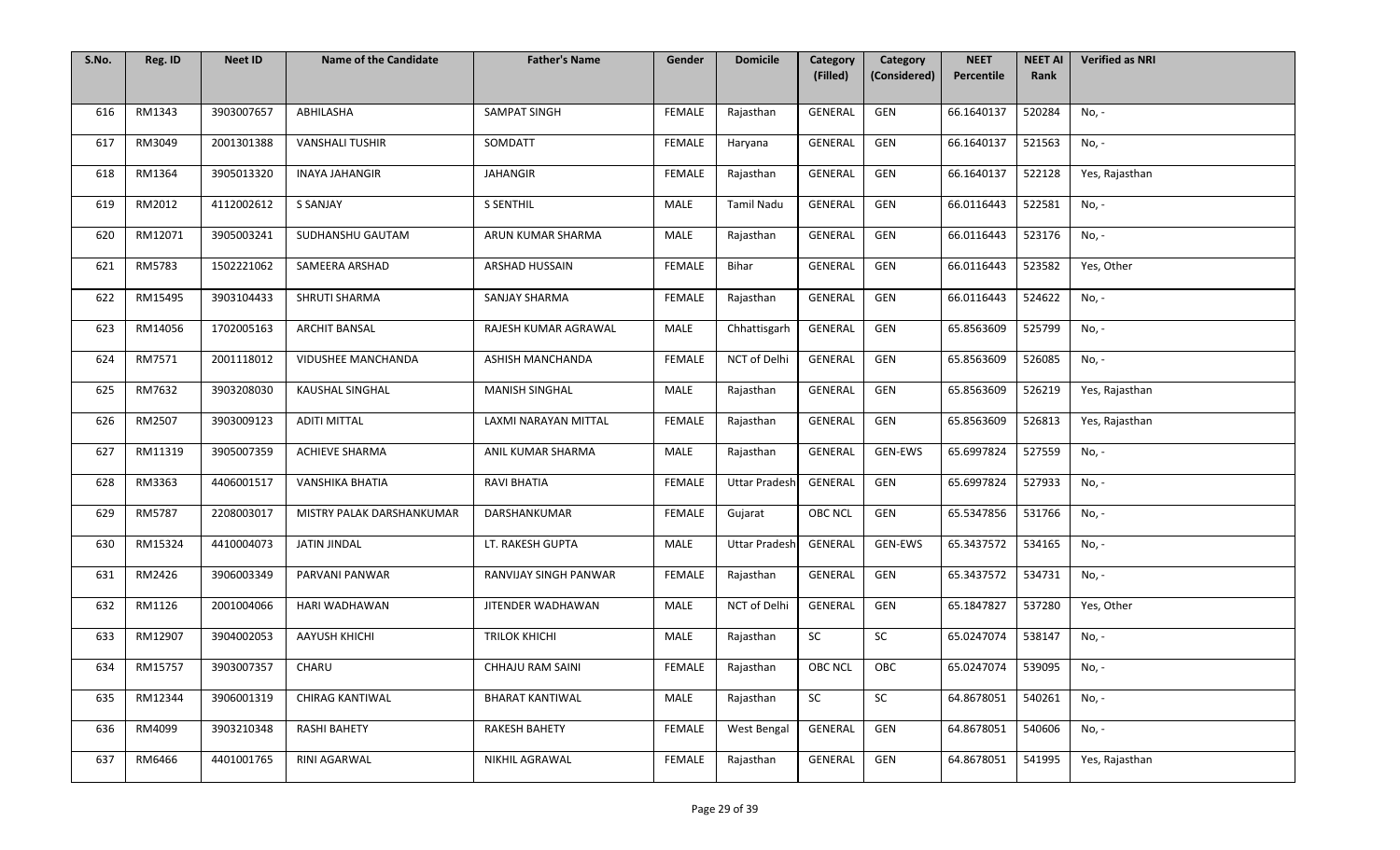| S.No. | Reg. ID | <b>Neet ID</b> | <b>Name of the Candidate</b> | <b>Father's Name</b>          | Gender        | <b>Domicile</b>      | Category<br>(Filled) | Category<br>(Considered) | <b>NEET</b><br>Percentile | <b>NEET AI</b><br>Rank | <b>Verified as NRI</b> |
|-------|---------|----------------|------------------------------|-------------------------------|---------------|----------------------|----------------------|--------------------------|---------------------------|------------------------|------------------------|
|       |         |                |                              |                               |               |                      |                      |                          |                           |                        |                        |
| 638   | RM13938 | 3110102025     | KHUSHI NIKHIL SHAH           | <b>NIKHIL</b>                 | FEMALE        | Maharashtra          | GENERAL              | GEN                      | 64.7079241                | 543074                 | No, -                  |
| 639   | RM3552  | 2304004021     | SIMRANJEET KAUR DUA          | JOGINDER SINGH DUA            | FEMALE        | Haryana              | GENERAL              | GEN                      | 64.5190973                | 545602                 | No, -                  |
| 640   | RM1705  | 2205007226     | <b>PATEL RISHI</b>           | SURESHKUMAR                   | MALE          | Gujarat              | GENERAL              | GEN                      | 64.5190973                | 546249                 | No, -                  |
| 641   | RM15010 | 3903101838     | <b>TRIPTI SAINI</b>          | ANOOP KUMAR SAINI             | FEMALE        | Rajasthan            | <b>OBC NCL</b>       | OBC                      | 64.5190973                | 546974                 | No, -                  |
| 642   | RM5303  | 4405007023     | <b>SUHANI MISHRA</b>         | MANOJ KUMAR MISHRA            | FEMALE        | <b>Uttar Pradesh</b> | GENERAL              | GEN                      | 64.358763                 | 548256                 | Yes, Other             |
| 643   | RM15152 | 3903202320     | PRINJEL BADAYA               | RAJENDRA GUPTA                | FEMALE        | Rajasthan            | GENERAL              | GEN-EWS                  | 64.358763                 | 550222                 | No, -                  |
| 644   | RM1769  | 3903009356     | <b>HARJYOT KOCHAR</b>        | <b>TARUNDEEP SINGH KOCHAR</b> | FEMALE        | Rajasthan            | GENERAL              | GEN                      | 64.1938958                | 550581                 | Yes, Other             |
| 645   | RM7220  | 4501003018     | <b>ASTHA JAIN</b>            | RACHIT JAIN                   | FEMALE        | Uttarakhand          | GENERAL              | GEN                      | 64.1938958                | 551412                 | No, -                  |
| 646   | RM4485  | 3110014083     | <b>KIRTI KHANT</b>           | KANTILAL KHANT                | FEMALE        | Rajasthan            | <b>ST</b>            | ST                       | 64.0309065                | 553335                 | No, -                  |
| 647   | RM6064  | 3903103303     | WAFA RABBANI                 | NAIMUDDIN                     | FEMALE        | Rajasthan            | GENERAL              | GEN                      | 64.0309065                | 553708                 | No, -                  |
| 648   | RM7653  | 9902002051     | <b>HUZAIR KHAN</b>           | <b>QAISAR KHAN</b>            | MALE          | Rajasthan            | GENERAL              | GEN                      | 64.0309065                | 554377                 | Yes, Rajasthan         |
| 649   | RM2523  | 2001310045     | <b>BOAZ LAL</b>              | ASHEESH LAL                   | MALE          | NCT of Delhi         | GENERAL              | GEN                      | 64.0309065                | 554729                 | No, -                  |
| 650   | RM9856  | 1502319415     | KAREENA                      | <b>BABLU KUMAR</b>            | FEMALE        | Bihar                | SC                   | GEN                      | 64.0309065                | 555426                 | No, -                  |
| 651   | RM6449  | 3002001157     | KRISHNA BANSAL               | PANKAJ BANSAL                 | MALE          | Rajasthan            | GENERAL              | GEN                      | 63.8614416                | 555896                 | No, -                  |
| 652   | RM12892 | 4403014014     | SEJAL KHATRI                 | <b>VIKRAM LAL</b>             | FEMALE        | <b>Uttar Pradesh</b> | GENERAL              | GEN                      | 63.8614416                | 556405                 | Yes, Other             |
| 653   | RM5638  | 2001312130     | <b>KRISH SHARMA</b>          | <b>VINAY SHARMA</b>           | MALE          | NCT of Delhi         | GENERAL              | GEN                      | 63.8614416                | 557985                 | Yes, Other             |
| 654   | RM5414  | 3903211115     | <b>TISHA SINGH</b>           | <b>TARUN SINGH</b>            | FEMALE        | Rajasthan            | <b>OBC NCL</b>       | OBC                      | 63.671255                 | 559551                 | No, -                  |
| 655   | RM5431  | 2303001308     | MUSKAN                       | <b>KRISHAN KUMAR</b>          | <b>FEMALE</b> | Haryana              | GENERAL              | GEN                      | 63.671255                 | 560344                 | No, -                  |
| 656   | RM4975  | 3903028204     | <b>RAJ PAWAN</b>             | JAGDISH PRASAD                | MALE          | Rajasthan            | OBC NCL              | OBC                      | 63.671255                 | 560469                 | No, -                  |
| 657   | RM12934 | 2208001798     | KHUSHI GANDHI                | <b>MANISH GANDHI</b>          | FEMALE        | Gujarat              | OBC CL               | GEN                      | 63.671255                 | 560771                 | No, -                  |
| 658   | RM1054  | 3905012262     | <b>JHILMIL TOMAR</b>         | PRATAP SINGH TOMAR            | <b>FEMALE</b> | Rajasthan            | GENERAL              | <b>GEN-EWS</b>           | 63.3397074                | 564684                 | No, -                  |
| 659   | RM14145 | 4607006093     | AMALINA JANA                 | KAJALBARAN JANA               | <b>FEMALE</b> | West Bengal          | GENERAL              | GEN                      | 63.3397074                | 565085                 | No, -                  |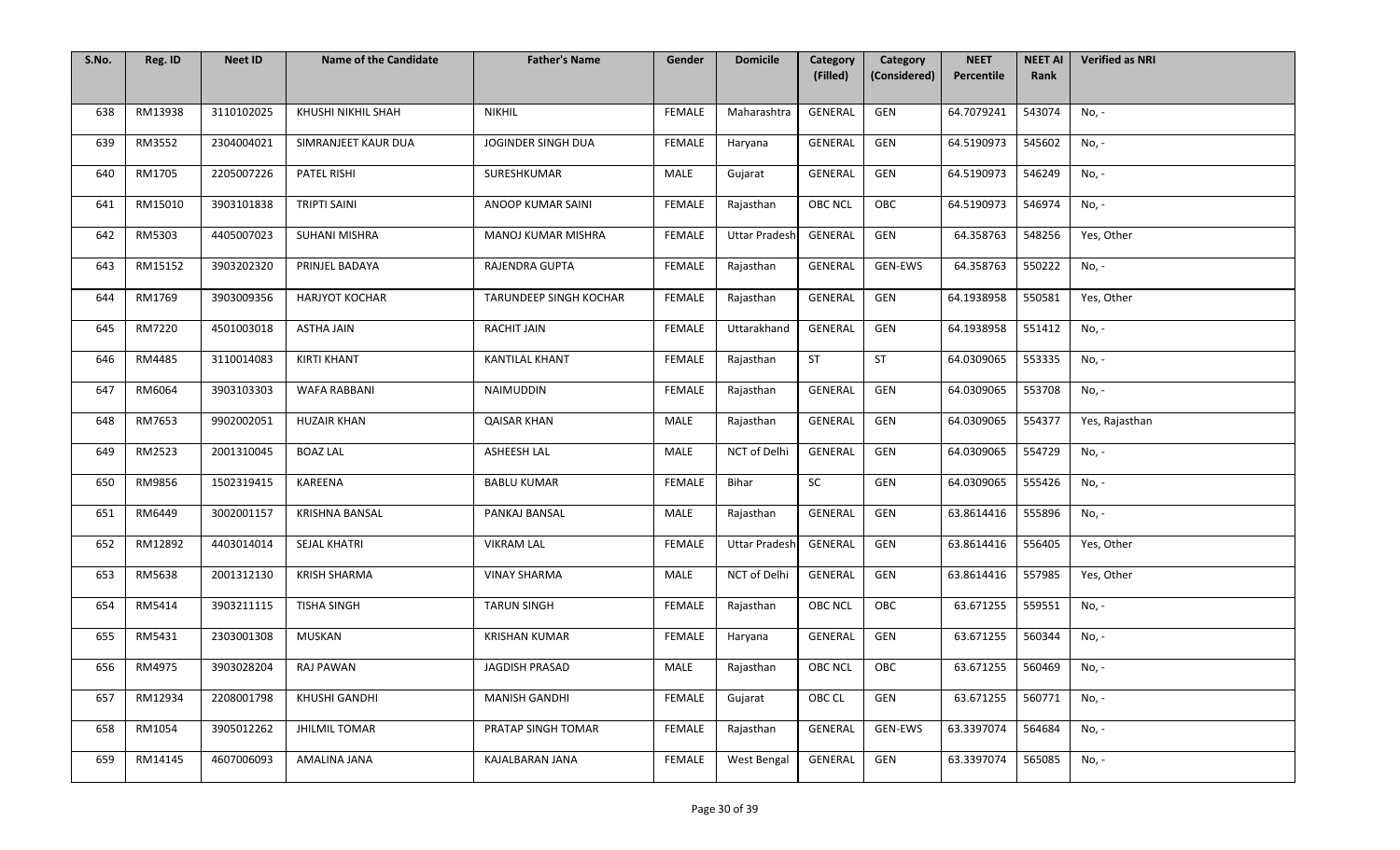| S.No. | Reg. ID | <b>Neet ID</b> | <b>Name of the Candidate</b> | <b>Father's Name</b>      | Gender        | <b>Domicile</b>      | Category<br>(Filled) | Category<br>(Considered) | <b>NEET</b><br>Percentile | <b>NEET AI</b><br>Rank | <b>Verified as NRI</b> |
|-------|---------|----------------|------------------------------|---------------------------|---------------|----------------------|----------------------|--------------------------|---------------------------|------------------------|------------------------|
|       |         |                |                              |                           |               |                      |                      |                          |                           |                        |                        |
| 660   | RM4213  | 2001201617     | <b>DUSHYANT YADAV</b>        | RAM NIWAS YADAV           | <b>MALE</b>   | Rajasthan            | <b>OBC NCL</b>       | OBC                      | 63.3397074                | 565439                 | No, -                  |
| 661   | RM4578  | 1601003142     | <b>SAUVIK SURI</b>           | HITENDER SURI             | <b>MALE</b>   | Punjab               | GENERAL              | GEN                      | 63.1684294                | 566167                 | Yes, Other             |
| 662   | RM1809  | 2303001707     | <b>ADITYA PARMAR</b>         | <b>RAMESH PARMAR</b>      | MALE          | Haryana              | <b>GENERAL</b>       | GEN                      | 62.9904168                | 570422                 | Yes, Other             |
| 663   | RM3149  | 2001225118     | SIDDHARTH RANA               | <b>ANIL KUMAR</b>         | <b>MALE</b>   | Haryana              | GENERAL              | GEN                      | 62.9904168                | 571371                 | Yes, Other             |
| 664   | RM10265 | 3904003085     | PRANEH SHARMA                | PRAVEEN SHARMA            | <b>MALE</b>   | Rajasthan            | GENERAL              | GEN                      | 62.7918768                | 572084                 | No, -                  |
| 665   | RM3547  | 2302022055     | SANJANA                      | NARENDER KUMAR            | FEMALE        | Haryana              | GENERAL              | GEN                      | 62.7918768                | 572986                 | No, -                  |
| 666   | RM2029  | 2001315331     | SOUMALYA GHOSH               | SANTANU GHOSH             | MALE          | West Bengal          | GENERAL              | GEN                      | 62.6222825                | 575270                 | No, -                  |
| 667   | RM13725 | 2001302641     | PRAGYA PRAKASH               | FANI BHUSHAN PRAKASH      | <b>FEMALE</b> | NCT of Delhi         | GENERAL              | GEN                      | 62.6222825                | 575910                 | No, -                  |
| 668   | RM9742  | 3804002609     | <b>RIYA GUPTA</b>            | <b>SANJAY GUPTA</b>       | FEMALE        | Punjab               | GENERAL              | GEN                      | 62.6222825                | 576102                 | No, -                  |
| 669   | RM11100 | 4410002122     | NAFISHA ALI KHAN             | <b>RUSTAM KHAN</b>        | FEMALE        | Bihar                | GENERAL              | GEN-EWS                  | 62.4458888                | 577237                 | No, -                  |
| 670   | RM7489  | 2001102579     | DHAIRYA PAHWA                | DINESH PAHWA              | <b>MALE</b>   | Rajasthan            | GENERAL              | GEN                      | 62.4458888                | 578043                 | Yes, Rajasthan         |
| 671   | RM9775  | 3903102248     | <b>KONIKA BISWAS</b>         | SANTOSH KUMAR BISWAS      | <b>FEMALE</b> | Rajasthan            | <b>GENERAL</b>       | GEN                      | 62.4458888                | 579323                 | No, -                  |
| 672   | RM14096 | 3906006058     | NIKHIL DAMOR                 | SANJAY KUMAR DAMOR        | MALE          | Rajasthan            | ST                   | <b>ST</b>                | 62.2784961                | 580005                 | No, -                  |
| 673   | RM11985 | 3803001501     | SEHAJBEER BHANDAL            | PARMINDER SINGH BHANDAL   | <b>FEMALE</b> | Punjab               | GENERAL              | GEN                      | 62.2784961                | 580870                 | No, -                  |
| 674   | RM14166 | 3903003055     | <b>AQIB ALI</b>              | MOHAMMAD AKBAR            | MALE          | Rajasthan            | GENERAL              | GEN                      | 62.2784961                | 580951                 | No, -                  |
| 675   | RM12911 | 2001108462     | <b>STUTI KHERA</b>           | NEERAJ KHERA              | FEMALE        | NCT of Delhi         | GENERAL              | GEN                      | 62.2784961                | 581682                 | Yes, Other             |
| 676   | RM4419  | 3903205405     | ROHIT CHANDWANI              | PRAKASH CHANDWANI         | MALE          | Rajasthan            | GENERAL              | GEN                      | 62.2784961                | 582465                 | Yes, Rajasthan         |
| 677   | RM1615  | 4411009271     | MD KAIF                      | LATE IMTIYAZ AHMAD        | MALE          | <b>Uttar Pradesh</b> | <b>OBC NCL</b>       | GEN                      | 62.1023614                | 582566                 | No, -                  |
| 678   | RM15145 | 3906005196     | DAKSH TOLAMBIA               | SHARAD TOLAMBIA           | MALE          | Rajasthan            | OBC NCL              | OBC                      | 62.1023614                | 583725                 | No, -                  |
| 679   | RM14557 | 2001220340     | KANISHKA JHA                 | NAVIN KUMAR JHA           | FEMALE        | NCT of Delhi         | GENERAL              | GEN                      | 62.1023614                | 584579                 | No, -                  |
| 680   | RM13835 | 3903203538     | SHIVANGI SINSINWAR           | ANIL SINSINWAR            | <b>FEMALE</b> | Rajasthan            | GENERAL              | GEN                      | 61.8878916                | 585386                 | No, -                  |
| 681   | RM2146  | 1502301260     | <b>BANSHIDHAR KANTH</b>      | DR. BASHISTHA KUMAR KANTH | MALE          | Other                | GENERAL              | GEN                      | 61.8878916                | 588505                 | No, -                  |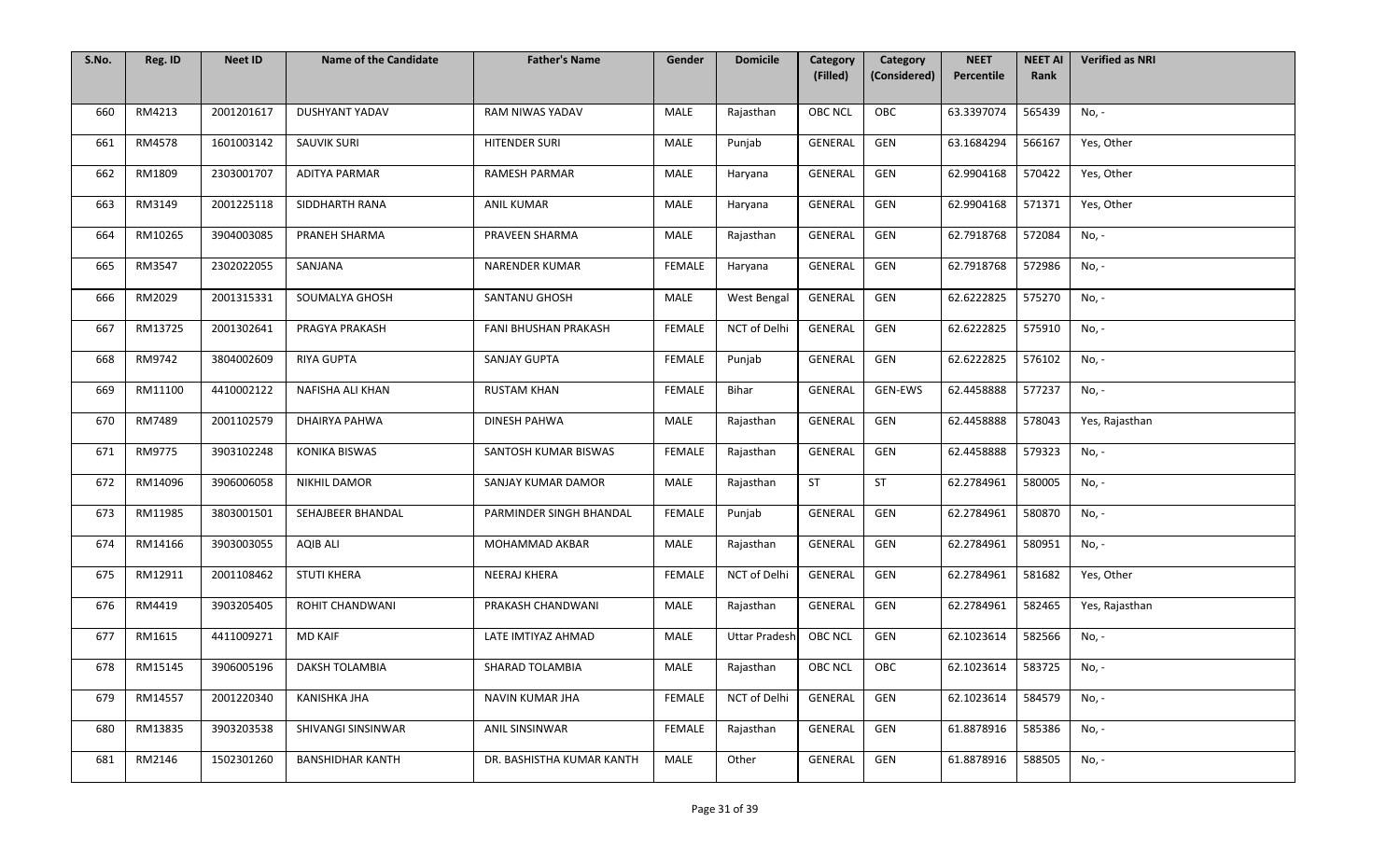| S.No. | Reg. ID | <b>Neet ID</b> | <b>Name of the Candidate</b> | <b>Father's Name</b>        | Gender        | <b>Domicile</b>      | Category<br>(Filled) | Category<br>(Considered) | <b>NEET</b><br>Percentile | <b>NEET AI</b><br>Rank | <b>Verified as NRI</b> |
|-------|---------|----------------|------------------------------|-----------------------------|---------------|----------------------|----------------------|--------------------------|---------------------------|------------------------|------------------------|
|       |         |                |                              |                             |               |                      |                      |                          |                           |                        |                        |
| 682   | RM4415  | 4402010114     | <b>HARSHAL SINGH</b>         | SHIV RAJ SINGH              | MALE          | <b>Uttar Pradesh</b> | GENERAL              | GEN                      | 61.5360756                | 593171                 | No, -                  |
| 683   | RM10593 | 3904101636     | VISHVAAS CHOUDHARY           | JOGENDRA SANGWA             | MALE          | Rajasthan            | OBC NCL              | OBC                      | 61.3555375                | 594329                 | No, -                  |
| 684   | RM12773 | 2001005503     | AKASH KALRA                  | SUDARSHAN KALRA             | MALE          | NCT of Delhi         | GENERAL              | GEN                      | 61.3555375                | 594879                 | No, -                  |
| 685   | RM1490  | 2702019162     | ANISH PAGADALA               | ASWINI KUMAR PAGADALA       | MALE          | Karnataka            | GENERAL              | GEN                      | 61.3555375                | 595443                 | No, -                  |
| 686   | RM14748 | 3110112200     | AANYA NITIN RAWAT            | <b>NITIN RAWAT</b>          | FEMALE        | Maharashtra          | GENERAL              | GEN                      | 61.3555375                | 596323                 | No, -                  |
| 687   | RM12642 | 2302009033     | ANJALI                       | <b>MANISH KUMAR</b>         | <b>FEMALE</b> | Haryana              | <b>OBC NCL</b>       | GEN                      | 61.1718912                | 596884                 | No, -                  |
| 688   | RM5791  | 3102016161     | SHREYA SATISH NALINDE        | SATISH                      | FEMALE        | Maharashtra          | <b>OBC NCL</b>       | GEN                      | 61.1718912                | 597967                 | No, -                  |
| 689   | RM1618  | 2301002529     | AARUSHI GOYAL                | <b>GAJINDER KUMAR GOYAL</b> | FEMALE        | Haryana              | GENERAL              | GEN                      | 60.9536008                | 599858                 | Yes, Other             |
| 690   | RM5892  | 3903231004     | <b>SOURABH MEENA</b>         | <b>KRIPA SHANKER MEENA</b>  | MALE          | Rajasthan            | <b>ST</b>            | ST                       | 60.9536008                | 600929                 | No, -                  |
| 691   | RM2194  | 2302025138     | AASTHA YADAV                 | <b>VIKAS KUMAR</b>          | <b>FEMALE</b> | Haryana              | GENERAL              | GEN                      | 60.772221                 | 604339                 | No, -                  |
| 692   | RM14953 | 4409001203     | <b>MANSI CHAUHAN</b>         | SHRI YOGENDER CHAUHAN       | <b>FEMALE</b> | <b>Uttar Pradesh</b> | GENERAL              | GEN                      | 60.772221                 | 604918                 | No, -                  |
| 693   | RM1507  | 3904102139     | DAYANIDHI BHATI              | <b>DEVENDRA SINGH BHATI</b> | FEMALE        | Rajasthan            | GENERAL              | GEN                      | 60.582941                 | 606043                 | No, -                  |
| 694   | RM13633 | 2001104065     | PAWNI KAPOOR                 | <b>ANIL KAPOOR</b>          | <b>FEMALE</b> | NCT of Delhi         | GENERAL              | GEN                      | 60.582941                 | 606245                 | No, -                  |
| 695   | RM5418  | 3903208521     | ANUJ YADAV                   | RAJ KUMAR YADAV             | MALE          | Rajasthan            | GENERAL              | GEN                      | 60.582941                 | 606706                 | Yes, Rajasthan         |
| 696   | RM6402  | 3906016077     | KM RENU CHAUDHARY            | KEDAR NATH CHAUDHARY        | FEMALE        | <b>Uttar Pradesh</b> | SC                   | GEN                      | 60.3987766                | 609195                 | No, -                  |
| 697   | RM10915 | 2301002136     | <b>BOBY</b>                  | <b>VINOD KUMAR</b>          | MALE          | Haryana              | GENERAL              | GEN                      | 60.2011432                | 612556                 | No, -                  |
| 698   | RM11463 | 4402005473     | RIDDHIMA SINGH               | RAJEEV YADAV                | FEMALE        | <b>Uttar Pradesh</b> | GENERAL              | GEN                      | 60.2011432                | 613591                 | No, -                  |
| 699   | RM3366  | 4403015425     | <b>JHANAVI TIRTH</b>         | <b>VINEET TIRTH</b>         | FEMALE        | <b>Uttar Pradesh</b> | GENERAL              | GEN                      | 60.2011432                | 613637                 | Yes, Other             |
| 700   | RM11935 | 4408103256     | <b>AKANSHA SINGH</b>         | <b>VIRENDRA SINGH</b>       | FEMALE        | <b>Uttar Pradesh</b> | GENERAL              | GEN                      | 59.9726862                | 614936                 | No, -                  |
| 701   | RM12948 | 3802011277     | <b>KANISHAK GUPTA</b>        | <b>SHIV KUMAR</b>           | MALE          | Rajasthan            | GENERAL              | GEN-EWS                  | 59.9726862                | 615800                 | No, -                  |
| 702   | RM14042 | 2601003448     | RAJAN KUMAR                  | SANJAY PRASAD               | MALE          | Bihar                | OBC NCL              | GEN                      | 59.9726862                | 617123                 | No, -                  |
| 703   | RM12631 | 1601004100     | ARIKSHIT SAINI               | ASHWANI KUMAR               | MALE          | Punjab               | OBC NCL              | GEN                      | 59.7817873                | 618862                 | No, -                  |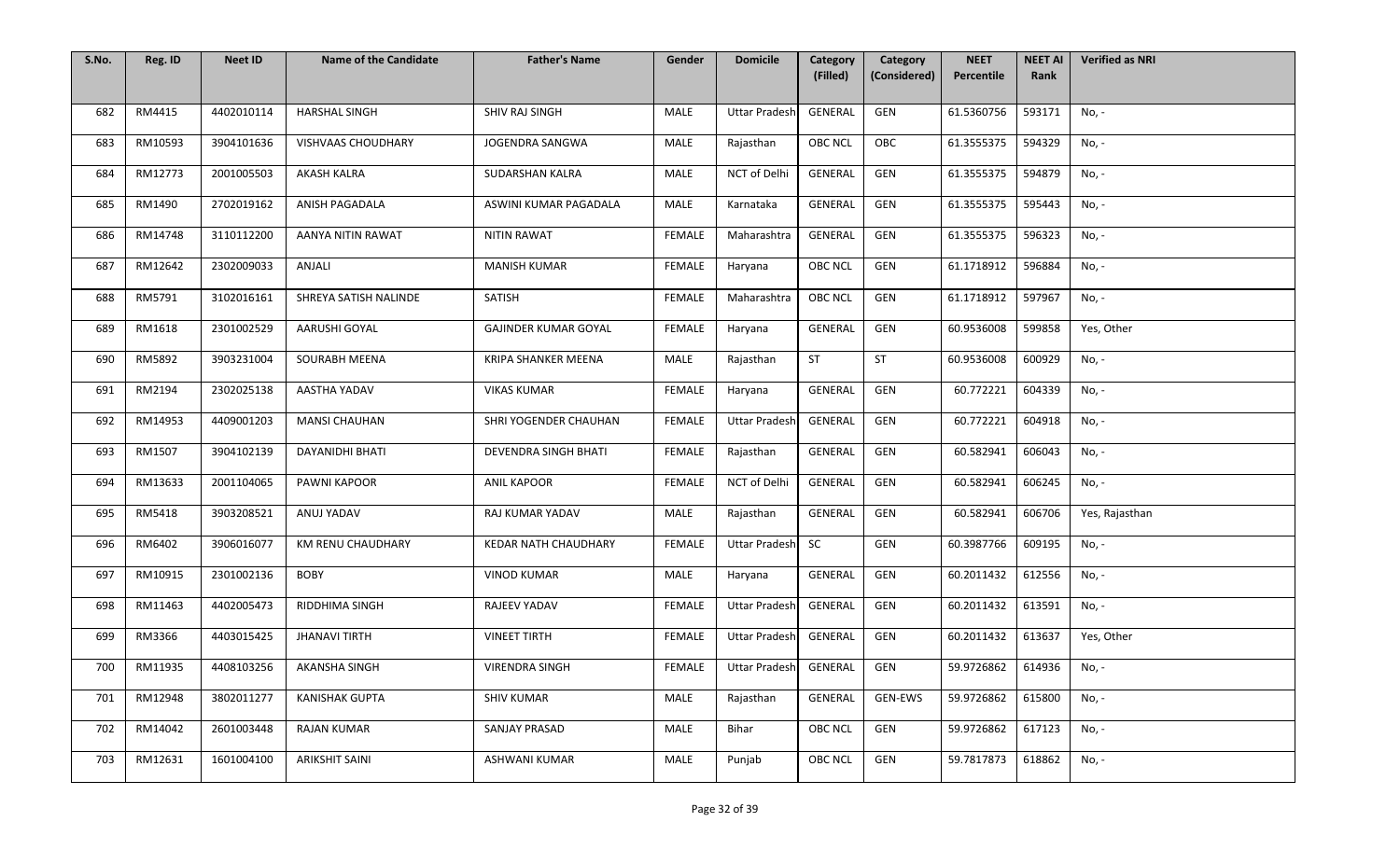| S.No. | Reg. ID | <b>Neet ID</b> | <b>Name of the Candidate</b>  | <b>Father's Name</b>                      | Gender        | <b>Domicile</b>      | Category<br>(Filled) | Category<br>(Considered) | <b>NEET</b><br>Percentile | <b>NEET AI</b><br>Rank | <b>Verified as NRI</b> |
|-------|---------|----------------|-------------------------------|-------------------------------------------|---------------|----------------------|----------------------|--------------------------|---------------------------|------------------------|------------------------|
|       |         |                |                               |                                           |               |                      |                      |                          |                           |                        |                        |
| 704   | RM15507 | 4402010252     | <b>ISHAAN KUMAR KHAITAN</b>   | PRAKASH KHAITAN                           | <b>MALE</b>   | <b>Uttar Pradesh</b> | GENERAL              | GEN                      | 59.7817873                | 620519                 | No, -                  |
| 705   | RM4055  | 2302024031     | AKRITI SHARMA                 | HETRAM SHARMA                             | <b>FEMALE</b> | Haryana              | GENERAL              | GEN                      | 59.7817873                | 620701                 | No, -                  |
| 706   | RM12791 | 2001302425     | UPANSHU KUMAR CHAUHAN         | VISHAL SINGH CHAUHAN                      | MALE          | NCT of Delhi         | <b>GENERAL</b>       | GEN                      | 59.5881687                | 621128                 | No, -                  |
| 707   | RM10938 | 2603007355     | <b>ROSHAN GUPTA</b>           | DR.SANJAY KUMAR                           | <b>MALE</b>   | Jharkhand            | <b>GENERAL</b>       | GEN                      | 59.5881687                | 622292                 | No, -                  |
| 708   | RM12667 | 3906005328     | FAIYAZ MOHAMMAD               | FIROJ MOHAMMAD                            | MALE          | Rajasthan            | OBC NCL              | OBC                      | 59.5881687                | 622443                 | No, -                  |
| 709   | RM3197  | 4409007533     | ANSHIKA GUPTA                 | <b>ABHAY GUPTA</b>                        | <b>FEMALE</b> | <b>Uttar Pradesh</b> | GENERAL              | GEN                      | 59.5881687                | 624015                 | No, -                  |
| 710   | RM12895 | 2603016284     | PRIYANSHU RAJ VERMA           | ANAND KISHORE VERMA                       | MALE          | Jharkhand            | GENERAL              | GEN                      | 59.3925426                | 625323                 | No, -                  |
| 711   | RM14943 | 3903005650     | DHEERAJ SONI                  | RAMESH KUMAR SONI                         | MALE          | Rajasthan            | <b>OBC NCL</b>       | OBC                      | 59.3925426                | 626400                 | No, -                  |
| 712   | RM1455  | 3903205087     | DIKSHA BHASKAR                | PAWAN BHASKAR                             | <b>FEMALE</b> | Rajasthan            | SC                   | SC                       | 59.1953625                | 627150                 | No, -                  |
| 713   | RM12433 | 4403008136     | KHAN HASNATULLAH              | KHAN FARHATULLAH                          | MALE          | <b>Uttar Pradesh</b> | GENERAL              | GEN                      | 59.1953625                | 627319                 | Yes, Other             |
| 714   | RM6295  | 3903102087     | <b>GORISHA VERMA</b>          | SATENDER KUMAR VERMA                      | <b>FEMALE</b> | Rajasthan            | SC                   | SC                       | 59.1953625                | 627913                 | No, -                  |
| 715   | RM9947  | 1502105371     | RITIKA KUMARI                 | RAMESH KUMAR SINGH                        | FEMALE        | Bihar                | OBC NCL              | GEN                      | 59.1953625                | 628879                 | No, -                  |
| 716   | RM14216 | 2702107017     | MUHAMMED TAUHEED ANJUM        | NAVEED ANJUM AZMATHULLA<br><b>RAHAMAT</b> | MALE          | Karnataka            | GENERAL              | GEN                      | 59.1953625                | 629882                 | Yes, Other             |
| 717   | RM10595 | 4407005221     | AISHWARYA KHANUJA             | MANMEET SINGH KHANUJA                     | <b>FEMALE</b> | <b>Uttar Pradesh</b> | GENERAL              | GEN                      | 58.9507814                | 630957                 | No, -                  |
| 718   | RM11245 | 3902002183     | <b>VIBHA KHATRI</b>           | <b>HARISH KHATRI</b>                      | <b>FEMALE</b> | Rajasthan            | GENERAL              | GEN                      | 58.9507814                | 632001                 | No, -                  |
| 719   | RM4117  | 1502101049     | <b>ANKIT KUMAR SINGH</b>      | <b>BIJAY KISHOR SINGH</b>                 | <b>MALE</b>   | Bihar                | <b>OBC NCL</b>       | GEN                      | 58.9507814                | 632629                 | No, -                  |
| 720   | RM11417 | 9902001722     | <b>PRATEEK DAS</b>            | PRADEEP KUMAR DASH                        | MALE          | Odisha               | GENERAL              | GEN                      | 58.9507814                | 632866                 | No, -                  |
| 721   | RM7534  | 4406003176     | NIDHI BHARTI                  | <b>MAN SINGH BHARTI</b>                   | <b>FEMALE</b> | Uttar Pradesh        | <b>SC</b>            | GEN                      | 58.7528889                | 634117                 | No, -                  |
| 722   | RM6581  | 3801007128     | SMRITI MAHESHWARY             | RISHI MAHESHWARY                          | FEMALE        | Punjab               | GENERAL              | GEN                      | 58.7528889                | 635492                 | No, -                  |
| 723   | RM14479 | 3906014073     | ROHIT MEENA                   | VIJAY PAL MEENA                           | <b>MALE</b>   | Rajasthan            | <b>ST</b>            | <b>ST</b>                | 58.7528889                | 635773                 | No, -                  |
| 724   | RM15599 | 3802004021     | PRIYANSHI PUPNEJA             | KRISHAN CHANDER PUPNEJA                   | <b>FEMALE</b> | Rajasthan            | GENERAL              | GEN                      | 58.7528889                | 636214                 | No, -                  |
| 725   | RM1815  | 1901001194     | <b>GARIMA MAHESH PHULWANI</b> | MAHESH TULSIDAS PHULWANI                  | FEMALE        | Daman and<br>Diu     | GENERAL              | GEN                      | 58.5600473                | 637445                 | No, -                  |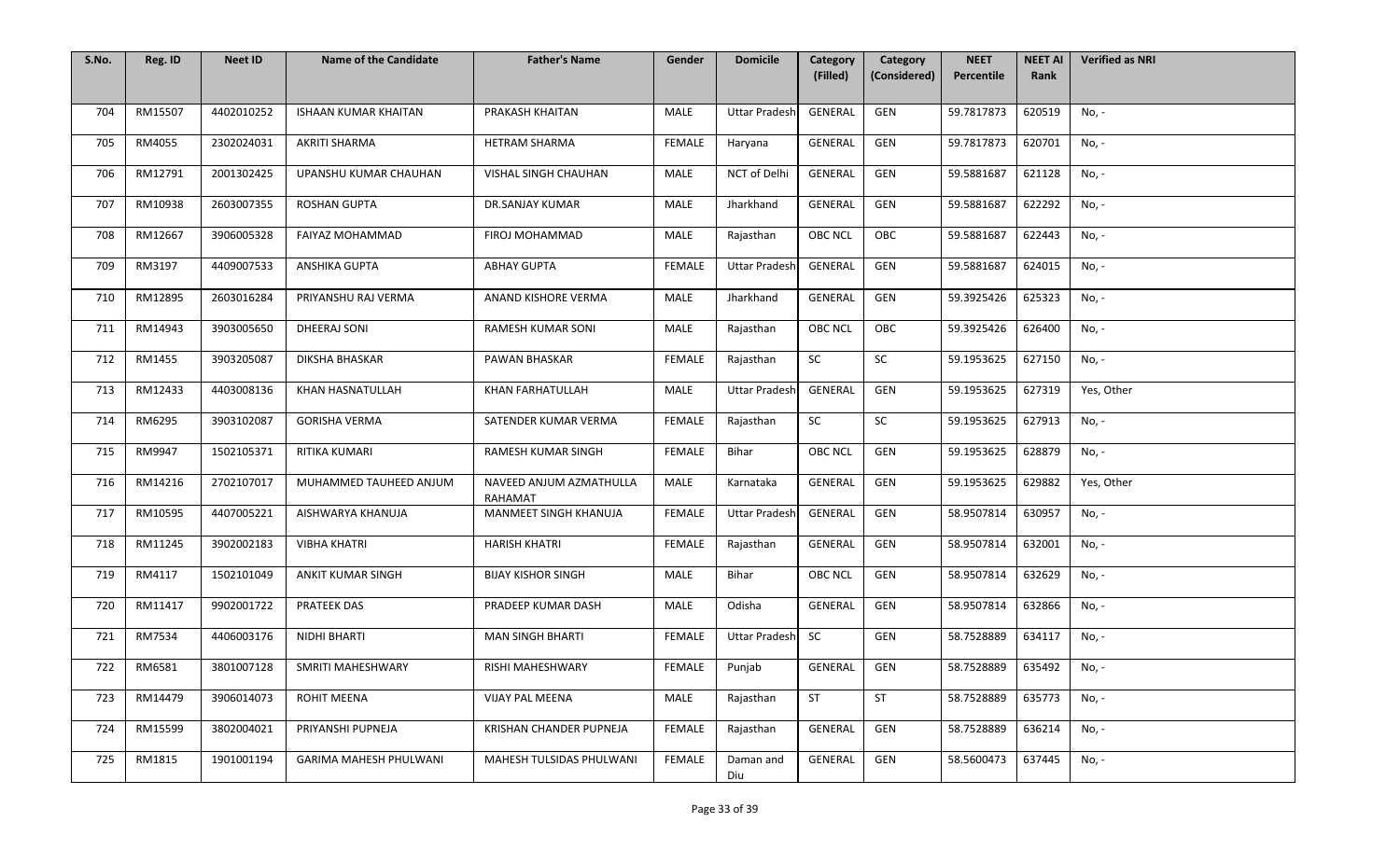| S.No. | Reg. ID | <b>Neet ID</b> | <b>Name of the Candidate</b> | <b>Father's Name</b>            | Gender        | <b>Domicile</b>      | Category<br>(Filled) | Category<br>(Considered) | <b>NEET</b><br>Percentile | <b>NEET AI</b><br>Rank | <b>Verified as NRI</b> |
|-------|---------|----------------|------------------------------|---------------------------------|---------------|----------------------|----------------------|--------------------------|---------------------------|------------------------|------------------------|
|       |         |                |                              |                                 |               |                      |                      |                          |                           |                        |                        |
| 726   | RM1082  | 1402114187     | <b>FARHANA SULTANA</b>       | <b>HARUNUR RASHID</b>           | <b>FEMALE</b> | Assam                | GENERAL              | GEN                      | 58.1580459                | 643754                 | No, -                  |
| 727   | RM12527 | 3903202565     | <b>DIMPLE JETHANI</b>        | DILIP KUMAR JETHANI             | FEMALE        | Rajasthan            | GENERAL              | GEN                      | 58.1580459                | 645990                 | No, -                  |
| 728   | RM13394 | 4405107348     | AYUSHI SHUKLA                | <b>DWARIKA NATH SHUKLA</b>      | <b>FEMALE</b> | <b>Uttar Pradesh</b> | <b>GENERAL</b>       | GEN                      | 57.9061474                | 646295                 | No, -                  |
| 729   | RM15435 | 1702005178     | AYMAAN SIDDIQUI              | <b>MATEEN SIDDIQUI</b>          | <b>MALE</b>   | Chhattisgarh         | GENERAL              | GEN                      | 57.9061474                | 647075                 | No, -                  |
| 730   | RM14624 | 3906008319     | PRAKHAR PATIDAR              | RAKESH PATIDAR                  | <b>MALE</b>   | Rajasthan            | GENERAL              | GEN                      | 57.9061474                | 647251                 | No, -                  |
| 731   | RM15109 | 3902007190     | SUNITA KULHARI               | <b>GOPIRAM KULHARI</b>          | <b>FEMALE</b> | Rajasthan            | OBC NCL              | OBC                      | 57.9061474                | 648282                 | No, -                  |
| 732   | RM7591  | 4411012071     | <b>ATUL DUBEY</b>            | ARUN KUMAR DUBEY                | <b>MALE</b>   | <b>Uttar Pradesh</b> | GENERAL              | GEN                      | 57.9061474                | 649040                 | No, -                  |
| 733   | RM4169  | 1402110174     | SILPI DAS                    | <b>KANAILAL DAS</b>             | FEMALE        | Assam                | SC                   | GEN                      | 57.7039811                | 650592                 | No, -                  |
| 734   | RM7596  | 4401003049     | <b>AAKRATI SINGHAL</b>       | MAHESH CHAND SINGHAL            | <b>FEMALE</b> | <b>Uttar Pradesh</b> | GENERAL              | GEN                      | 57.7039811                | 652864                 | No, -                  |
| 735   | RM6514  | 2001105501     | SATWIK SHARMA                | SOMDUTT SHARMA                  | MALE          | NCT of Delhi         | GENERAL              | GEN                      | 57.7039811                | 653162                 | No, -                  |
| 736   | RM1511  | 2001009359     | AKSHAY AGGARWAL              | AJAY KUMAR AGGARWAL             | <b>MALE</b>   | NCT of Delhi         | GENERAL              | GEN                      | 57.4937851                | 653339                 | No, -                  |
| 737   | RM11795 | 4501001137     | <b>DEVANK OBEROI</b>         | <b>DEEPAK OBEROI</b>            | MALE          | Uttarakhand          | GENERAL              | GEN                      | 57.4937851                | 654624                 | No, -                  |
| 738   | RM15342 | 2301001371     | PRIYANSHI MANGLA             | RAVINDER KUMAR MANGLA           | FEMALE        | Haryana              | <b>GENERAL</b>       | GEN                      | 57.4937851                | 656188                 | No, -                  |
| 739   | RM9504  | 1502313276     | PRAGYA NANDINI               | PRANESH                         | <b>FEMALE</b> | Bihar                | GENERAL              | GEN                      | 57.2899999                | 657535                 | No, -                  |
| 740   | RM7456  | 4404005275     | <b>NANDINI BATRA</b>         | OM PRAKASH BATRA                | FEMALE        | <b>Uttar Pradesh</b> | GENERAL              | GEN                      | 57.2899999                | 657594                 | No, -                  |
| 741   | RM13840 | 3114011087     | RISHIMA JAIN                 | <b>TARUN JAIN</b>               | FEMALE        | Madhya<br>Pradesh    | GENERAL              | GEN                      | 57.2899999                | 657596                 | No, -                  |
| 742   | RM2823  | 3906002128     | <b>KAJAL MEENA</b>           | RAM KARAN MEENA                 | FEMALE        | Rajasthan            | <b>ST</b>            | ST                       | 57.2899999                | 658724                 | No, -                  |
| 743   | RM12361 | 3903001848     | <b>UTKARSH RAHAR</b>         | SANJEEV RAHAR                   | MALE          | Rajasthan            | GENERAL              | GEN                      | 57.0779907                | 661730                 | Yes, Rajasthan         |
| 744   | RM11346 | 2001104204     | <b>VASNEEM KAUR</b>          | <b>INDERJEET SINGH</b>          | FEMALE        | NCT of Delhi         | GENERAL              | GEN                      | 56.8070542                | 664971                 | No, -                  |
| 745   | RM9218  | 2208007063     | BHAVARE SAURABH BHAJAN       | BHAVARE BHAJAN DAJI             | <b>MALE</b>   | Maharashtra          | <b>ST</b>            | GEN                      | 56.8070542                | 665846                 | No, -                  |
| 746   | RM15307 | 3904002098     | <b>SAKSHI RAJPUROHIT</b>     | <b>CHANDRA SINGH RAJPUROHIT</b> | <b>FEMALE</b> | Rajasthan            | GENERAL              | GEN                      | 56.5957574                | 667278                 | No, -                  |
| 747   | RM9157  | 2206018607     | PATEL ARYA SHAILESHKUMAR     | SHAILESHKUMAR                   | <b>MALE</b>   | Gujarat              | GENERAL              | GEN                      | 56.5957574                | 668026                 | No, -                  |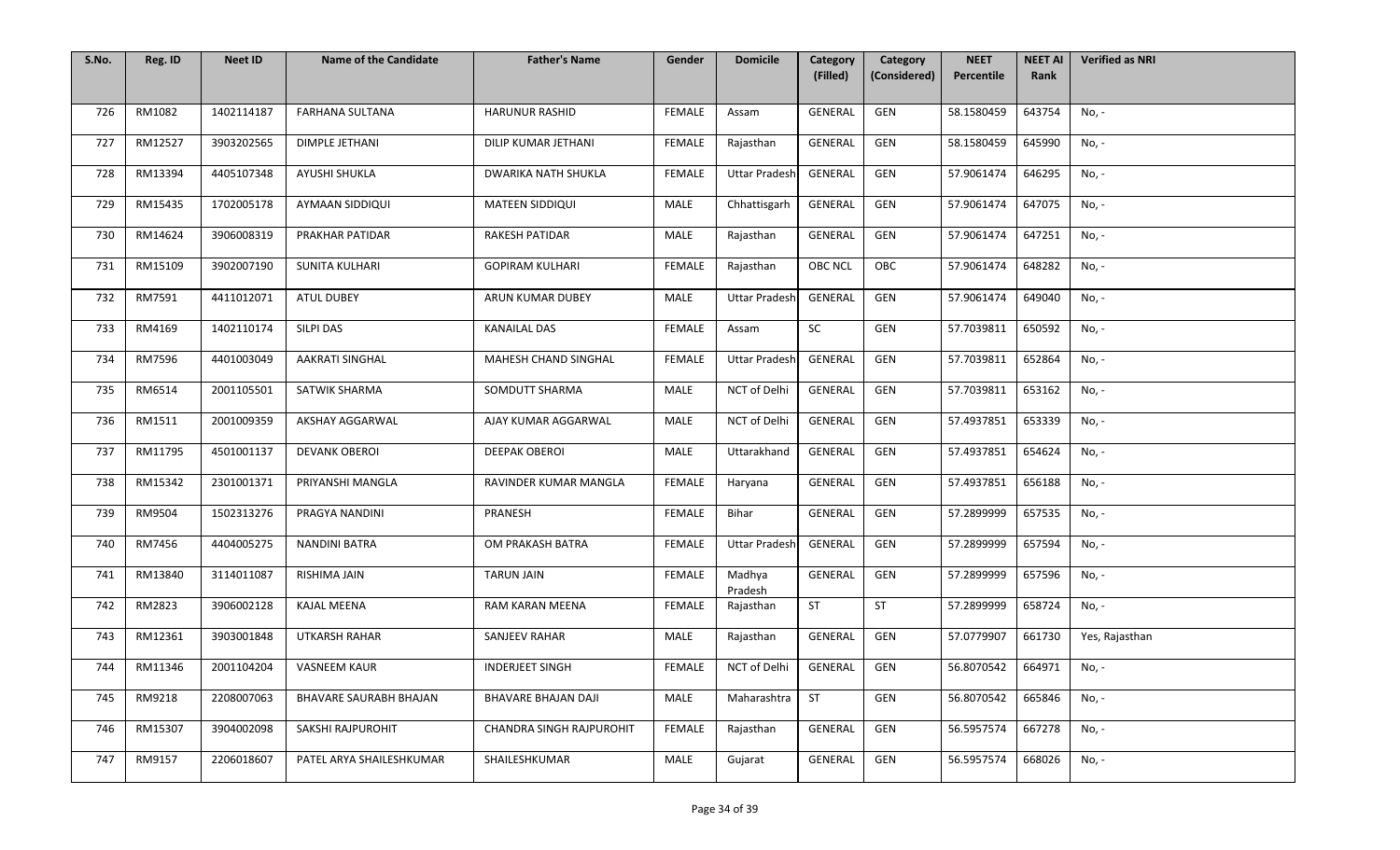| S.No. | Reg. ID | <b>Neet ID</b> | <b>Name of the Candidate</b> | <b>Father's Name</b>     | Gender        | <b>Domicile</b>      | Category       | Category     | <b>NEET</b> | <b>NEET AI</b> | <b>Verified as NRI</b> |
|-------|---------|----------------|------------------------------|--------------------------|---------------|----------------------|----------------|--------------|-------------|----------------|------------------------|
|       |         |                |                              |                          |               |                      | (Filled)       | (Considered) | Percentile  | Rank           |                        |
| 748   | RM1922  | 4413002341     | ANSHIKA AGRAWAL              | PANKAJ AGRAWAL           | <b>FEMALE</b> | <b>Uttar Pradesh</b> | GENERAL        | GEN          | 56.5957574  | 668345         | Yes, Other             |
| 749   | RM6108  | 2001208296     | VAADIM FARAHIM CHAUDHARY     | FARAHIM HUSAIN CHAUDHARY | MALE          | NCT of Delhi         | GENERAL        | GEN          | 56.384072   | 671003         | Yes, Other             |
| 750   | RM14737 | 2001204698     | <b>KUMAR NISHU</b>           | NEERAJ KUMAR             | MALE          | Bihar                | GENERAL        | GEN          | 56.384072   | 672177         | $No, -$                |
| 751   | RM9044  | 2001318056     | PREET RATHI                  | RAMESH KUMAR RATHI       | MALE          | Haryana              | GENERAL        | GEN          | 56.384072   | 672300         | No, -                  |
| 752   | RM14810 | 3906029034     | PRAGATI AMLIYAR              | RAKESH AMLIYAR           | <b>FEMALE</b> | Rajasthan            | <b>ST STA</b>  | <b>STA</b>   | 56.384072   | 672768         | No, -                  |
| 753   | RM2794  | 4413001439     | ARJUN KATIYAR                | ALOK KUMAR KATIYAR       | <b>MALE</b>   | <b>Uttar Pradesh</b> | GENERAL        | GEN          | 55.9469731  | 676986         | No, -                  |
| 754   | RM14995 | 3802008353     | SHEETAL                      | RAMPRATAP                | <b>FEMALE</b> | Rajasthan            | GENERAL        | GEN          | 55.9469731  | 680196         | No, -                  |
| 755   | RM9623  | 3905005120     | RADHIKA PEEYUSH PAREEK       | PEEYUSH PAREEK           | <b>FEMALE</b> | Rajasthan            | GENERAL        | GEN          | 55.6617256  | 683355         | No, -                  |
| 756   | RM1430  | 2301004319     | SOPHIA BHARDWAJ              | HITESH BHARDWAJ          | <b>FEMALE</b> | Haryana              | GENERAL        | GEN          | 55.6617256  | 683638         | No, -                  |
| 757   | RM2079  | 3901007308     | ROSHAN SHARMA                | SHARWAN KUMAR SHARMA     | MALE          | Rajasthan            | GENERAL        | GEN          | 55.6617256  | 684581         | No, -                  |
| 758   | RM4345  | 2001320347     | DEEPSHIKHA SINGH             | SHYAM JEE SINGH          | FEMALE        | Other                | GENERAL        | GEN          | 55.4443418  | 685074         | Yes, Other             |
| 759   | RM12995 | 3904103127     | SHAKSHI JOSHI                | <b>DEEPAK JOSHI</b>      | <b>FEMALE</b> | Rajasthan            | <b>GENERAL</b> | GEN          | 55.4443418  | 685915         | No, -                  |
| 760   | RM11230 | 4410009301     | <b>SWETA MEHTA</b>           | RAMCHANDRA MEHTA         | <b>FEMALE</b> | Jharkhand            | <b>GENERAL</b> | GEN          | 55.4443418  | 687061         | No, -                  |
| 761   | RM9057  | 3906001778     | YUVRAJ BHATI                 | CHHAGAN LAL BHATI        | MALE          | Rajasthan            | SC             | SC           | 55.4443418  | 687361         | No, -                  |
| 762   | RM6050  | 4411001811     | <b>VAIBHAVI BASU</b>         | <b>SUSHIL KUMAR</b>      | FEMALE        | <b>Uttar Pradesh</b> | <b>SC</b>      | GEN          | 55.4443418  | 687808         | No, -                  |
| 763   | RM4310  | 2801020280     | SANJANA ANIL                 | <b>ANIL KUMAR</b>        | FEMALE        | Kerala               | GENERAL        | GEN          | 55.2285121  | 688332         | No, -                  |
| 764   | RM13278 | 2209003408     | MEENA ANJANA SUKHRAM         | SUKHRAM MEENA            | <b>FEMALE</b> | Rajasthan            | ST             | <b>ST</b>    | 55.2285121  | 688458         | No, -                  |
| 765   | RM11462 | 3903202459     | MIMANSHA JAIN                | MANISH KUMAR JAIN        | <b>FEMALE</b> | Rajasthan            | GENERAL        | GEN          | 55.2285121  | 690506         | No, -                  |
| 766   | RM9942  | 3903135213     | DINESH KUMAR                 | <b>MAHESH KUMAR</b>      | MALE          | Rajasthan            | OBC NCL        | OBC          | 55.2285121  | 690951         | No, -                  |
| 767   | RM14701 | 3113101509     | TIPARE SHRADDHA SATISH       | SATISH                   | FEMALE        | Maharashtra          | <b>OBC NCL</b> | GEN          | 55.0086028  | 691589         | No, -                  |
| 768   | RM5591  | 2602001149     | AQSA JABEEN                  | SYED SABA ZAKI           | FEMALE        | Odisha               | GENERAL        | GEN          | 55.0086028  | 692036         | No, -                  |
| 769   | RM4616  | 2001020077     | SIYA YADAV                   | MUKESH KUMAR YADAV       | FEMALE        | Rajasthan            | GENERAL        | GEN          | 55.0086028  | 692782         | Yes, Rajasthan         |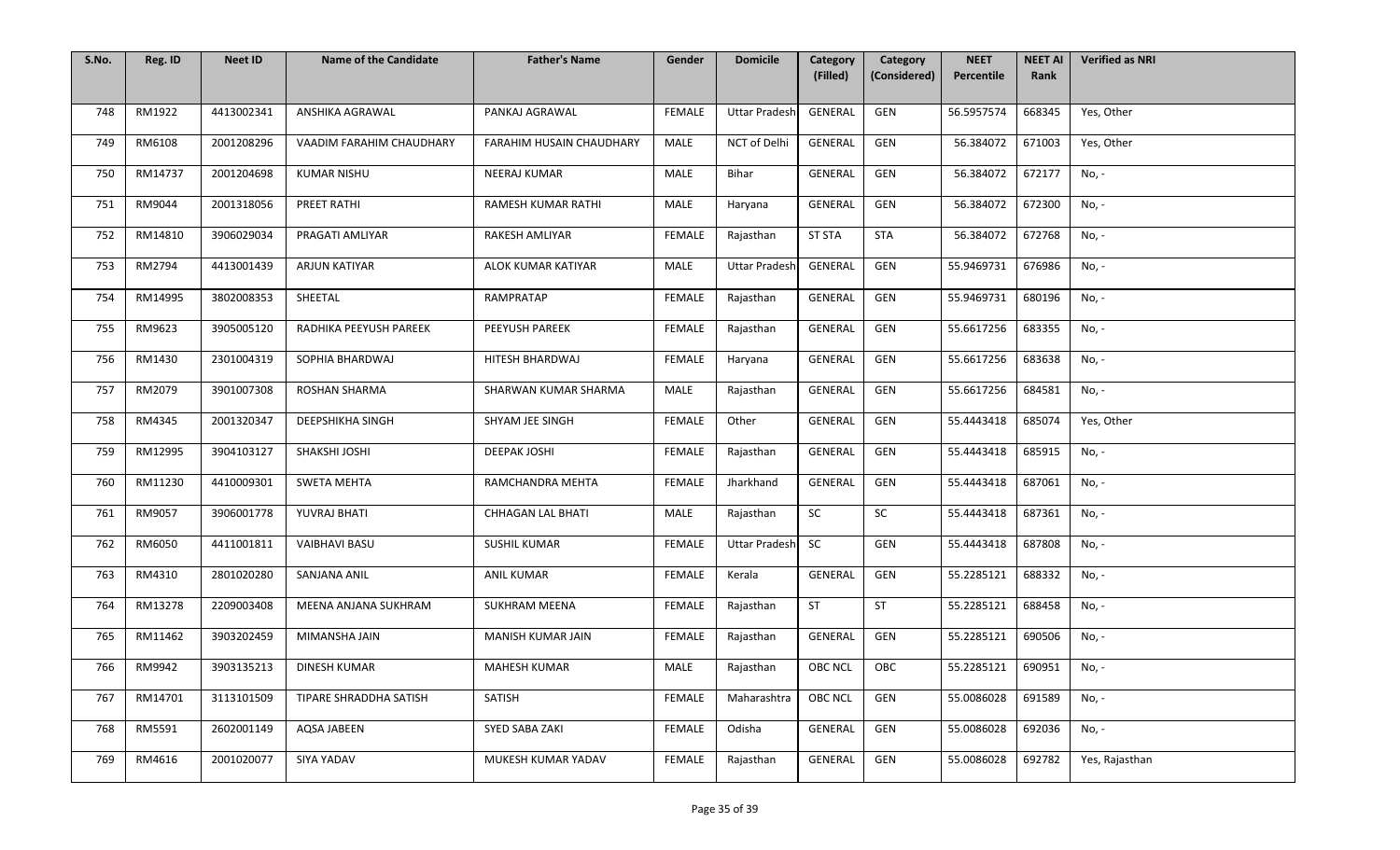| S.No. | Reg. ID | <b>Neet ID</b> | <b>Name of the Candidate</b> | <b>Father's Name</b>      | Gender        | <b>Domicile</b>      | Category<br>(Filled) | Category<br>(Considered) | <b>NEET</b><br>Percentile | <b>NEET AI</b><br>Rank | <b>Verified as NRI</b> |
|-------|---------|----------------|------------------------------|---------------------------|---------------|----------------------|----------------------|--------------------------|---------------------------|------------------------|------------------------|
|       |         |                |                              |                           |               |                      |                      |                          |                           |                        |                        |
| 770   | RM5292  | 3905107260     | SHAURYA MANDERNA             | <b>BALWAN SINGH</b>       | MALE          | Haryana              | GENERAL              | GEN                      | 55.0086028                | 692974                 | No, -                  |
| 771   | RM5937  | 3906009083     | ASHIKA MAHESHWARI            | RAJENDRA KUMAR AGAL       | FEMALE        | Rajasthan            | GENERAL              | GEN                      | 55.0086028                | 693894                 | No, -                  |
| 772   | RM5265  | 3903032204     | SALONI                       | LUXMINARAYAN              | FEMALE        | Rajasthan            | ${\sf SC}$           | $\sf SC$                 | 55.0086028                | 694380                 | No, -                  |
| 773   | RM4626  | 3906001717     | SAKSHI CHAWLA                | RAM PRASAD CHAWLA         | <b>FEMALE</b> | Rajasthan            | SC                   | SC                       | 54.7870098                | 695448                 | No, -                  |
| 774   | RM1387  | 4405003074     | <b>SHASHWAT KUMAR</b>        | <b>SHASHANK KUMAR</b>     | MALE          | <b>Uttar Pradesh</b> | GENERAL              | GEN                      | 54.4832423                | 700140                 | Yes, Other             |
| 775   | RM9153  | 3902008294     | SHAMA                        | MOHAMMED SALIM            | <b>FEMALE</b> | Rajasthan            | OBC NCL              | OBC                      | 54.4832423                | 700318                 | No, -                  |
| 776   | RM14242 | 2304019379     | KHUSHI                       | <b>ANIL KUMAR</b>         | <b>FEMALE</b> | Haryana              | GENERAL              | GEN                      | 54.2647576                | 704093                 | No, -                  |
| 777   | RM6100  | 4416005463     | SHIWANI SHARMA               | <b>JAI PRAKASH</b>        | <b>FEMALE</b> | <b>Uttar Pradesh</b> | GENERAL              | GEN                      | 54.2647576                | 704298                 | No, -                  |
| 778   | RM7688  | 3903102485     | SHWETA SINGH                 | RAJENDER SINGH THAKAN     | <b>FEMALE</b> | Rajasthan            | <b>OBC NCL</b>       | OBC                      | 54.2647576                | 704476                 | No, -                  |
| 779   | RM14798 | 1502217283     | RAJ NANDANI OBEROI           | PRAMOD KUMAR              | <b>FEMALE</b> | Bihar                | <b>OBC NCL</b>       | GEN                      | 54.2647576                | 704895                 | No, -                  |
| 780   | RM14838 | 1601004667     | <b>RAHUL SONI</b>            | <b>MR.PARVEEN SONI</b>    | <b>MALE</b>   | Rajasthan            | <b>OBC NCL</b>       | OBC                      | 53.8117936                | 710853                 | No, -                  |
| 781   | RM3093  | 2001101225     | ATHARV AGGARWAL              | AKSHAY AGGARWAL           | MALE          | NCT of Delhi         | GENERAL              | GEN                      | 53.8117936                | 711197                 | No, -                  |
| 782   | RM12904 | 2208005155     | JAY MAHARAJWALA              | RAJNIKANT MAHARJWALA      | MALE          | Gujarat              | OBC CL               | GEN                      | 53.8117936                | 711956                 | No, -                  |
| 783   | RM1119  | 4503002305     | ARYAN SHARMA                 | SHARAWAN KUMAR SHARMA     | <b>MALE</b>   | Uttarakhand          | GENERAL              | GEN                      | 53.5712274                | 713676                 | No, -                  |
| 784   | RM11437 | 4501011320     | ABHILAASHA VARMA             | AMIT VARMA                | <b>FEMALE</b> | Uttarakhand          | GENERAL              | GEN                      | 53.5712274                | 713716                 | Yes, Other             |
| 785   | RM13445 | 1601004395     | VASUNDHARA SINGH HOODA       | KAMALDEEP SINGH HOODA     | <b>FEMALE</b> | Haryana              | GENERAL              | GEN                      | 53.5712274                | 714493                 | No, -                  |
| 786   | RM12721 | 3903209221     | <b>TEJASWINI SHARMA</b>      | <b>BAL MUKUND ACHARYA</b> | <b>FEMALE</b> | Rajasthan            | GENERAL              | GEN                      | 53.5712274                | 714889                 | No, -                  |
| 787   | RM9715  | 3903225280     | <b>HARINATH</b>              | <b>JAGDISH PRASAD</b>     | MALE          | Rajasthan            | SC                   | SC                       | 53.5712274                | 715041                 | No, -                  |
| 788   | RM15287 | 3904005395     | <b>FAIZAN PATHAN</b>         | <b>FIROZUDEEN</b>         | MALE          | Rajasthan            | OBC NCL              | OBC                      | 53.2574227                | 719272                 | No, -                  |
| 789   | RM13885 | 4408102758     | <b>NAMAN MISHRA</b>          | RAJESH KUMAR MISHRA       | MALE          | <b>Uttar Pradesh</b> | GENERAL              | GEN                      | 53.0274116                | 721954                 | No, -                  |
| 790   | RM8731  | 3901007183     | <b>JATIN RATHI</b>           | <b>BHAWANI SHANKAR</b>    | MALE          | Rajasthan            | GENERAL              | <b>GEN-EWS</b>           | 53.0274116                | 722859                 | No, -                  |
| 791   | RM11299 | 1506002172     | NIKHIL KUMAR                 | <b>BIPIN KUMAR</b>        | MALE          | Bihar                | GENERAL              | <b>GEN-EWS</b>           | 53.0274116                | 723119                 | No, -                  |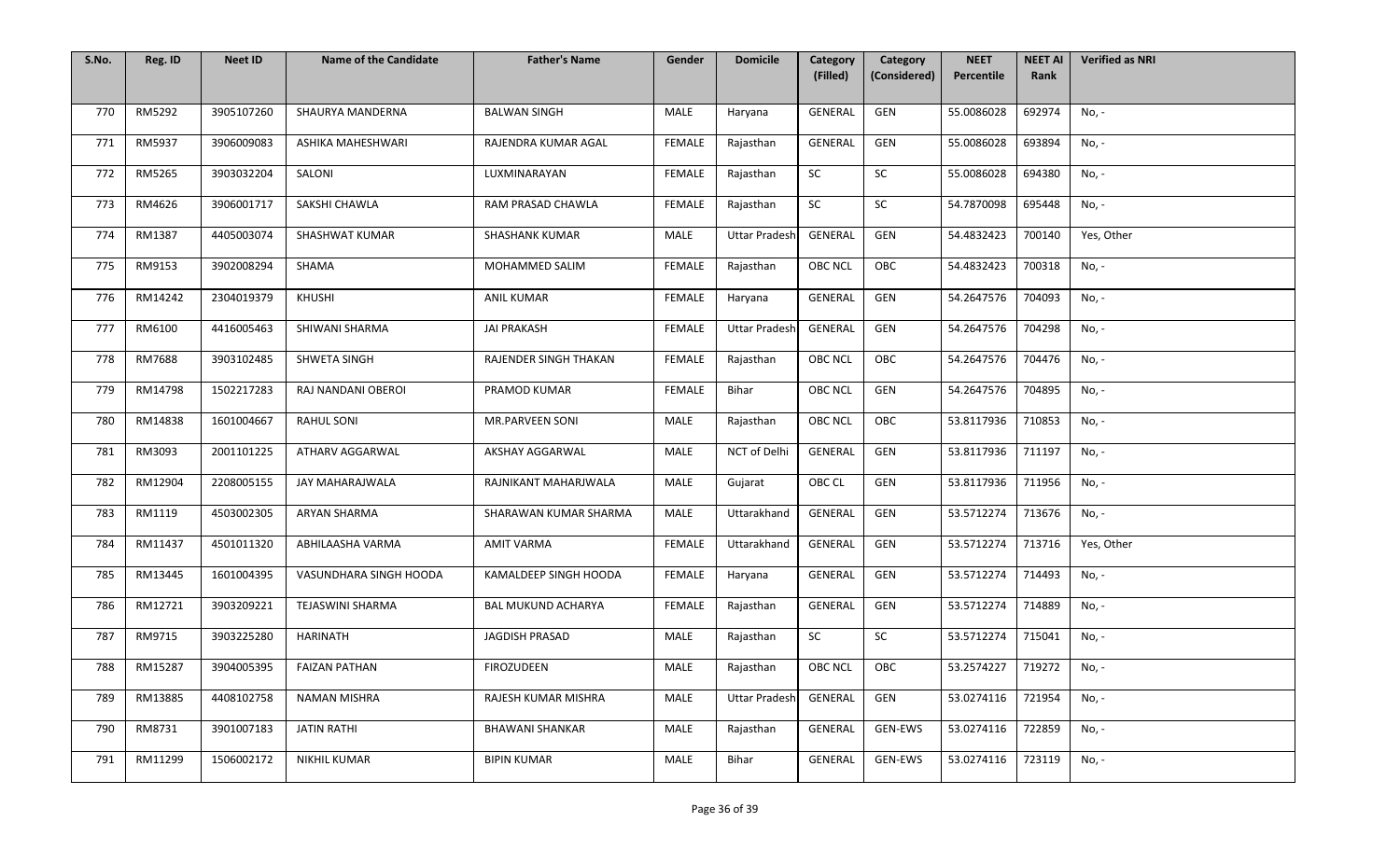| S.No. | Reg. ID | <b>Neet ID</b> | <b>Name of the Candidate</b>          | <b>Father's Name</b>                | Gender        | <b>Domicile</b>      | Category<br>(Filled) | Category<br>(Considered) | <b>NEET</b><br>Percentile | <b>NEET AI</b><br>Rank | <b>Verified as NRI</b> |
|-------|---------|----------------|---------------------------------------|-------------------------------------|---------------|----------------------|----------------------|--------------------------|---------------------------|------------------------|------------------------|
|       |         |                |                                       |                                     |               |                      |                      |                          |                           |                        |                        |
| 792   | RM10188 | 2603016216     | AVI ANIMESH                           | AKHOURI SHASHANK SINHA              | MALE          | Jharkhand            | GENERAL              | GEN                      | 52.5525603                | 730797                 | No, -                  |
| 793   | RM13653 | 3906007289     | <b>NEHA JATAV</b>                     | CHANDRA PRAKASH JATAV               | <b>FEMALE</b> | Rajasthan            | SC                   | SC                       | 52.5525603                | 730906                 | No, -                  |
| 794   | RM10849 | 3903202183     | <b>MOHIT SHARMA</b>                   | AJAY SHARMA                         | MALE          | Rajasthan            | GENERAL              | GEN                      | 52.290042                 | 733878                 | No, -                  |
| 795   | RM3054  | 2302027199     | SHANTNU                               | <b>SUSHIL PRADHAN</b>               | MALE          | Haryana              | GENERAL              | GEN                      | 51.9553214                | 737180                 | Yes, Other             |
| 796   | RM11691 | 3903042047     | ANSHUL SHARMA                         | MUKESH KUMAR SHARMA                 | MALE          | Rajasthan            | GENERAL              | GEN-EWS                  | 51.9553214                | 738778                 | No, -                  |
| 797   | RM11664 | 3903005313     | SHANTANU SHEKHAWAT                    | DASHRATH SINGH SHEKHAWAT            | <b>FEMALE</b> | Rajasthan            | GENERAL              | GEN                      | 51.9553214                | 739496                 | Yes, Rajasthan         |
| 798   | RM14090 | 3902001373     | HIMANI BISHNOI                        | <b>BISHAN DUTT BISHNOI</b>          | FEMALE        | Rajasthan            | OBC CL               | GEN                      | 51.9553214                | 739671                 | No, -                  |
| 799   | RM12814 | 2304004509     | <b>PURVI</b>                          | <b>NARENDER KUMAR</b>               | FEMALE        | Haryana              | GENERAL              | GEN                      | 51.720065                 | 742140                 | No, -                  |
| 800   | RM4120  | 4409006507     | SHREYA RATHI                          | <b>DINESH RATHI</b>                 | <b>FEMALE</b> | <b>Uttar Pradesh</b> | GENERAL              | GEN                      | 51.4710158                | 748266                 | No, -                  |
| 801   | RM10080 | 2204007300     | CHAUDHARY MAHENDRABHAI<br>SHANKARBHAI | CHAUDHARY SHANKARBHAI<br>KOHALABHAI | MALE          | Gujarat              | GENERAL              | GEN                      | 51.4710158                | 748914                 | No, -                  |
| 802   | RM1644  | 3906008285     | <b>AANCHAL JAIN</b>                   | ANIL KUMAR JAIN                     | <b>FEMALE</b> | Rajasthan            | GENERAL              | GEN                      | 51.2185993                | 751973                 | No, -                  |
| 803   | RM2466  | 3006004113     | PRABHANSHU KUMAR TIWARI               | PRADEEP KUMAR TIWARI                | <b>MALE</b>   | Madhya<br>Pradesh    | GENERAL              | GEN-EWS                  | 50.9553039                | 757011                 | No, -                  |
| 804   | RM1788  | 3903004547     | <b>VANSHIK SAINI</b>                  | SOHAN LAL SAINI                     | MALE          | Rajasthan            | <b>GENERAL</b>       | GEN                      | 50.5918319                | 757492                 | No, -                  |
| 805   | RM15787 | 3903203533     | DEEPANKSHA BHARGAVA                   | PATITPAWAN BHARGAVA                 | <b>FEMALE</b> | Rajasthan            | <b>OBC NCL</b>       | OBC                      | 50.5918319                | 759081                 | No, -                  |
| 806   | RM13246 | 3903222040     | POOJA                                 | NARSINGH                            | <b>FEMALE</b> | Rajasthan            | <b>OBC NCL</b>       | OBC                      | 50.5918319                | 759748                 | No, -                  |
| 807   | RM5083  | 4416006379     | <b>ADITYA GUPTA</b>                   | <b>DEEPAK GUPTA</b>                 | MALE          | Rajasthan            | GENERAL              | GEN                      | 50.5918319                | 760712                 | Yes, Rajasthan         |
| 808   | RM15217 | 3903006290     | <b>VANSHIKA MITTAL</b>                | <b>VIJAY KUMAR MITTAL</b>           | FEMALE        | Rajasthan            | GENERAL              | GEN                      | 50.3363719                | 763600                 | No, -                  |
| 809   | RM12495 | 2206002118     | VOHRA BIBIAYSHA FARUKBHAI             | <b>FARUKBHAI</b>                    | <b>FEMALE</b> | Gujarat              | GENERAL              | GEN                      | 50.3363719                | 765010                 | No, -                  |
| 810   | RM1467  | 3905014011     | NISHTHA GAUTAM                        | ANURAG GAUTAM                       | FEMALE        | <b>Uttar Pradesh</b> | GENERAL              | GEN                      | 50.3363719                | 765521                 | Yes, Other             |
| 811   | RM13828 | 2302013319     | ABHISHEK                              | <b>ASHOK KUMAR</b>                  | MALE          | Haryana              | <b>OBC NCL</b>       | GEN                      | 50.3363719                | 766291                 | No, -                  |
| 812   | RM2467  | 3903206422     | KHUSHI                                | AJEET SINGH                         | <b>FEMALE</b> | Rajasthan            | GENERAL              | GEN                      | 50.3363719                | 766449                 | No, -                  |
| 813   | RM10688 | 3114007383     | <b>MANAN MACWAN</b>                   | SANJAY MACWAN                       | MALE          | Maharashtra          | <b>GENERAL</b>       | GEN                      | 50.0812356                | 769063                 | No, -                  |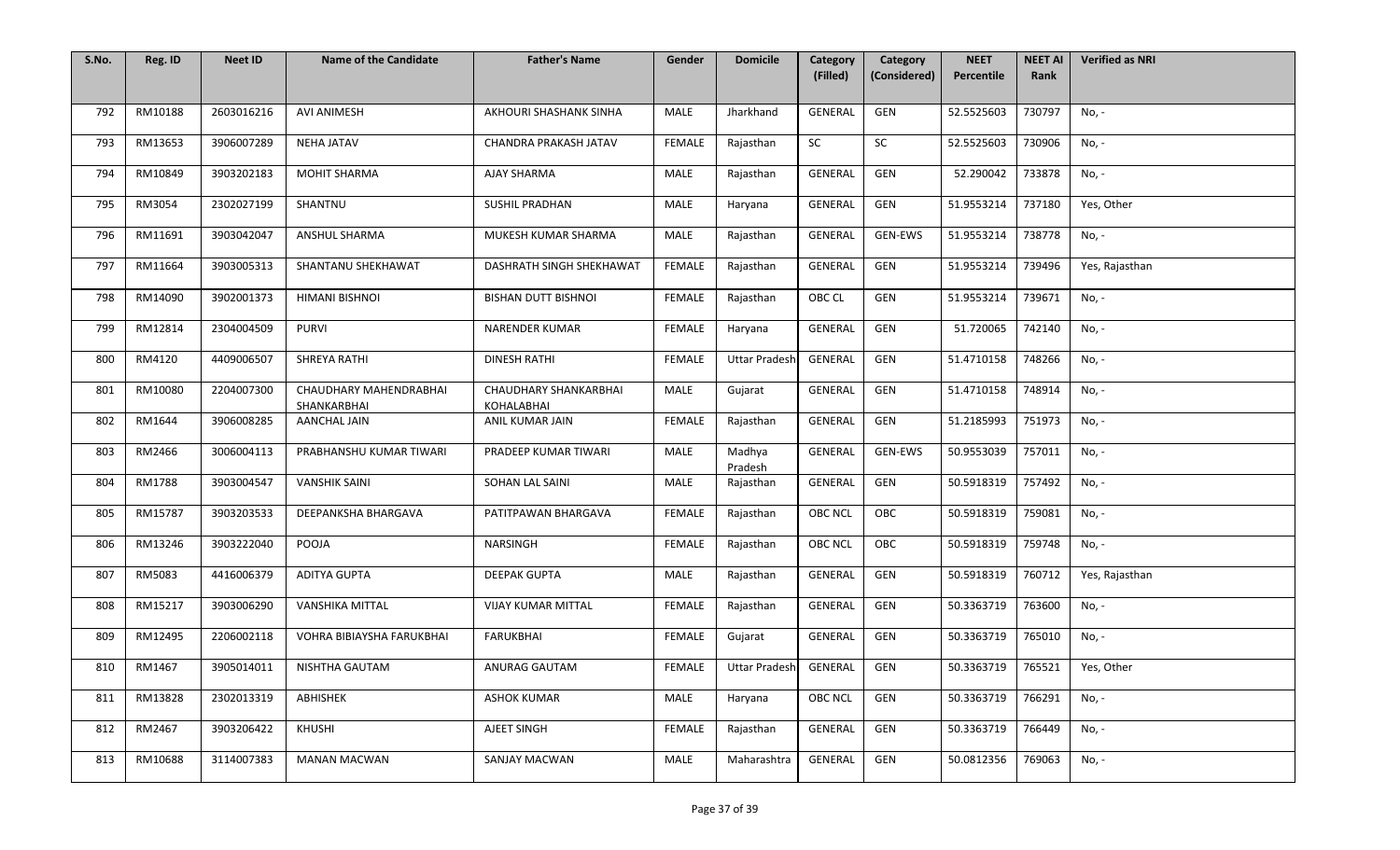| S.No. | Reg. ID | <b>Neet ID</b> | <b>Name of the Candidate</b>       | <b>Father's Name</b>                | Gender        | <b>Domicile</b>      | Category<br>(Filled) | Category<br>(Considered) | <b>NEET</b><br>Percentile | <b>NEET AI</b><br>Rank | <b>Verified as NRI</b> |
|-------|---------|----------------|------------------------------------|-------------------------------------|---------------|----------------------|----------------------|--------------------------|---------------------------|------------------------|------------------------|
|       |         |                |                                    |                                     |               |                      |                      |                          |                           |                        |                        |
| 814   | RM10211 | 3903022289     | <b>KIRTI VERMA</b>                 | MUKESH VERMA                        | <b>FEMALE</b> | Rajasthan            | <b>SC</b>            | SC                       | 49.5499177                | 777225                 | No, -                  |
| 815   | RM8068  | 2001013299     | KHUSHI PATEL                       | <b>HARISH PATEL</b>                 | FEMALE        | NCT of Delhi         | <b>OBC NCL</b>       | GEN                      | 49.1655297                | 782842                 | No, -                  |
| 816   | RM14968 | 3906024325     | PRASHANT KUMHAR                    | <b>HEERA LAL KUMHAR</b>             | MALE          | Rajasthan            | <b>OBC NCL</b>       | OBC                      | 48.637838                 | 791137                 | No, -                  |
| 817   | RM11606 | 2001210281     | ABDULLAH                           | <b>MUKHTAR ALI</b>                  | MALE          | NCT of Delhi         | <b>OBC NCL</b>       | GEN                      | 48.637838                 | 791510                 | No, -                  |
| 818   | RM8002  | 2204004412     | PATEL MOHAMMADKAIS<br>ABDULRAHIM   | PATEL ABDULRAHIM                    | MALE          | Gujarat              | <b>OBC NCL</b>       | GEN                      | 48.3610735                | 796974                 | No, -                  |
| 819   | RM12306 | 3904007157     | <b>NANDINI PARIHAR</b>             | <b>ASHOK PARIHAR</b>                | <b>FEMALE</b> | Rajasthan            | SC                   | SC                       | 47.6597078                | 803902                 | No, -                  |
| 820   | RM4866  | 3902008197     | DEEPANSHU BARUPAL                  | <b>TARACHAND BARUPAL</b>            | MALE          | Rajasthan            | SC                   | SC                       | 47.6597078                | 807124                 | No, -                  |
| 821   | RM14795 | 4403005216     | <b>ZOYA KHALID SHAMSI</b>          | <b>KHALID USMAN</b>                 | <b>FEMALE</b> | Uttarakhand          | <b>OBC NCL</b>       | GEN                      | 47.3814539                | 809043                 | No, -                  |
| 822   | RM2802  | 3903204859     | SIDHARTH SONI                      | <b>DEENDAYAL SONI</b>               | MALE          | Rajasthan            | <b>OBC NCL</b>       | OBC                      | 46.8221616                | 817945                 | No, -                  |
| 823   | RM13627 | 4405012282     | <b>JYOTI MAURYA</b>                | OM PRAKASH MAURYA                   | <b>FEMALE</b> | <b>Uttar Pradesh</b> | <b>OBC NCL</b>       | GEN                      | 46.5172285                | 822043                 | No, -                  |
| 824   | RM11497 | 4501002616     | MAYANK                             | <b>SANJAY SAINI</b>                 | MALE          | <b>Uttarakhand</b>   | <b>OBC NCL</b>       | GEN                      | 46.5172285                | 824494                 | No, -                  |
| 825   | RM9447  | 3903212153     | PIYUSH THUTHGAR                    | NARESH KUMAR TAILOR                 | MALE          | Rajasthan            | OBC NCL              | OBC                      | 46.0751434                | 831090                 | No, -                  |
| 826   | RM15373 | 3904001070     | VAISHNAVI                          | KARNI SINGH PANWAR                  | <b>FEMALE</b> | Rajasthan            | <b>OBC NCL</b>       | OBC                      | 46.0751434                | 831843                 | No, -                  |
| 827   | RM14922 | 2702005034     | ANAMIKA                            | <b>KRISHNA KUMAR SINGH</b>          | <b>FEMALE</b> | Maharashtra          | <b>OBC NCL</b>       | GEN                      | 45.199003                 | 842733                 | No, -                  |
| 828   | RM14645 | 3122010004     | KOTHAWADE AISHWARYA<br>BHALCHANDRA | KOTHAWADE BHALCHANDRA<br>RAMCHANDRA | <b>FEMALE</b> | Maharashtra          | <b>OBC NCL</b>       | GEN                      | 44.8883067                | 848047                 | No, -                  |
| 829   | RM14290 | 3903007312     | KHUSHI SAINI                       | NEMI CHANDRA SAINI                  | <b>FEMALE</b> | Rajasthan            | OBC NCL              | OBC                      | 44.4102176                | 852001                 | No, -                  |
| 830   | RM1274  | 1703002565     | SATISH NAGARWAL                    | RAMPRASAD NAGARWAL                  | MALE          | Rajasthan            | SC                   | SC                       | 44.1072919                | 858600                 | No, -                  |
| 831   | RM11221 | 3904019243     | MAHESH JANGID                      | <b>HARIRAM</b>                      | MALE          | Rajasthan            | <b>OBC NCL</b>       | OBC                      | 44.1072919                | 863100                 | No, -                  |
| 832   | RM3078  | 3903202339     | <b>TUSHAR SINGH</b>                | KOMAL SINGH SINSINWAR               | MALE          | Rajasthan            | OBC NCL              | OBC                      | 43.8012579                | 863245                 | No, -                  |
| 833   | RM11350 | 3905107076     | <b>HARSHIT MEENA</b>               | <b>MAHAVEER MEENA</b>               | MALE          | Rajasthan            | <b>ST</b>            | <b>ST</b>                | 42.3204964                | 886362                 | No, -                  |
| 834   | RM15607 | 3903206662     | <b>CHANDAN MITRA</b>               | <b>DINESH MITRA</b>                 | <b>MALE</b>   | Rajasthan            | SC                   | SC                       | 42.3204964                | 887586                 | No, -                  |
| 835   | RM7389  | 3906012007     | ANIKET GARG                        | PRAVEEN KUMAR GARG                  | MALE          | Rajasthan            | SC                   | SC                       | 41.6739786                | 897319                 | Yes, Rajasthan         |